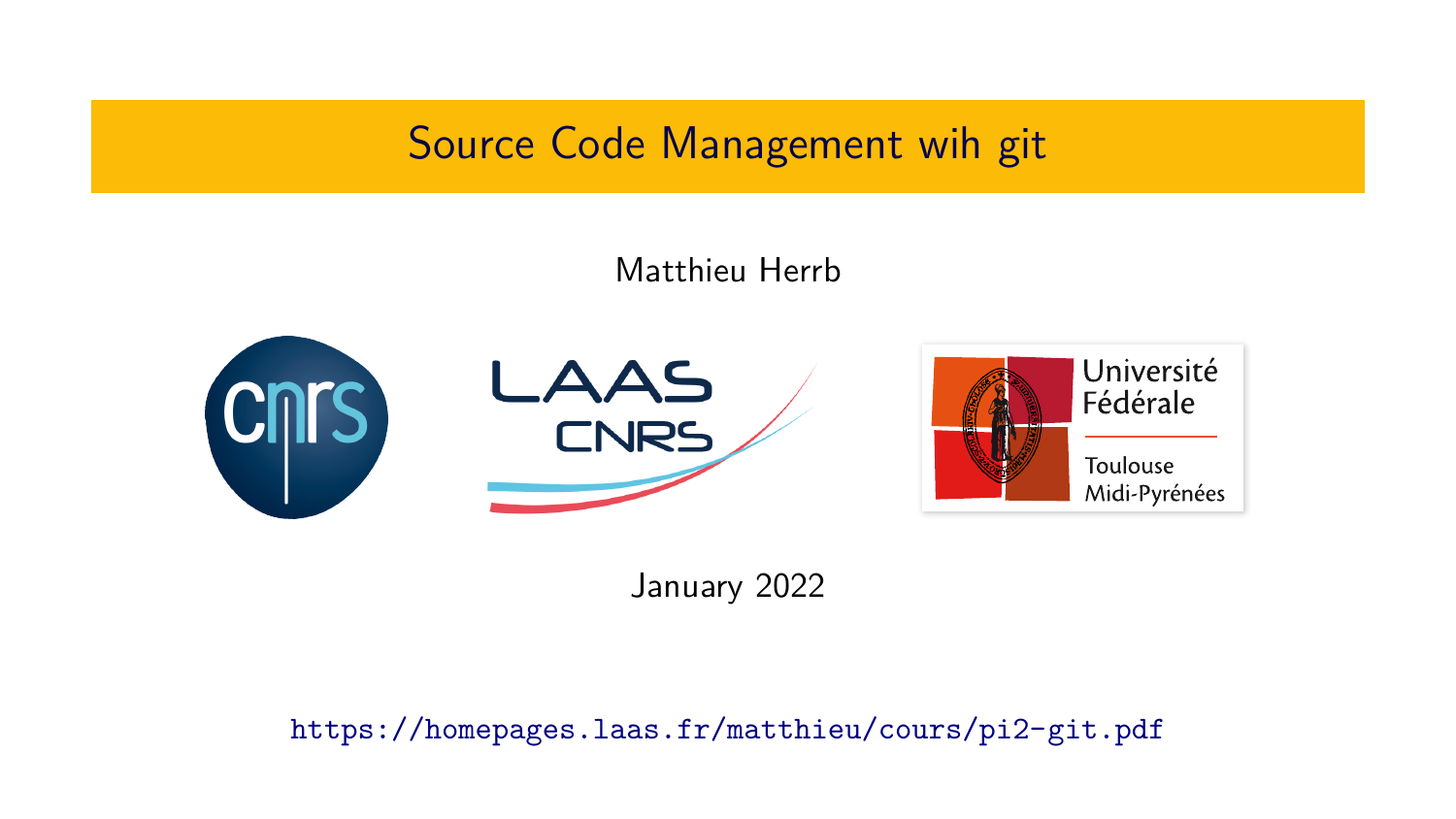# License



This work is licensed under a *Creative Commons Attribution-ShareAlike 3.0 Unported* License. To get a copy of the license, use the following address: http://creativecommons.org/licenses/by-sa/3.0/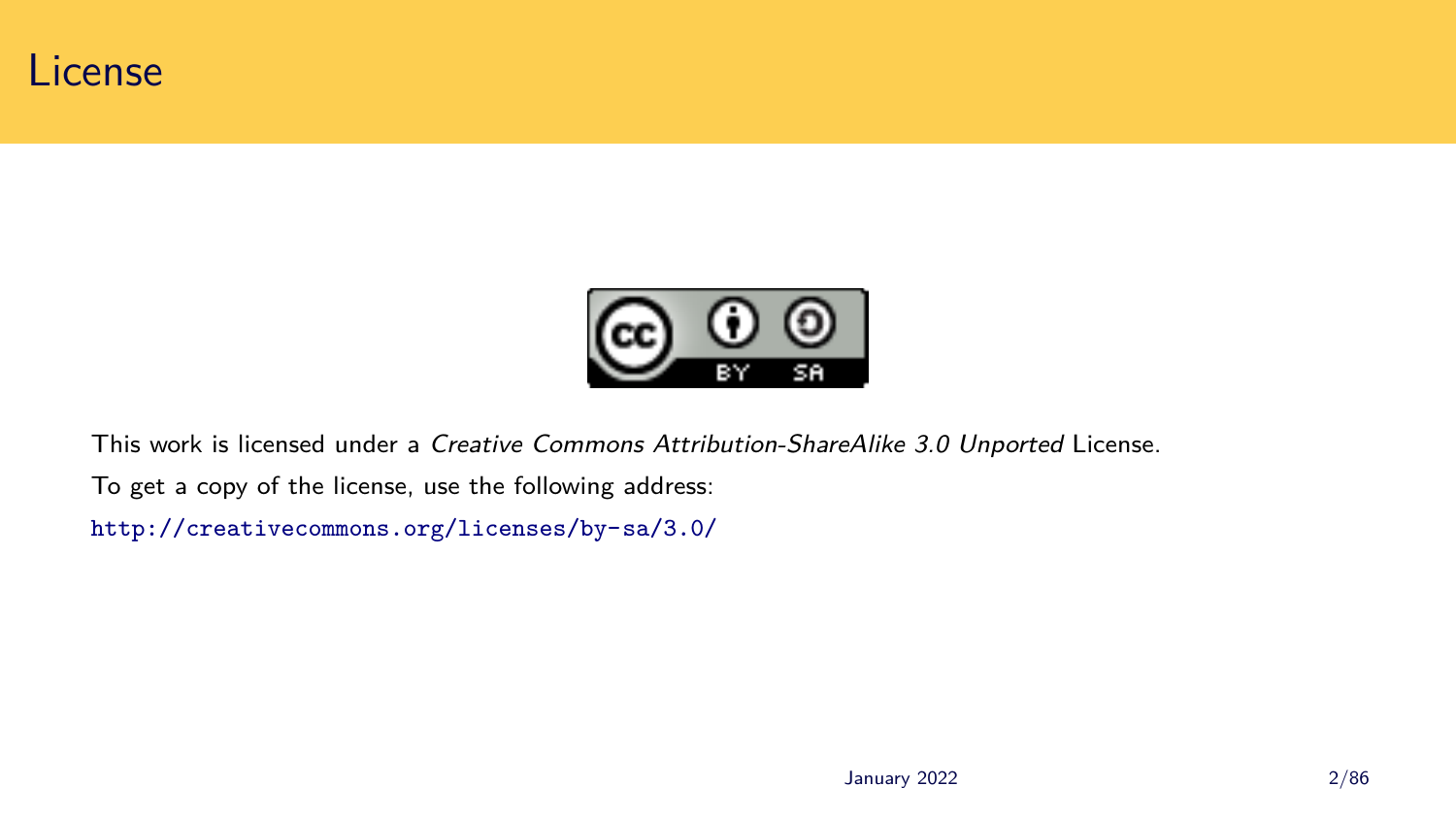# Agenda

- 1 Introduction
- 2 Git concepts
- 3 Individual developer
- 4 Using branches
- **5** Working in teams
- 6 Git work flows
- 7 Advanced branching
- 8 Good Practices
- 9 Other goodies
- 10 Webography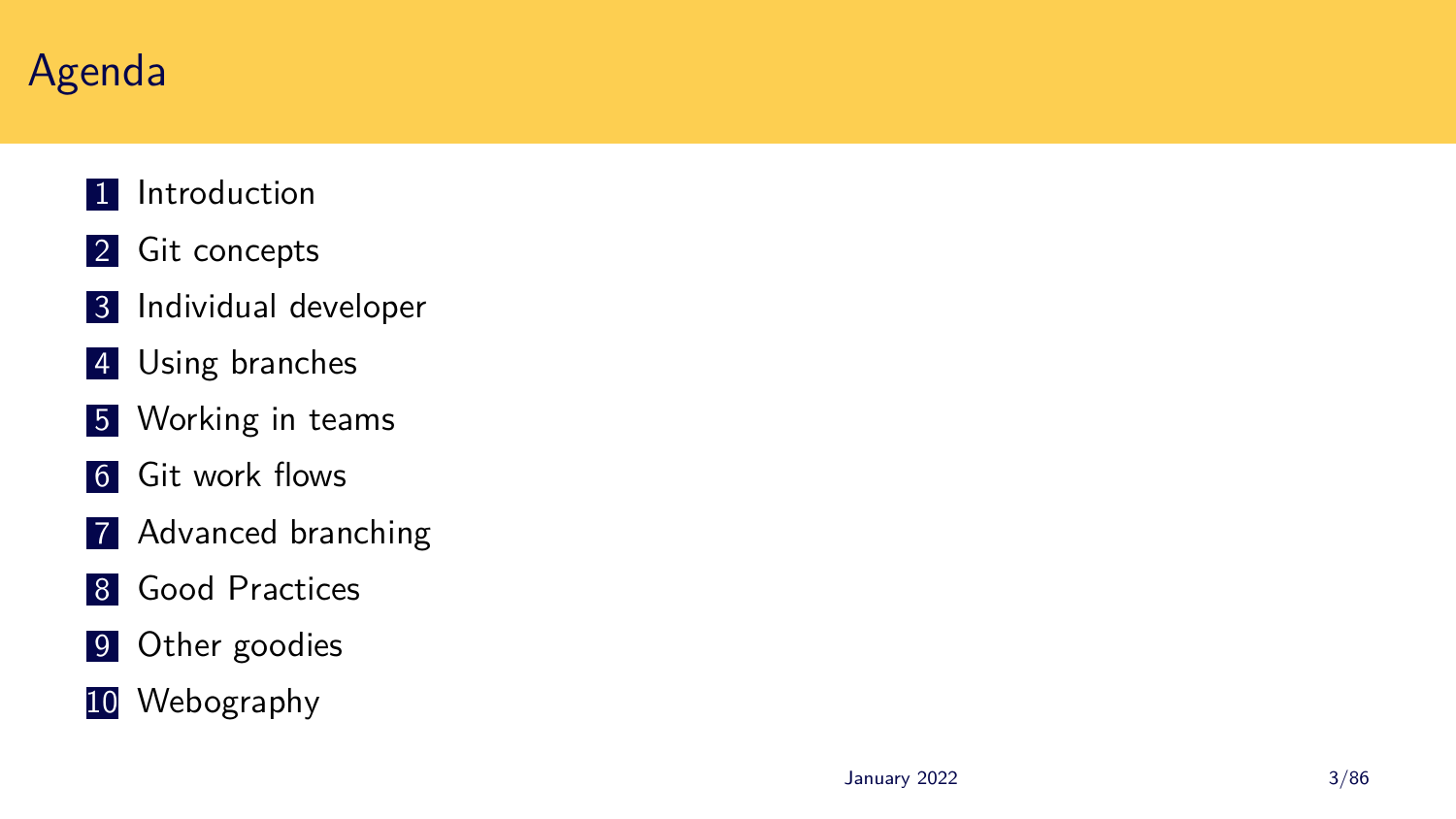# Agenda

### 1 Introduction

- 2 Git concepts
- 3 Individual developer
- 4 Using branches
- **5** Working in teams
- 6 Git work flows
- 7 Advanced branching
- 8 Good Practices
- 9 Other goodies
- 10 Webography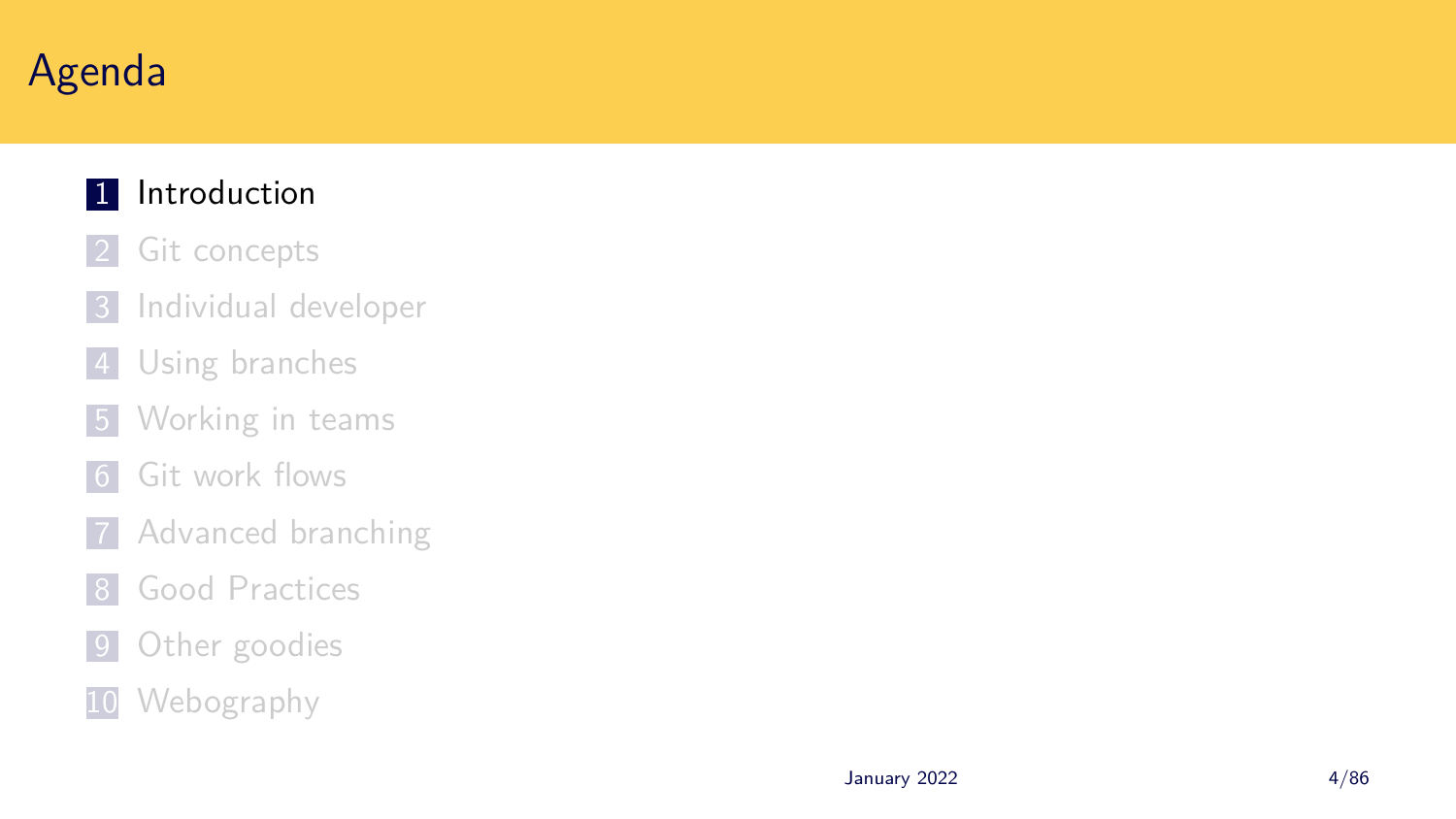Software that manages history of changes in a set of documents.

Typically: source code

But also:

- documentation
- web sites
- configuration files
- $\blacksquare$  etc.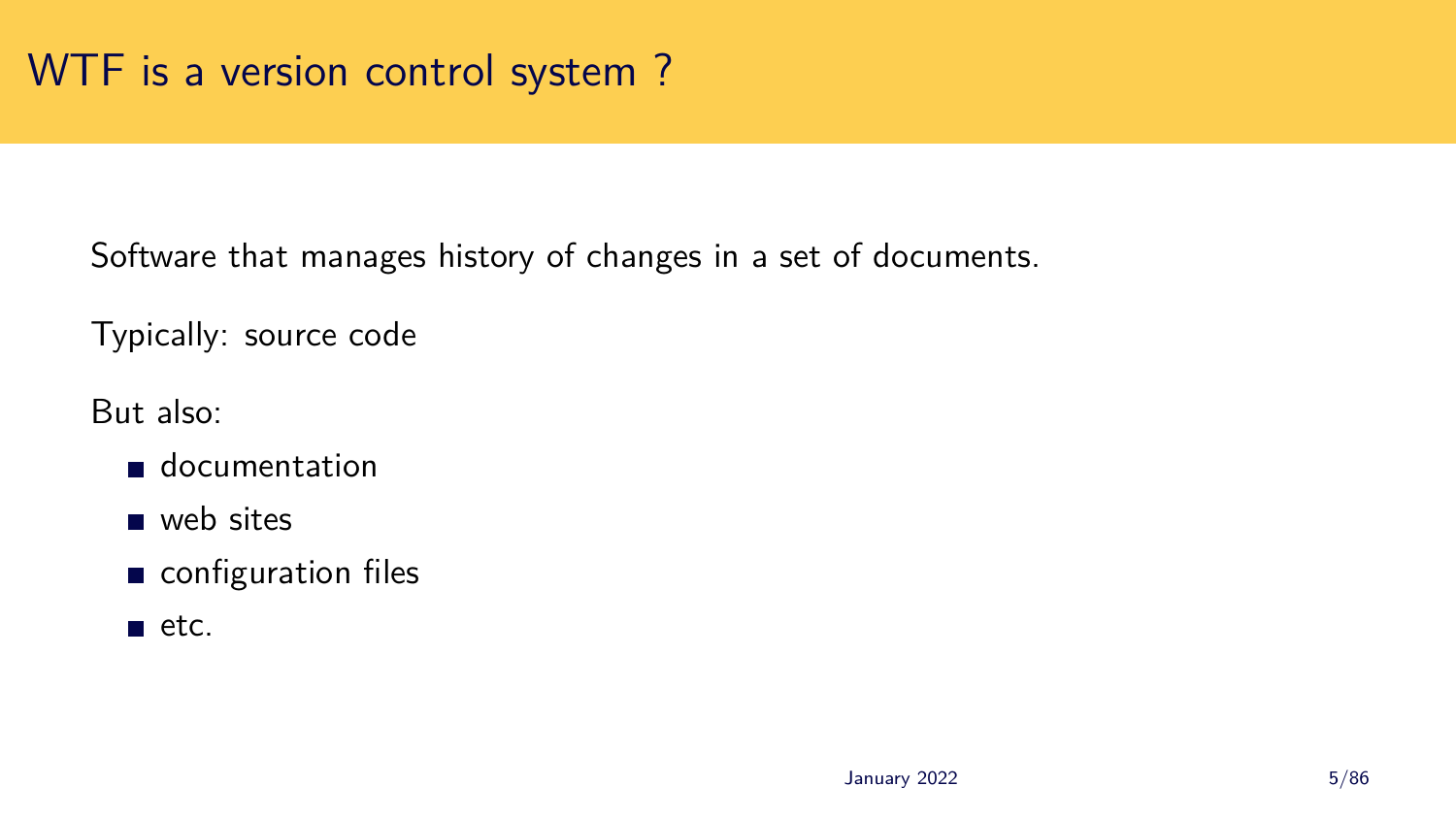## Basic functionalities

- $\blacksquare$  keep an history of changes
- make it possible to work in teams
- allow parallel work
- provide security (integrity, availability, confidentiality)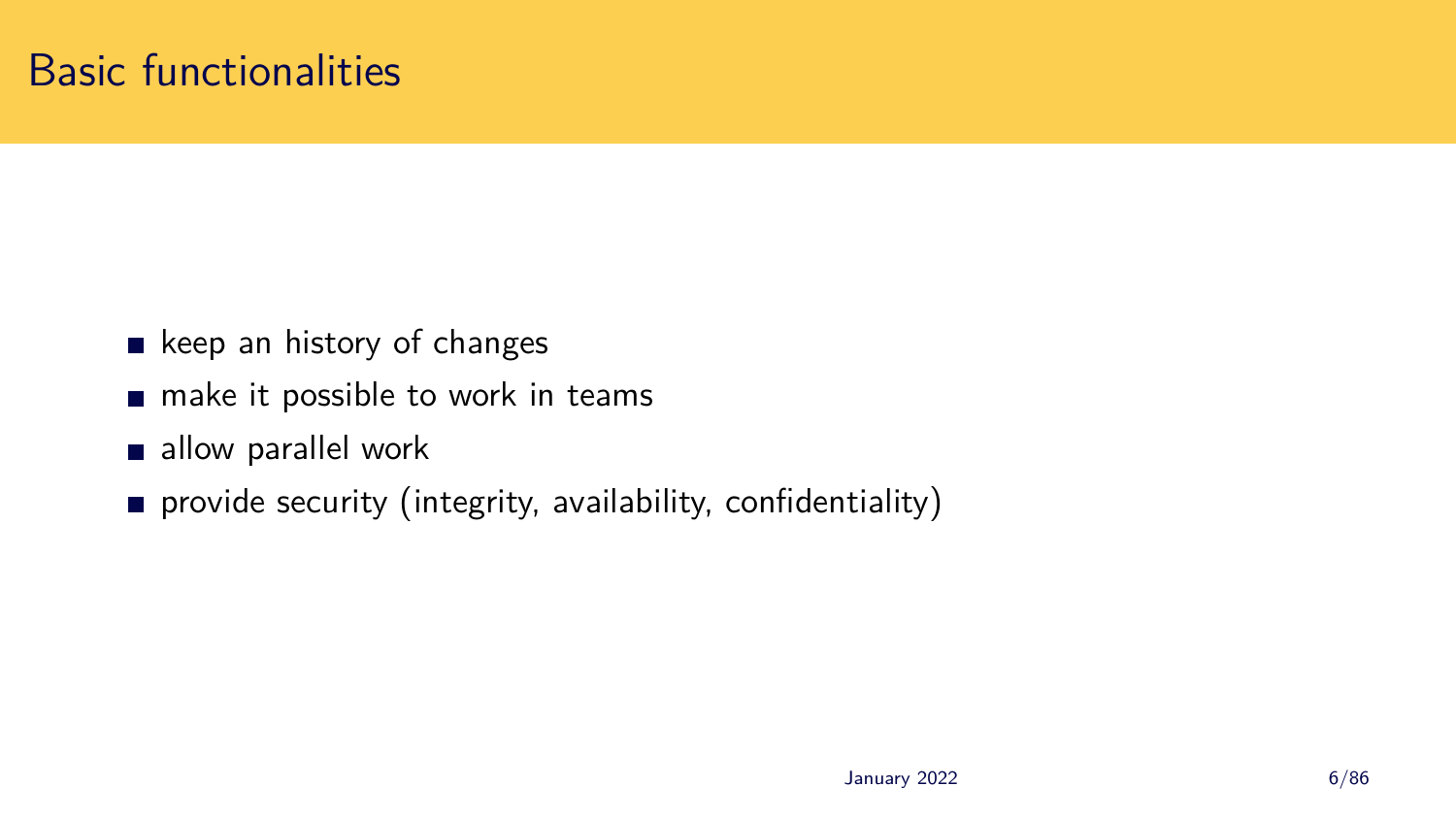## Diff & patch

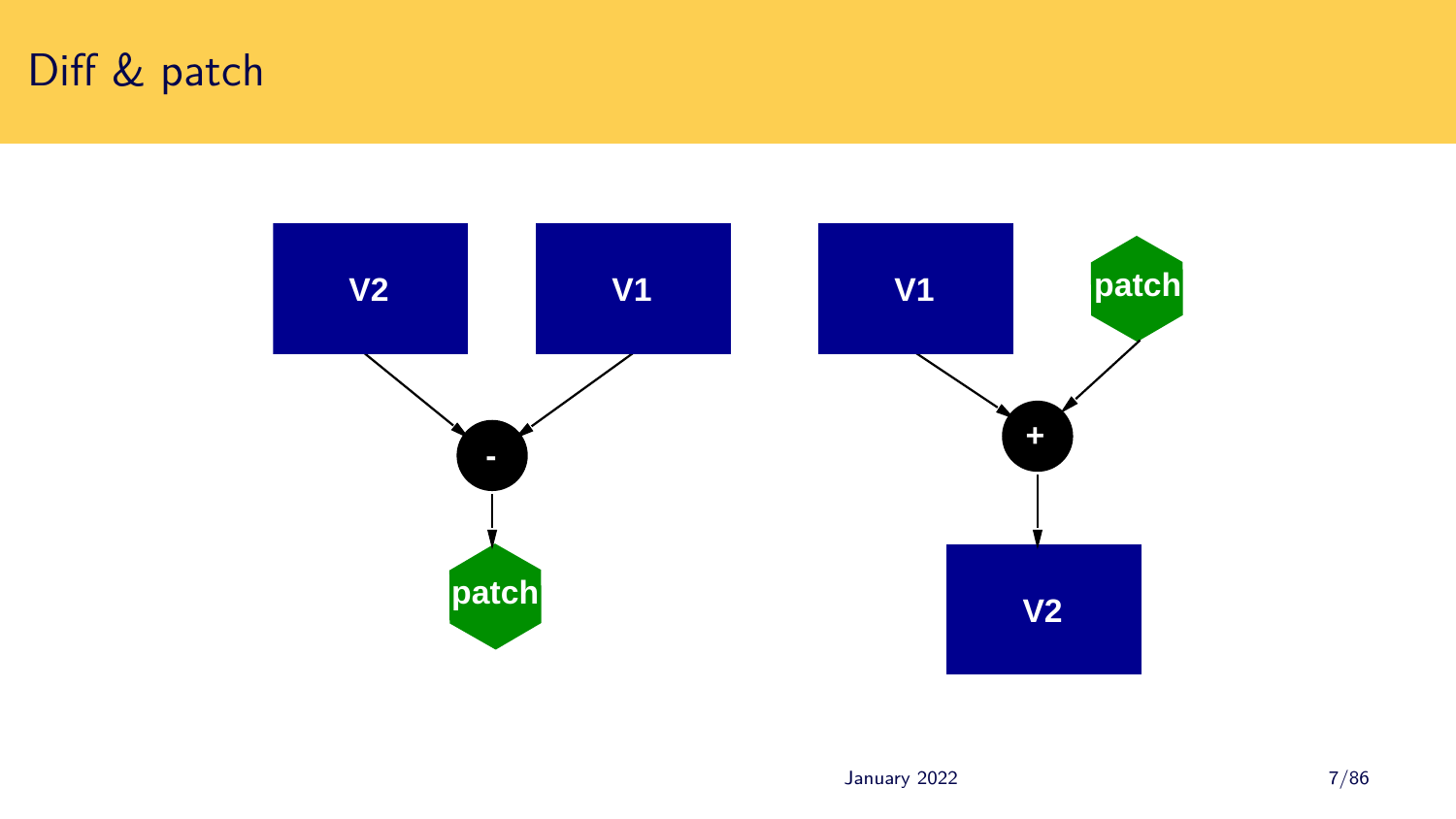Merge

Applying a patch to a slightly different version



May fail  $\rightarrow$  **conflict**  $\frac{8}{86}$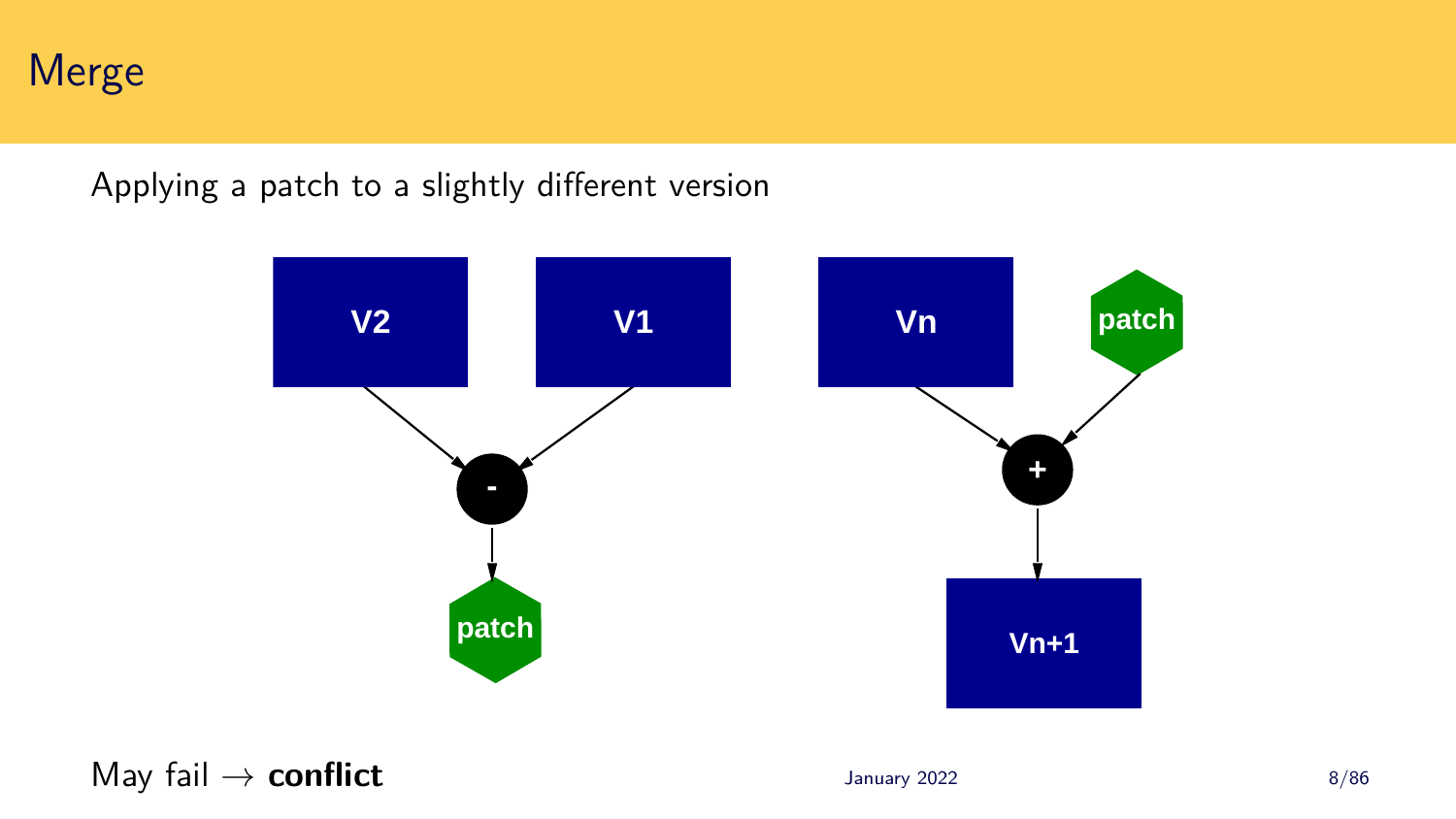### Text diff

A **patch** represents the changes between 2 versions of a text file.

```
diff -u fileA fileB produces a patch in unified diff format (b − a):
```

```
--- a/src/server.c
+++ b/src/server.c
@@ -222,7 +222,9 @@ reset_log(void)
#ifdef HAVE SS LEN
#define sockaddr_len(s) s.ss_len
#else
-#define sockaddr len(s) sizeof(s)
+#define sockaddr_len(s) (s.ss_family == AF_INET6 ? \
+ sizeof(struct sockaddr_in6) \
+ : sizeof(struct sockaddr_in))
#endif
```
void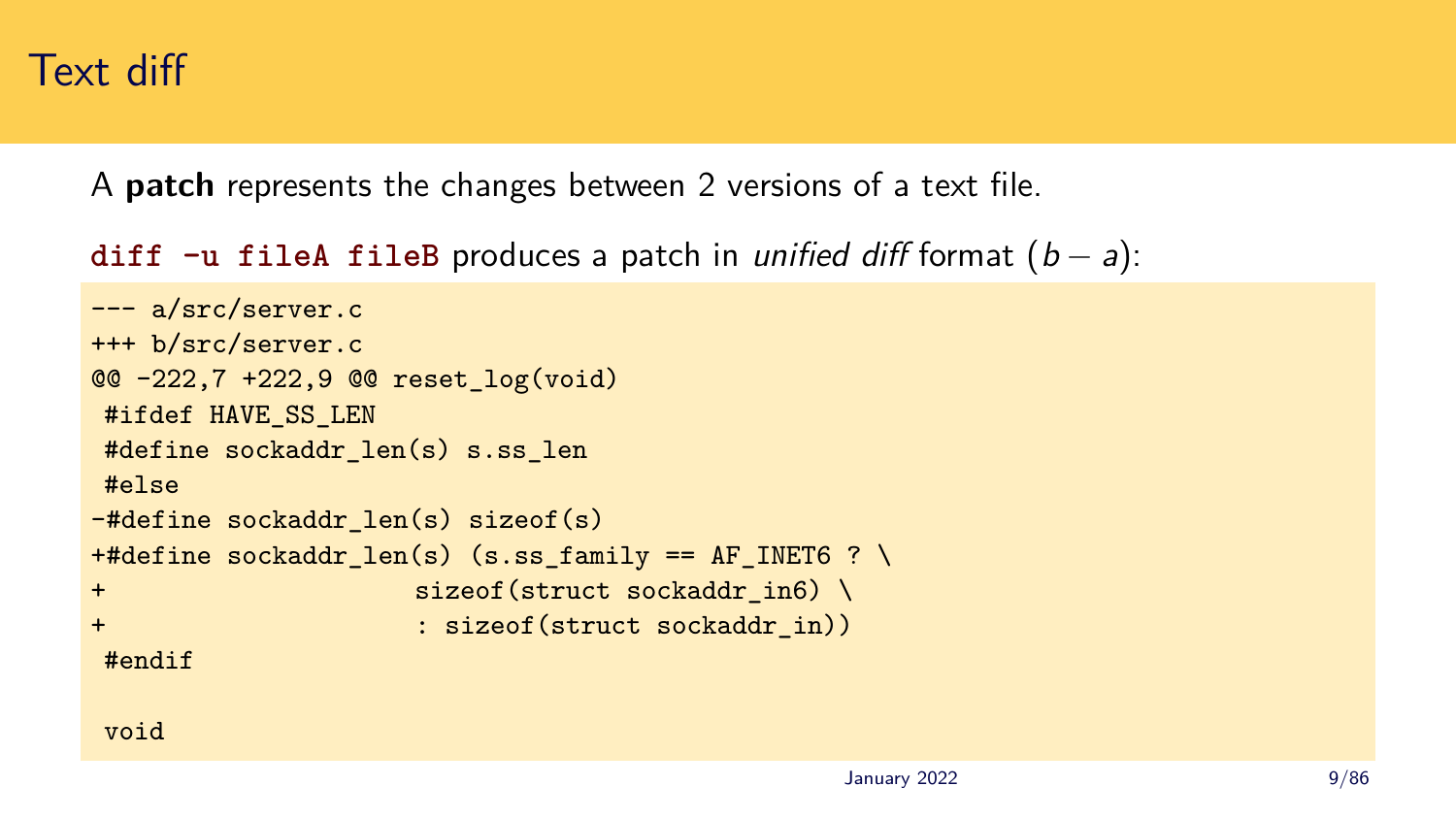#### **patch** applies a patch to a file to produce the new version  $(b = a + diff)$

| Example:                |  |  |
|-------------------------|--|--|
| # patch $-p1$ -E < diff |  |  |

patch can handle small inconsistencies, thanks to the context.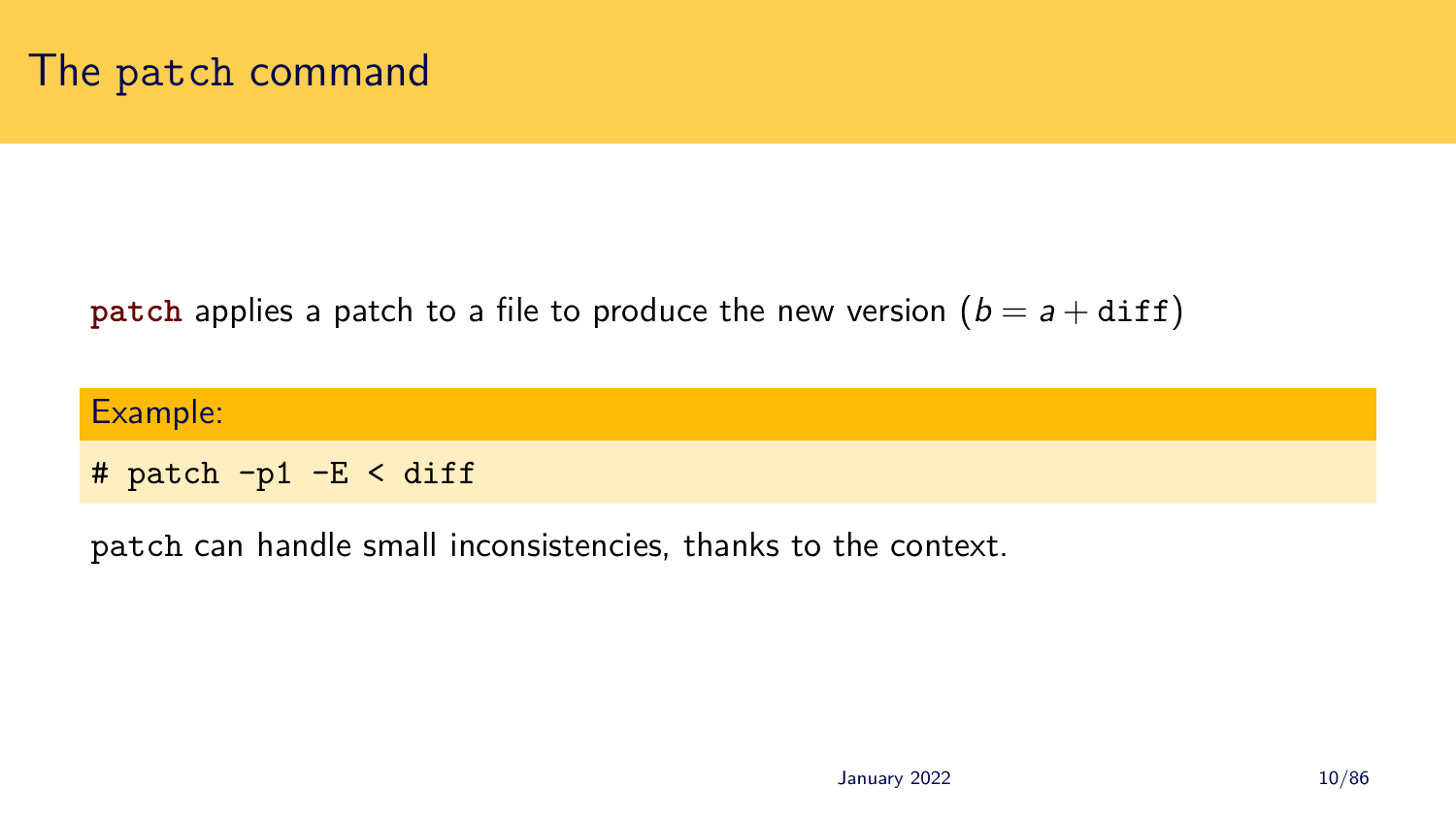## Version Control concepts (1)

#### **Repository**

Storage area that keeps the history of modifications.

#### **Revision**

Unique identifier of each state of the source files Also called **commit** as language shortcut.



Ordered sequence : arrows point to the ancestor

```
→ Marketing project version \neq VCS revision !
```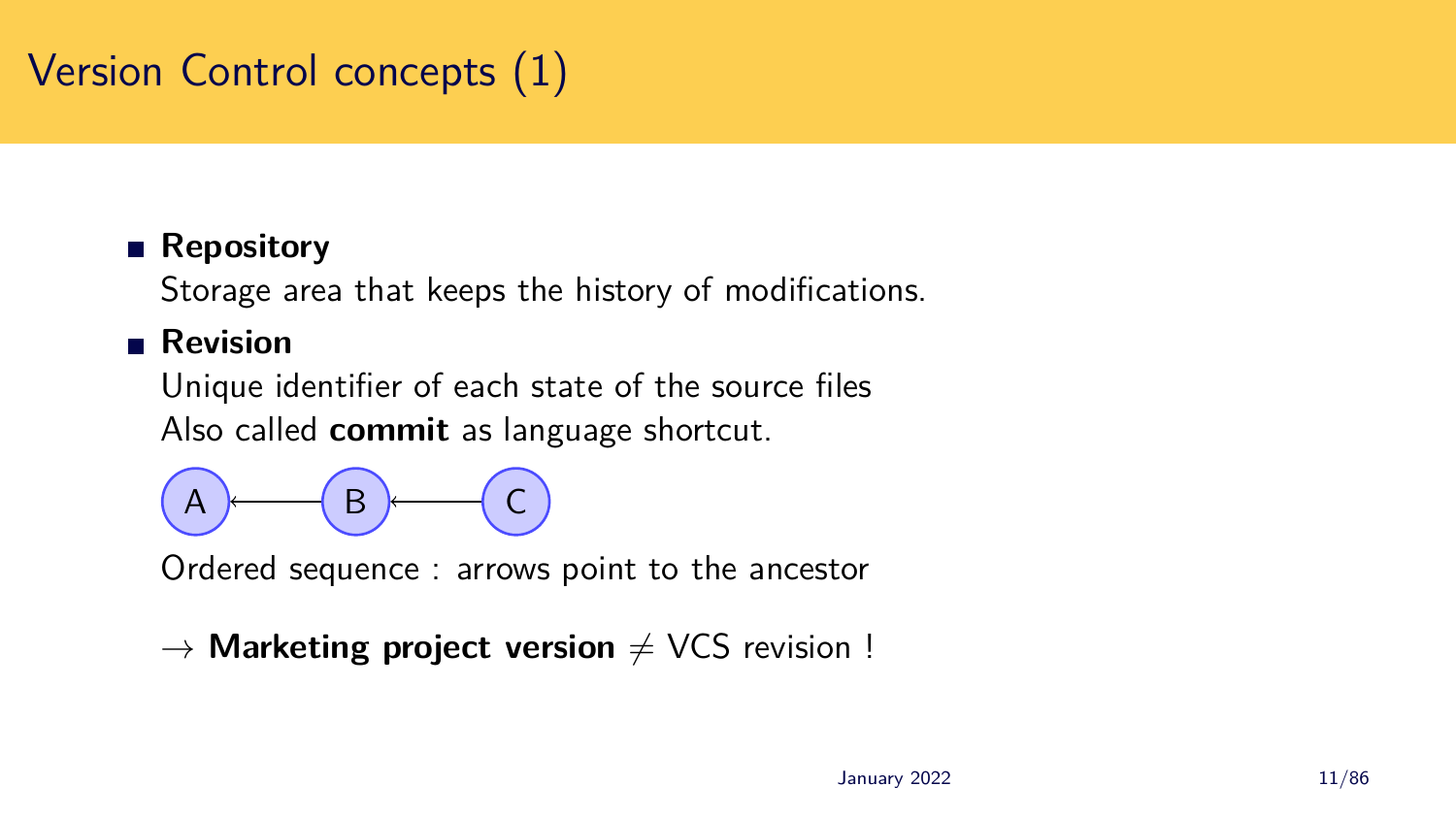## Version Control concepts (2)

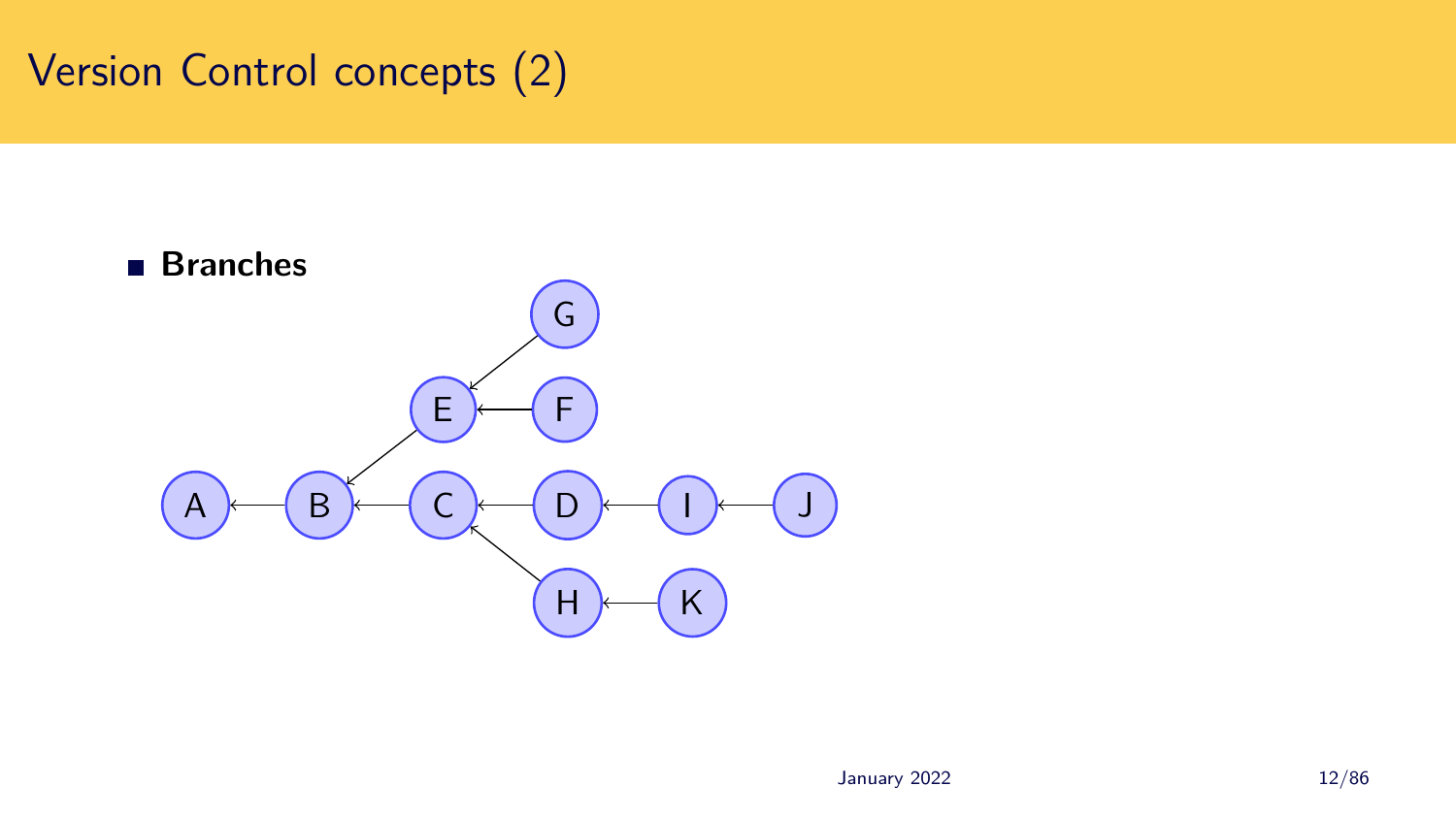Branches can be used to :

- $\blacksquare$  fix a bug in an released version
- develop new ideas in parallel
- manage a customized version of the software
- merge back a version that diverged for some reason
- $\blacksquare$  track local modifications to externally maintained sources

...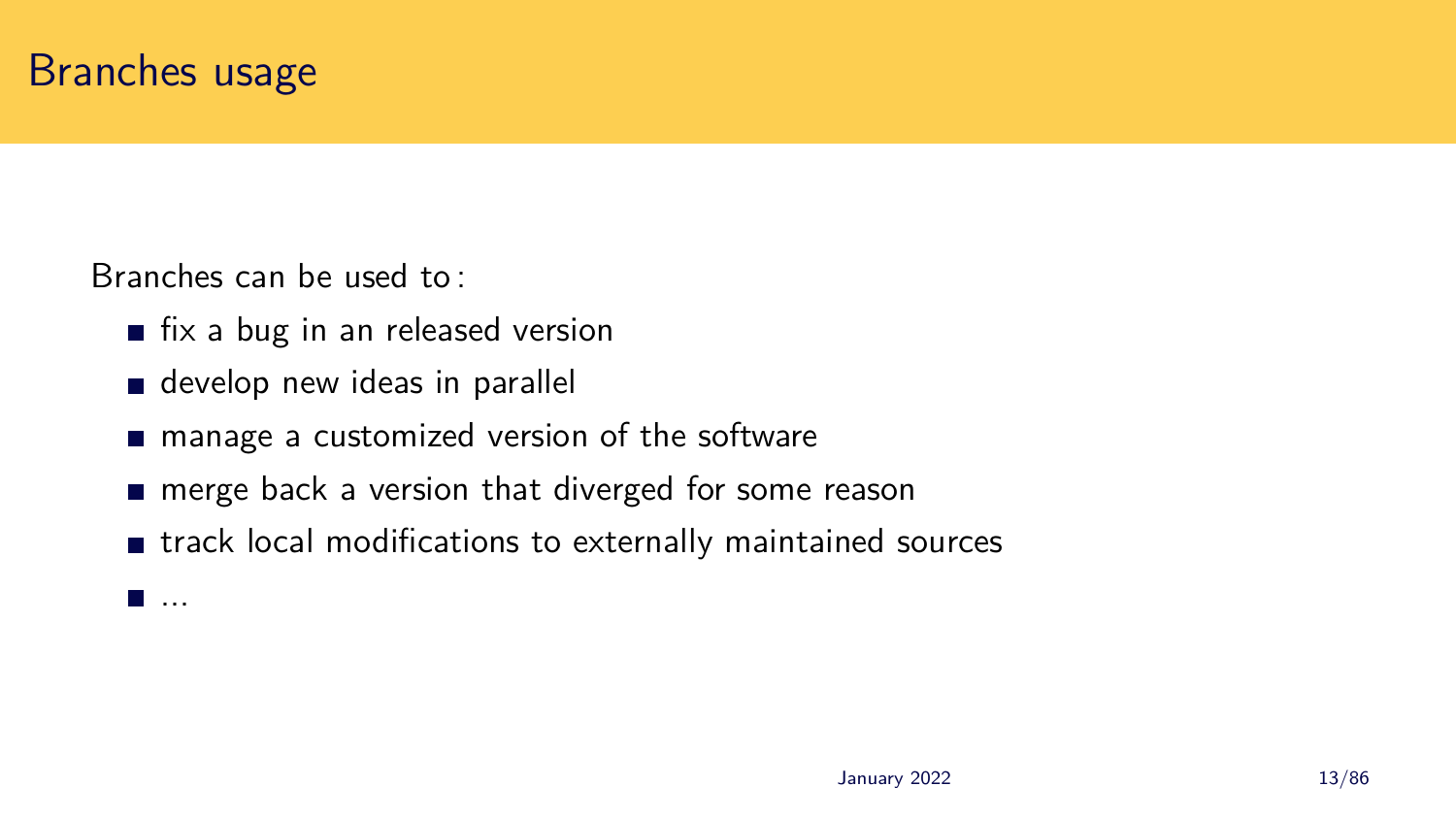# Agenda

- 1 Introduction
- 2 Git concepts
- 3 Individual developer
- 4 Using branches
- **5** Working in teams
- 6 Git work flows
- 7 Advanced branching
- 8 Good Practices
- 9 Other goodies
- 10 Webography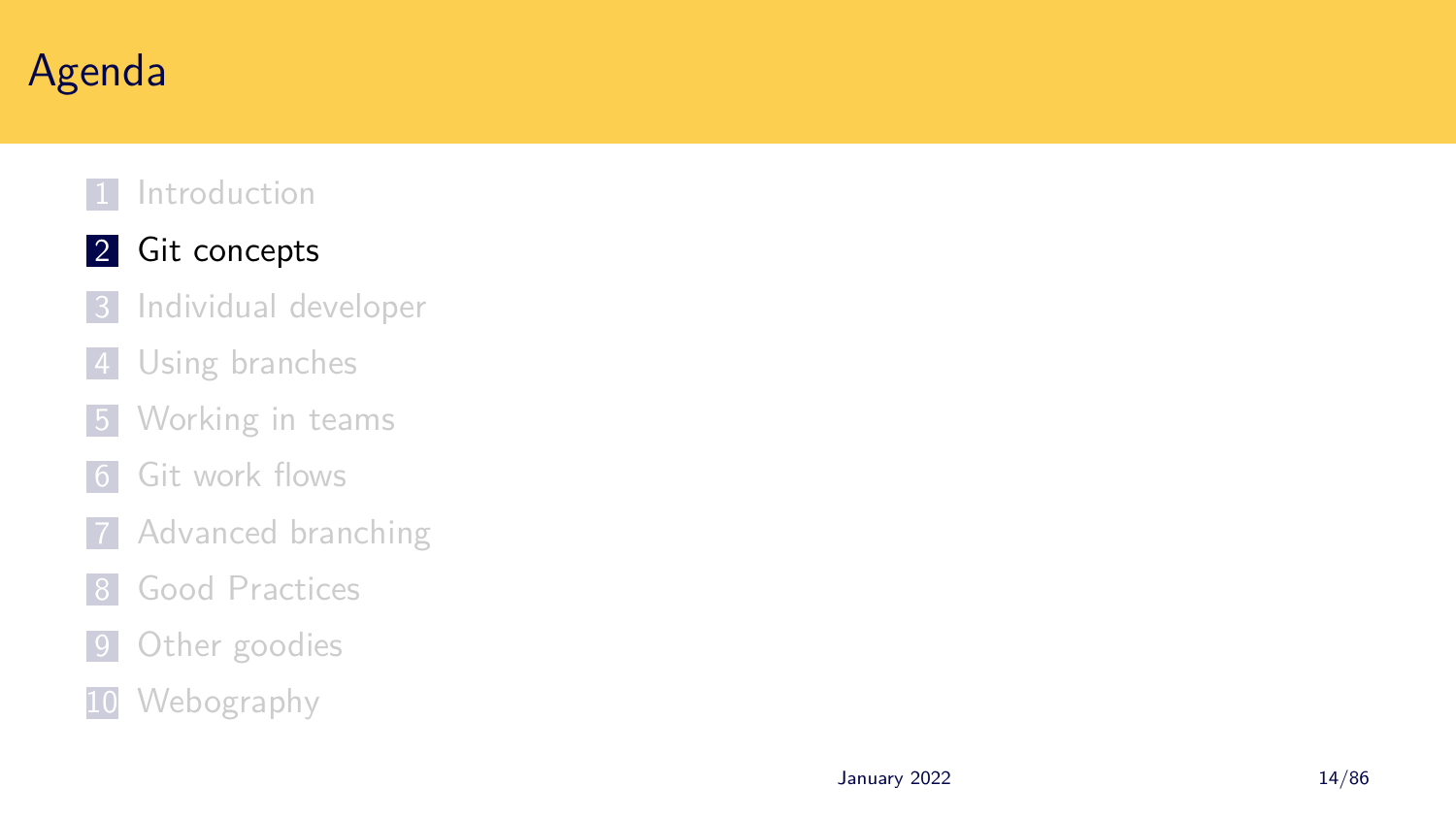- *Distributed* version control system
- by opposition to CVS or SVN which are *Centralized*
- Developed by Linus Torvalds for the Linux kernel
- Similar to Monotone, Darcs, Mercurial, Bazaar, etc.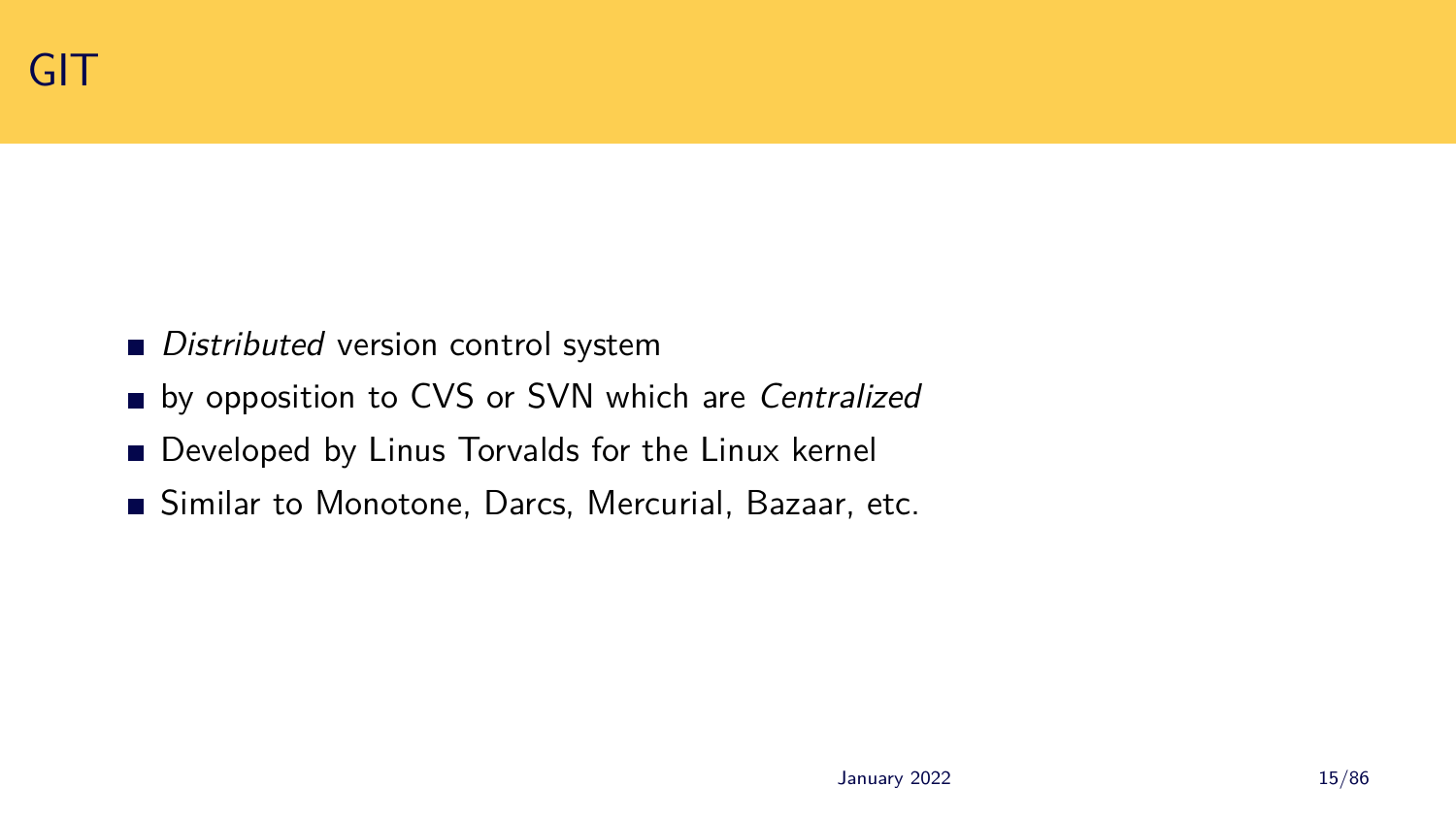

repository all the history of the project, stored in the .git directory

diff or patch differences between 2 versions of a file.

- commit (verb) action to register a version of a set of files to the repository.
- commit (noun) the result of a commit action, represented by a 128 hexadecimal SHA-1 hash.

branch one line of development.

by default all development is done in **master**.

tag a symbolic identifier for a commit or a branch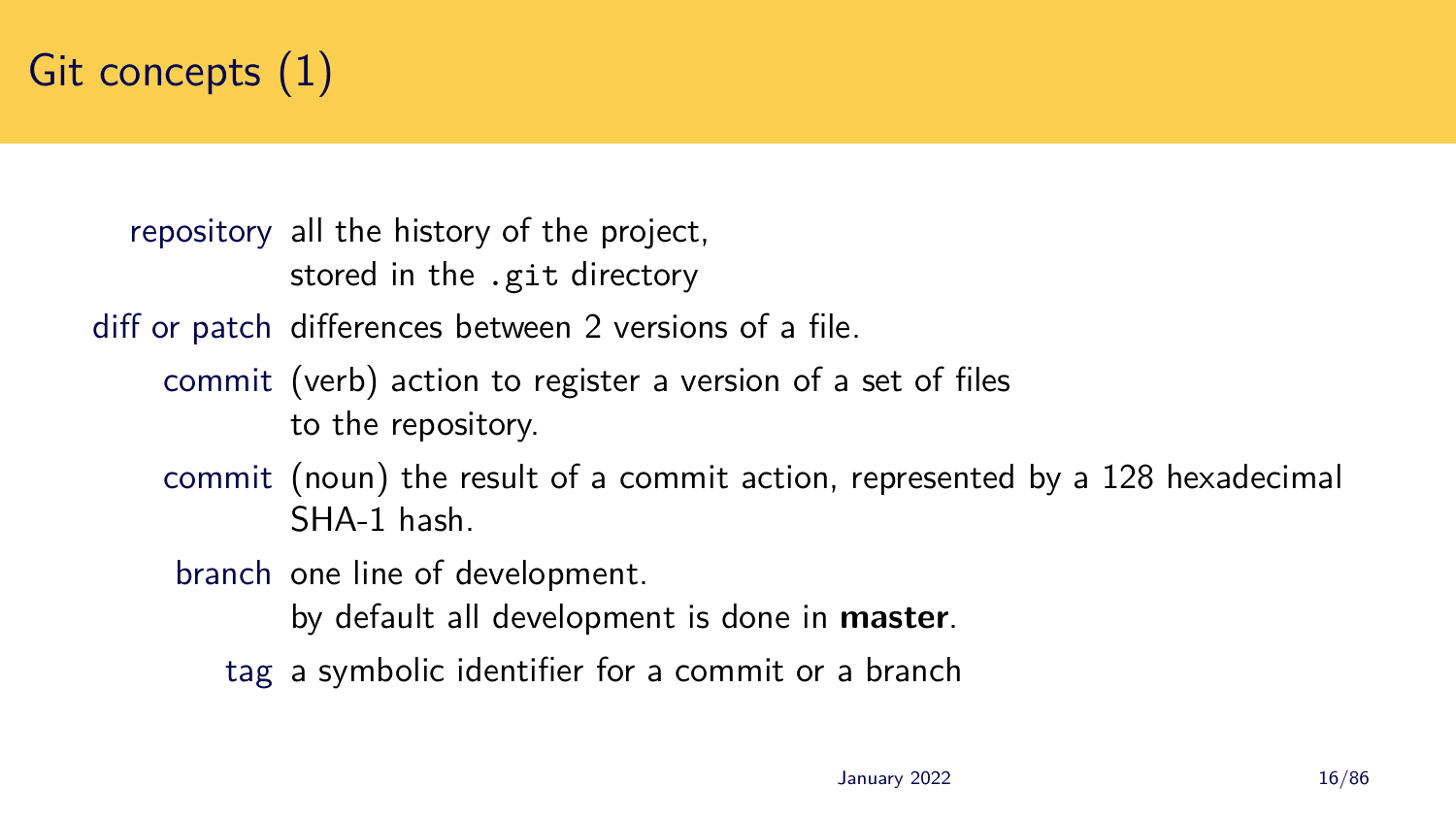## About the default branch

Because #BlackLiveMatters, "**master**" was a bad choice for the name of the main branch.

This can be changed for all new repositories :

git config --global init.defaultBranch main

Other possible names for the default branch :

- **u** trunk
- development

References :

- $\equiv$  git 2.28 gitlab
- github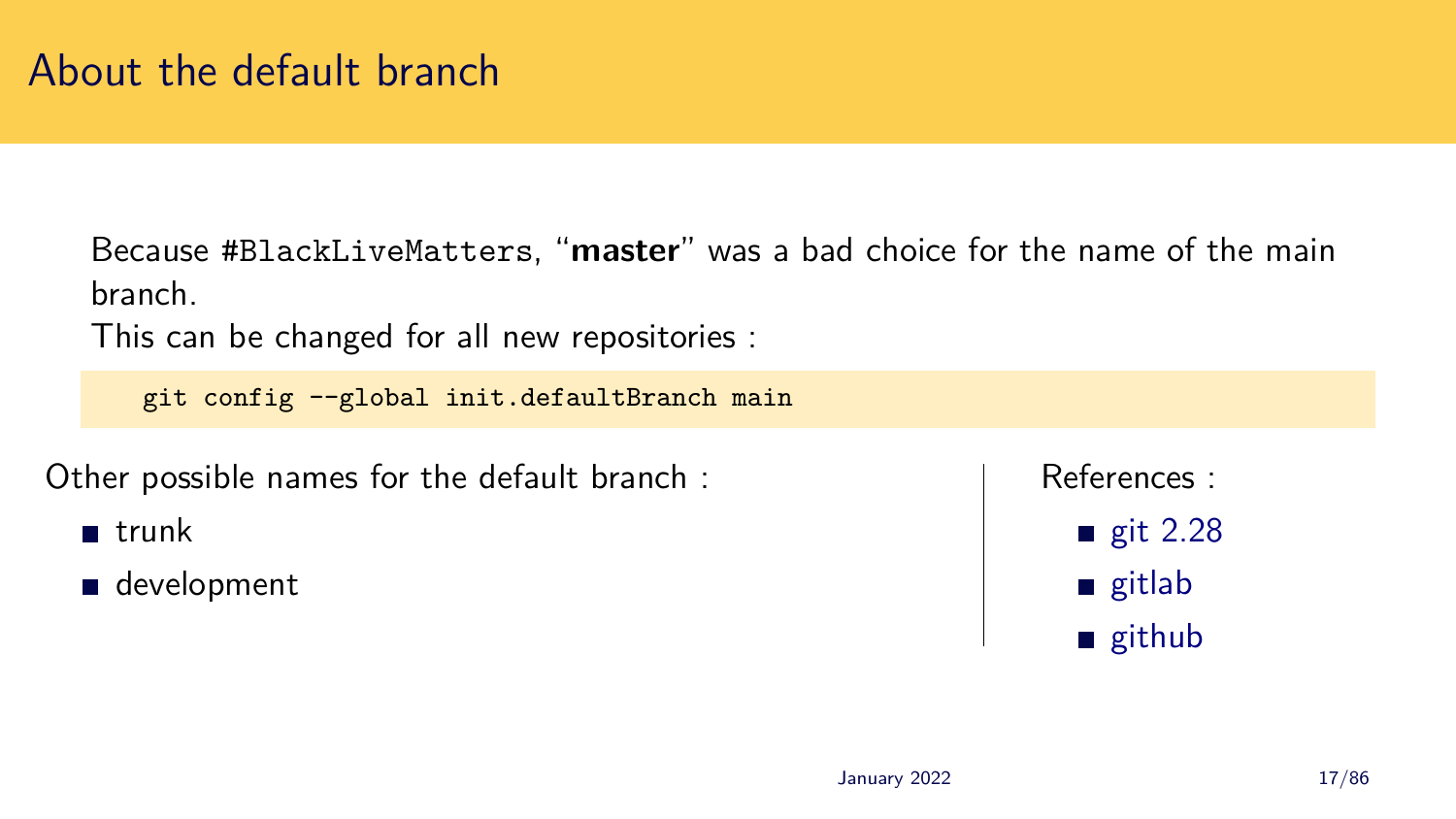

## Working tree the set of files being worked on currently. Index an object tracking modified, added, removed files. Blob binary data used to store files, objects, and other data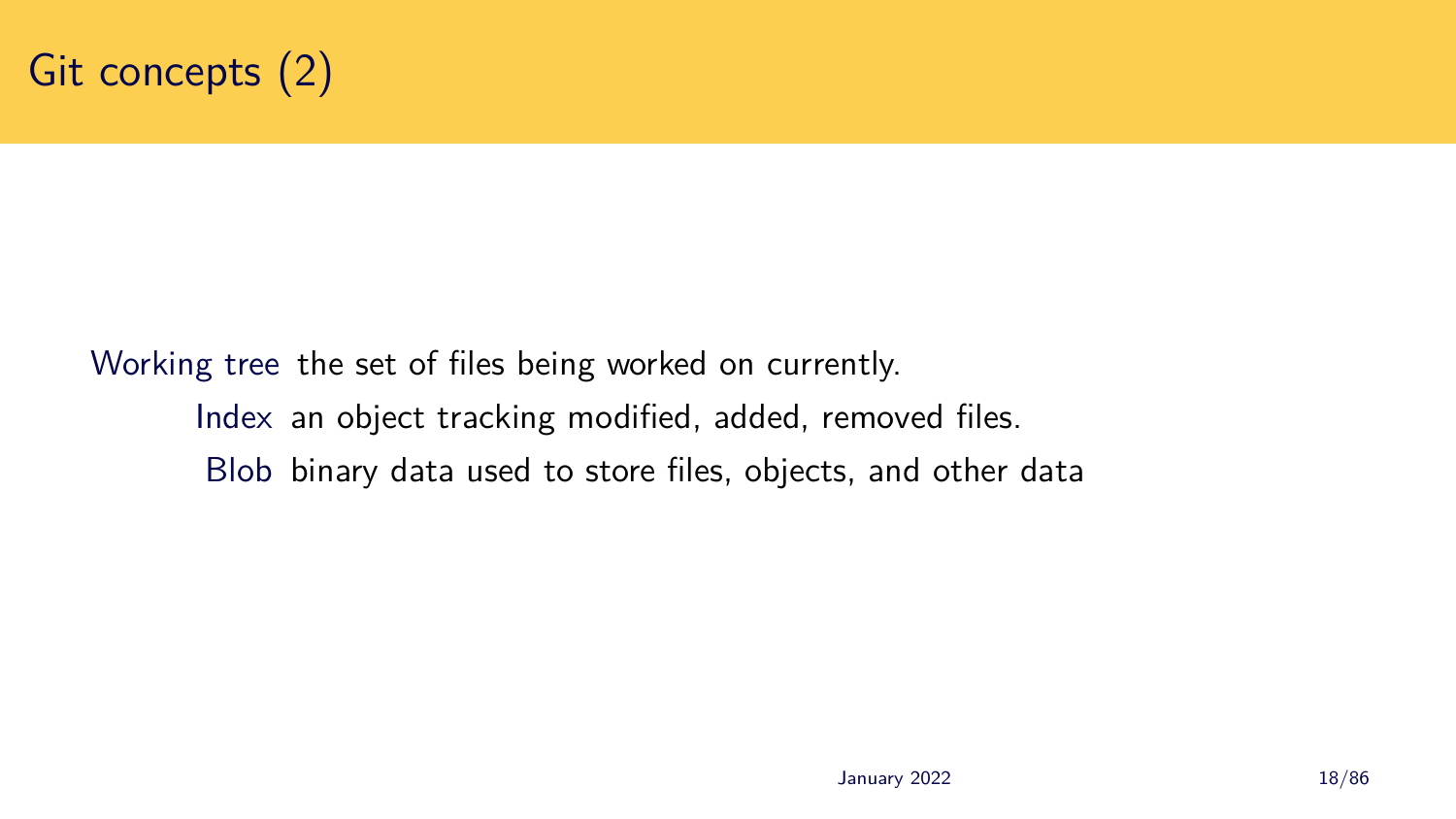## Git Interfaces

- Gommand line
- Git GUIs
	- gitk (part of git distribution)
	- gitg (Gnome project)
	- git-cola https://git-cola.github.io/
	- TortoiseGit (Windows) https://tortoisegit.org/
- **Editor plugins** 
	- Atom (built-in)
	- Visual Studio Code (built-in)
	- Eclipse (https://eclipse.org/egit/)
	- Emacs (VC, magit,...)
- Web browsers: cgit, gitweb.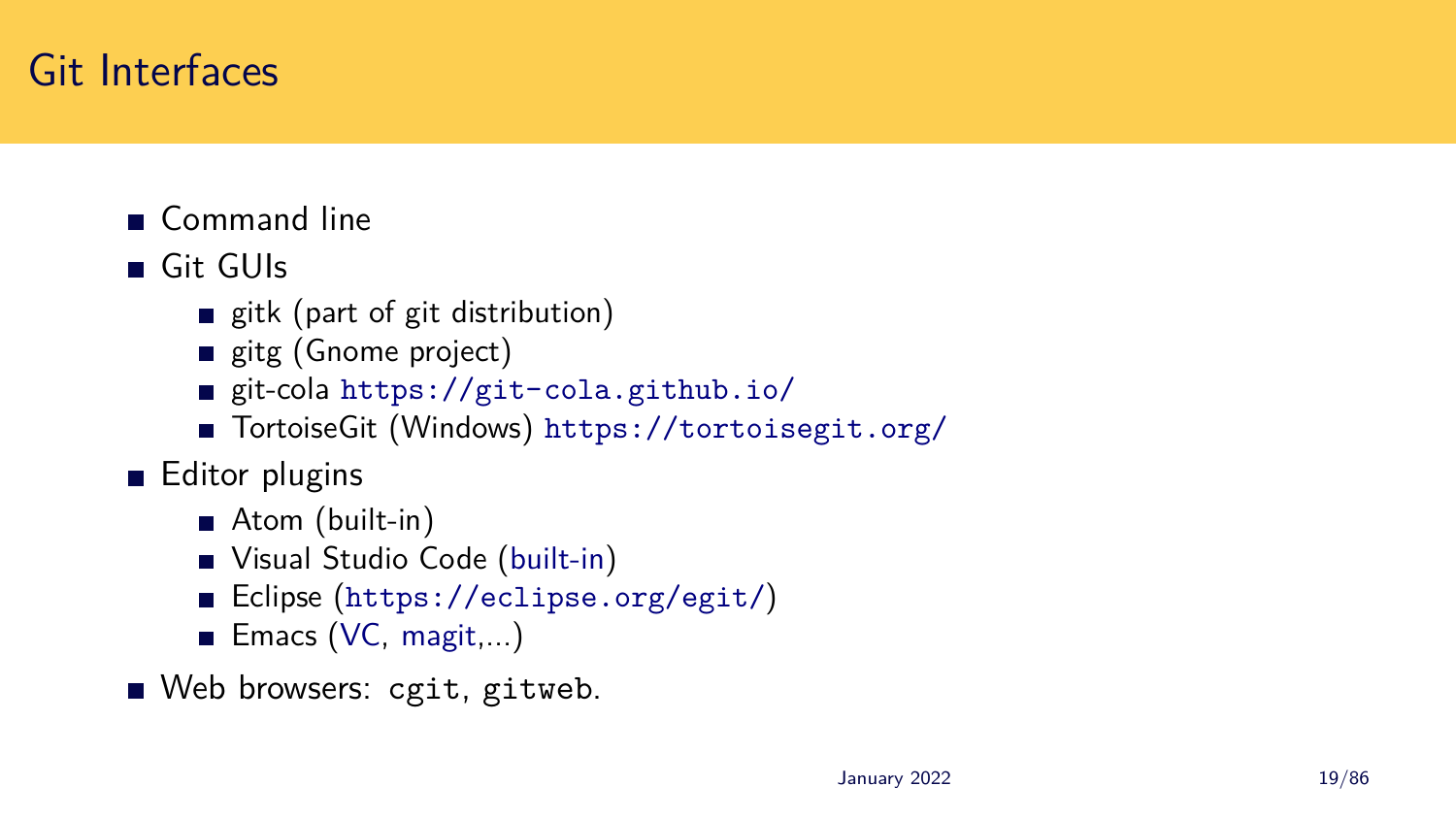## Git forges

Web sites dedicated to git projects hosting.

- github https://github.com/
- gitlab https://gitlab.com/
- gogs https://gogs.io/ / gitea https://gitea.io/
- redmine with the git plugin

Include interesting features for collaboration.

Better suited for distributed development than traditional centralized forges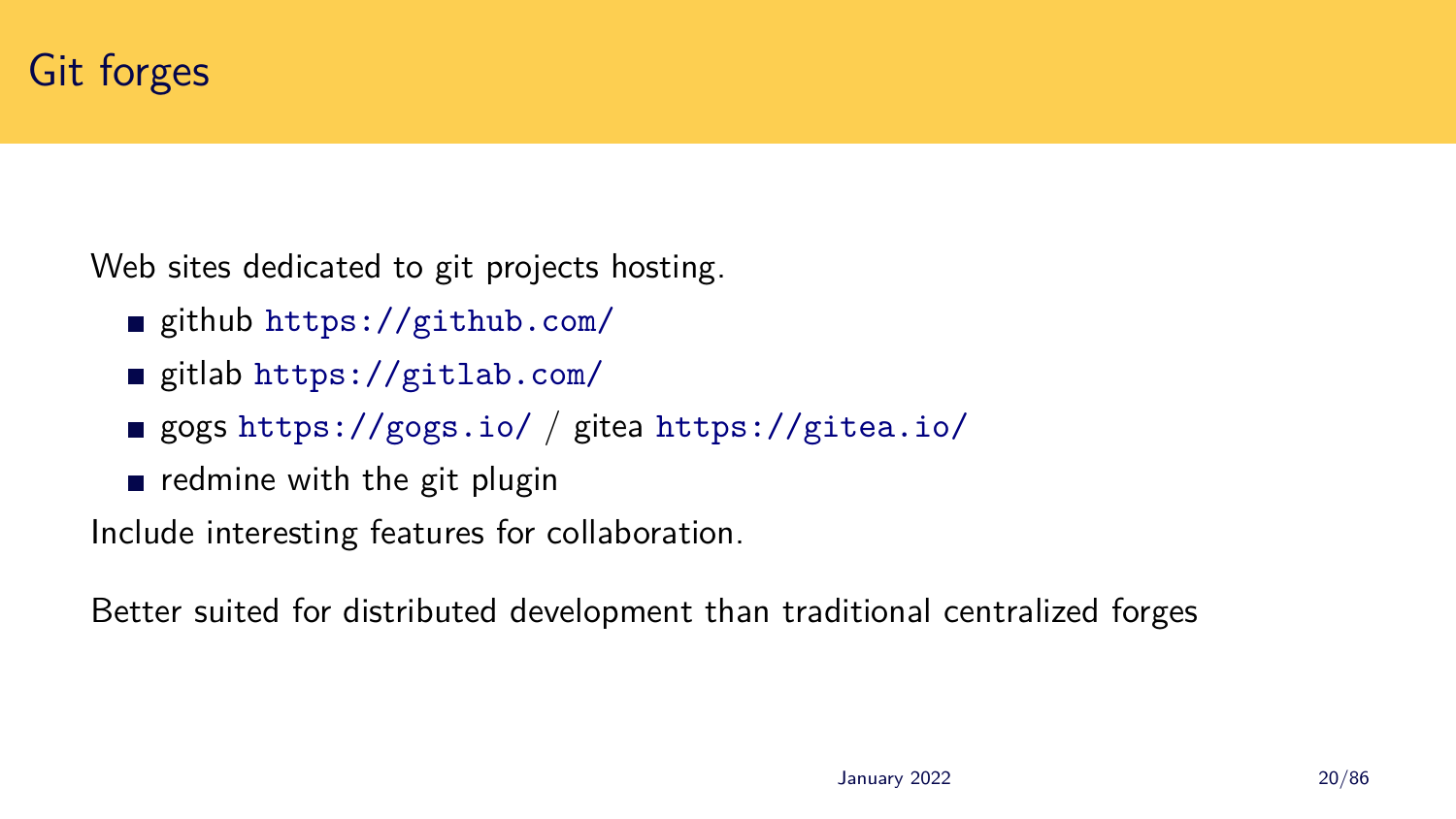# Agenda

- 1 Introduction
- 2 Git concepts
- 3 Individual developer
- 4 Using branches
- **5** Working in teams
- 6 Git work flows
- 7 Advanced branching
- 8 Good Practices
- 9 Other goodies
- 10 Webography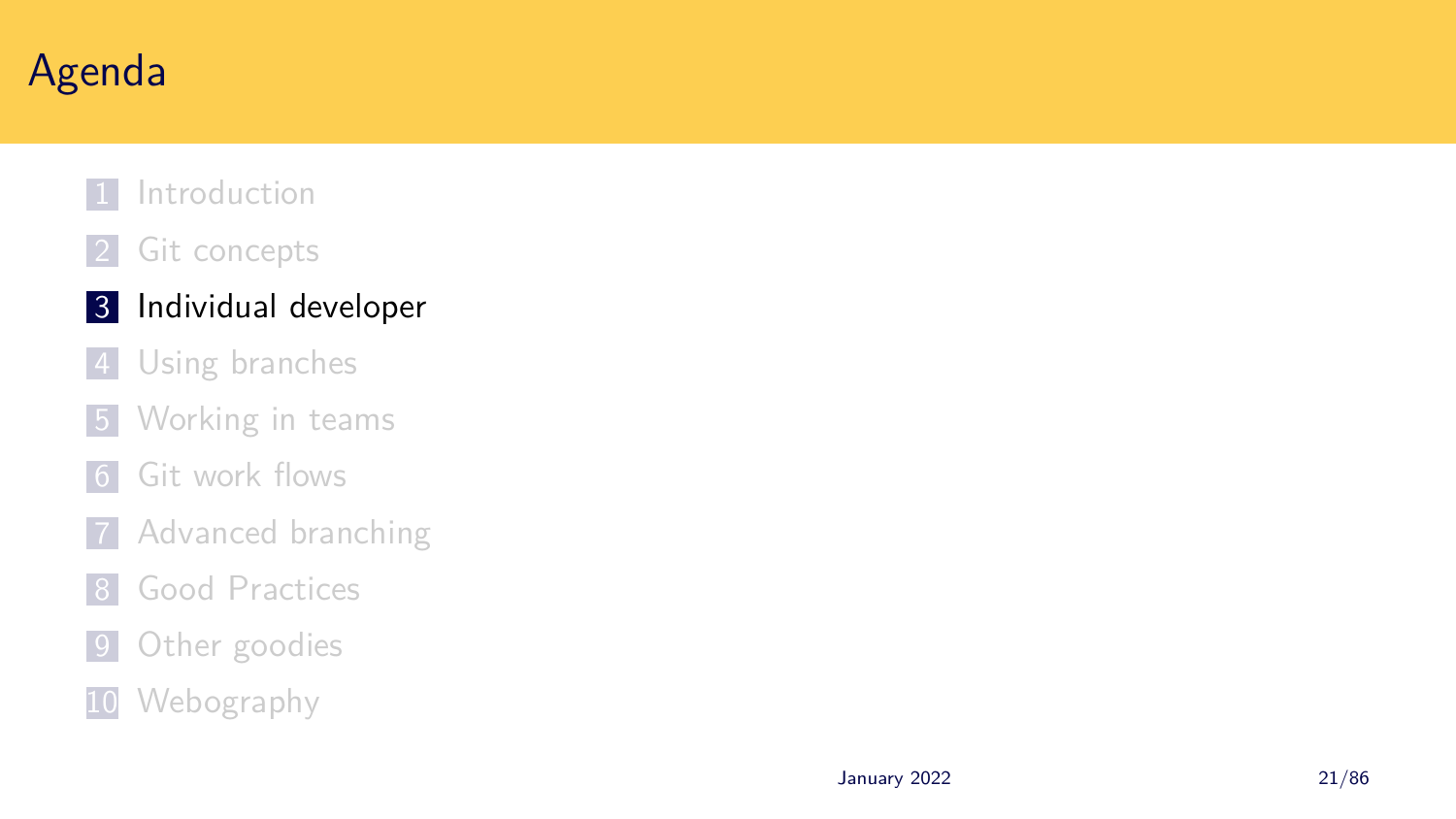### Initial setup

Sets defaults for commit messages:

- user name  $\&$  email
- preferred text editor

```
$ git config --global --add init.defaultBranch main
$ git config --global --add user.name "Matthieu Herrb"
$ git config --global --add user.email "<matthieu.herrb@laas.fr>"
$ git config --global --add core.editor emacs -nw
```

```
$ cat ~/.gitconfig
[user]
      name = Matthieu Herrb
       email = <matthieu.herrb@laas.fr>
[core]
       editor = emacs -nw
```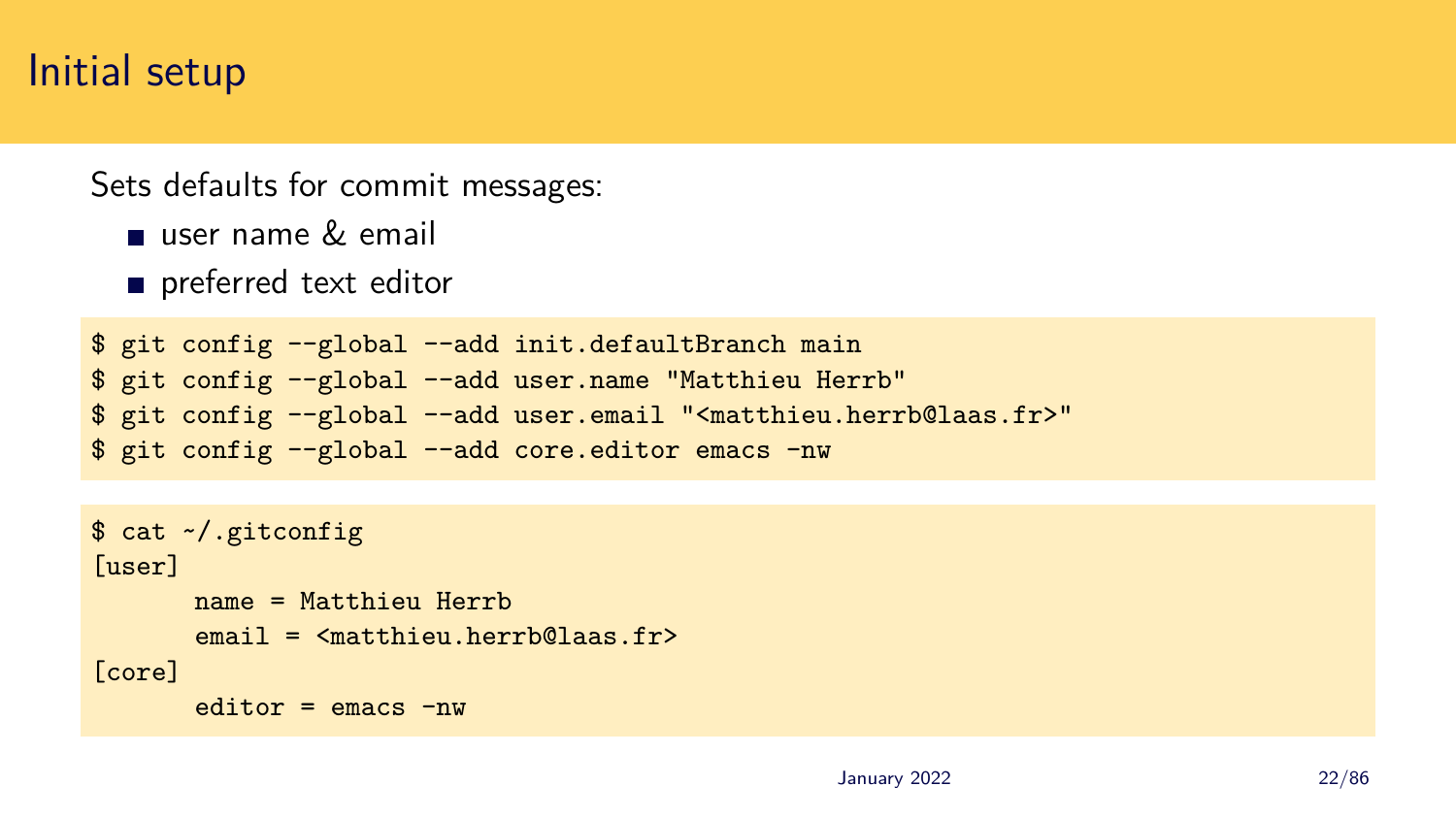## Creating a repository

**git init** creates an empty repository in the current directory.

```
$ mkdir git-tutorial
$ cd git-tutorial
$ git init
Initialized empty Git repository in /home/mh/git-tuturial/.git/
$ 1s -1 .gittotal 24
-rw-r--r-- 1 mh mh 23 Oct 26 09:14 HEAD
-rw-r--r-- 1 mh mh 111 Oct 26 09:14 config
-rw-r--r-- 1 mh mh 58 Oct 26 09:14 description
drwxr-xr-x 12 mh mh 408 Oct 26 09:14 hooks
drwxr-xr-x 3 mh mh 102 Oct 26 09:14 info
drwxr-xr-x 4 mh mh 136 Oct 26 09:14 objects
drwxr-xr-x 4 mh mh 136 Oct 26 09:14 refs
```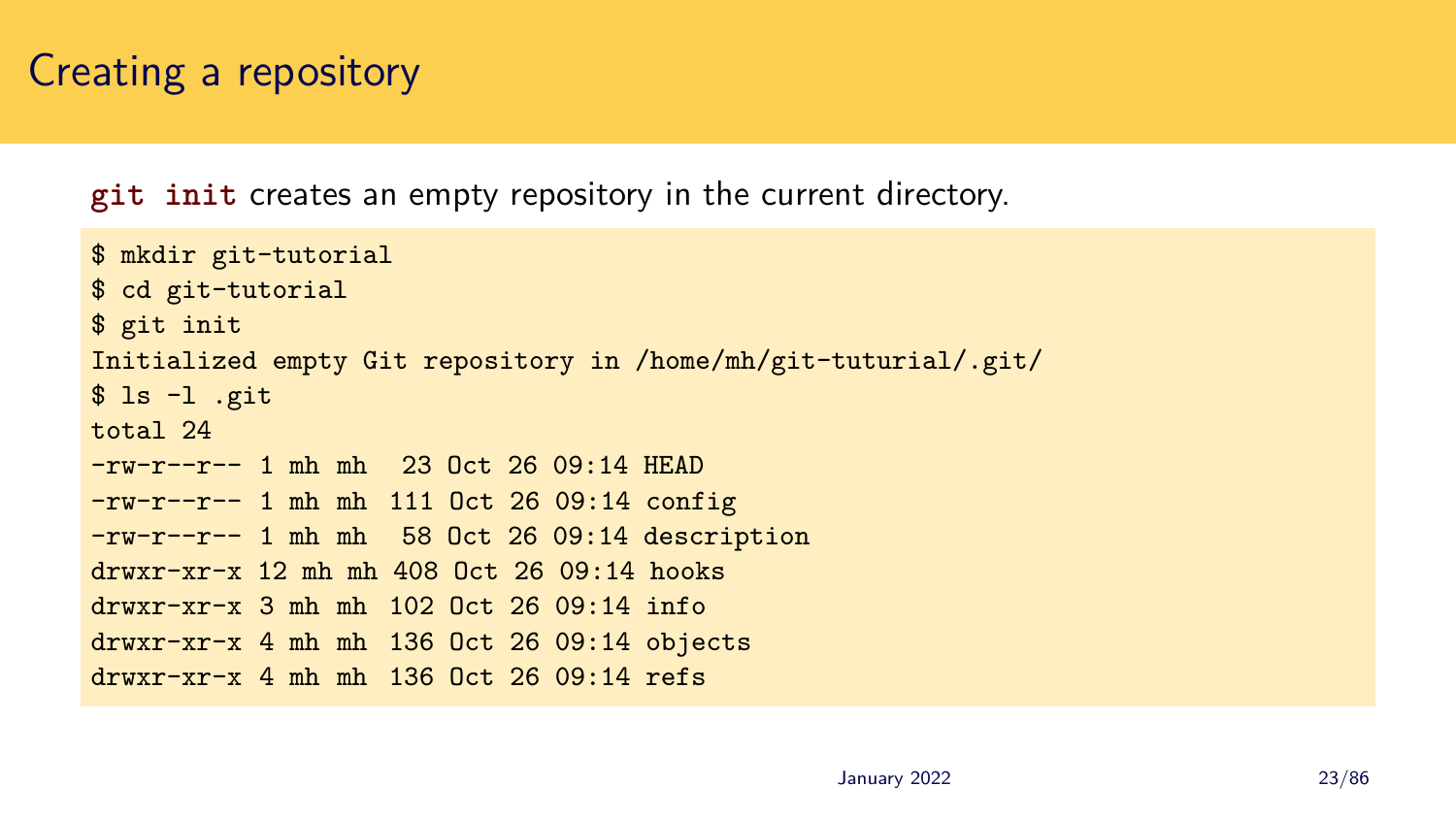

#### **git add** adds new or modified files to the index.

```
$ echo "Hello World" > file.txt
$ git add file.txt
```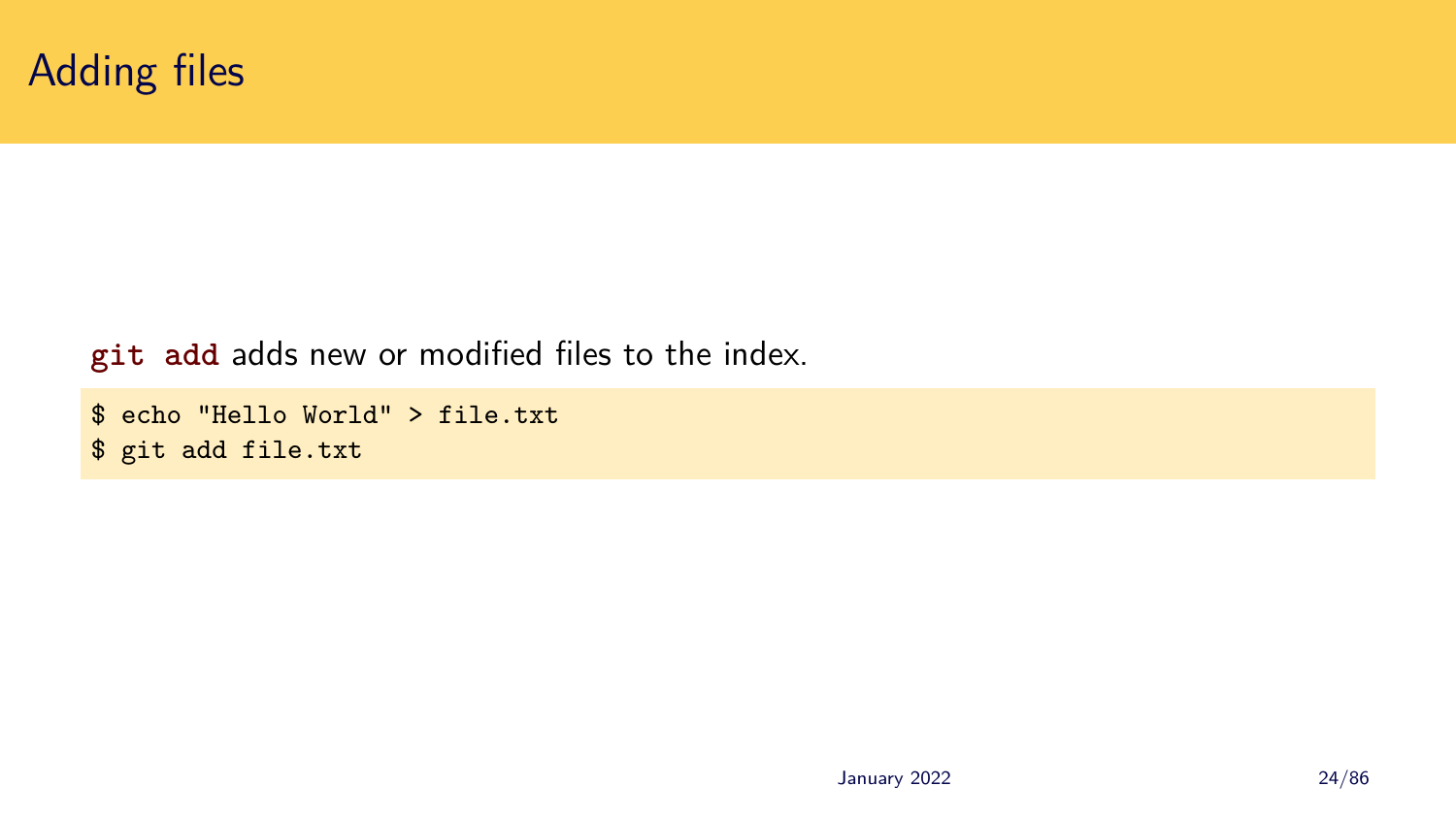

Shows the status of the repository and the index.

```
$ git status
# On branch main
#
# Initial commit
#
# Changes to be committed:
# (use "git rm --cached <file>..." to unstage)
#
# new file: file.txt
#
```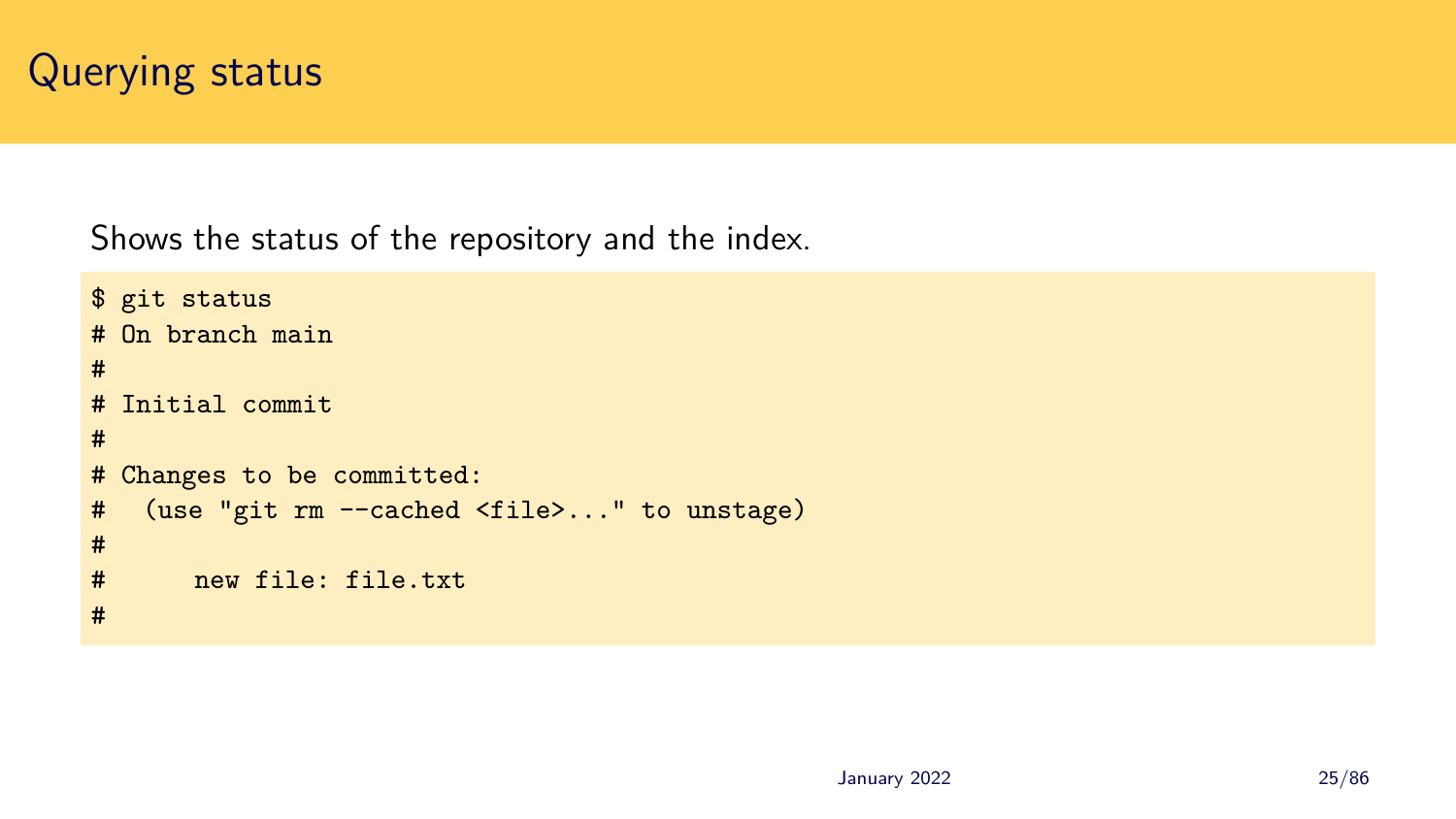## Committing changes

```
$ git commit
Created initial commit 0ba7bd8: Initial version
1 files changed, 1 insertions(+), 0 deletions(-)
create mode 100644 file.txt
```
Opens a text editor to enter a commit message and commits the change to the repository.

\$ git status On branch main nothing to commit, working tree clean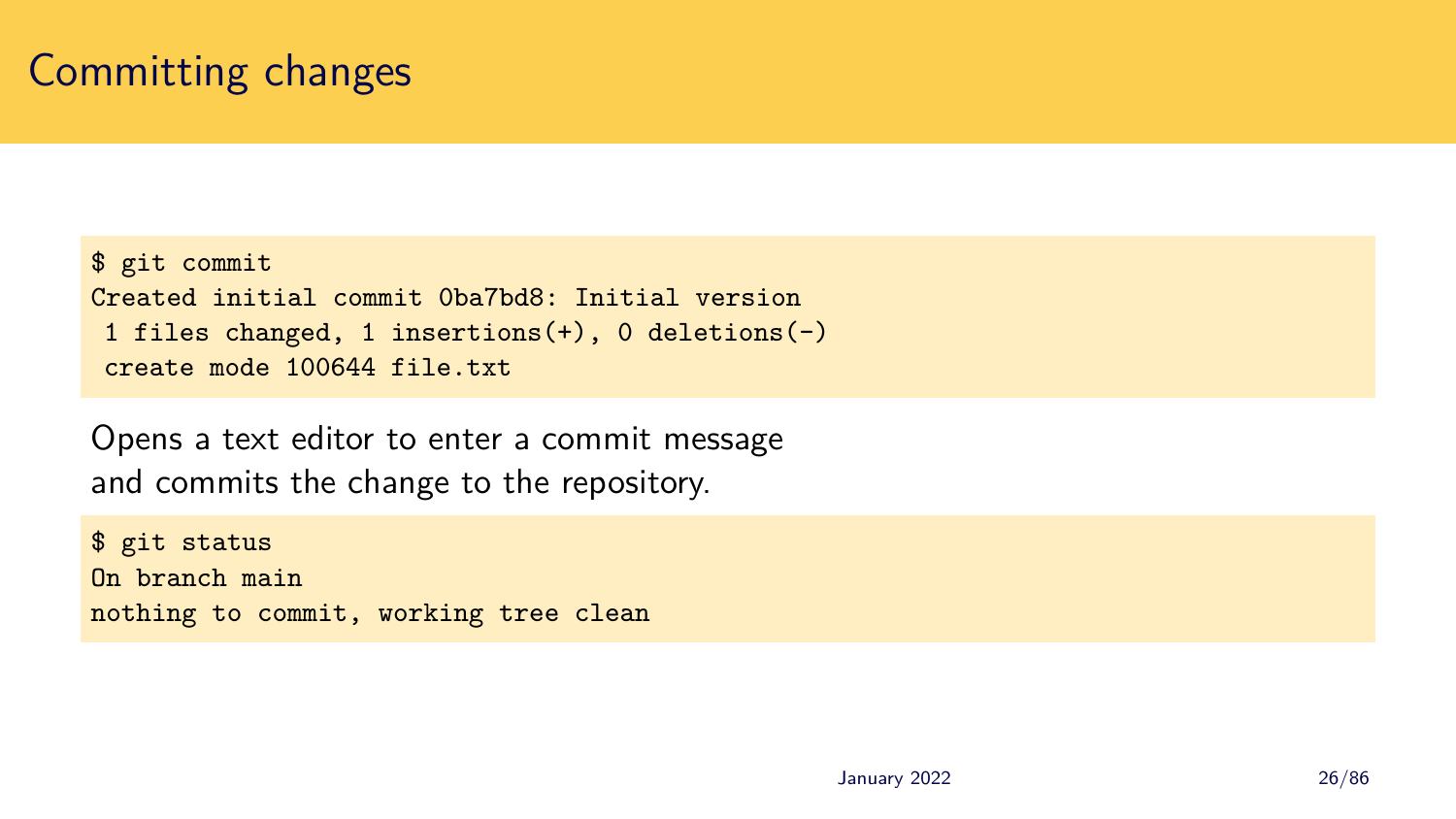

\$ echo "Hello Matthieu" > file.txt

Add changes and commit in one command (not recommended) :

```
$ git commit -a
Created commit 7fbf4cb: Modif
1 files changed, 1 insertions(+), 1 deletions(-)
```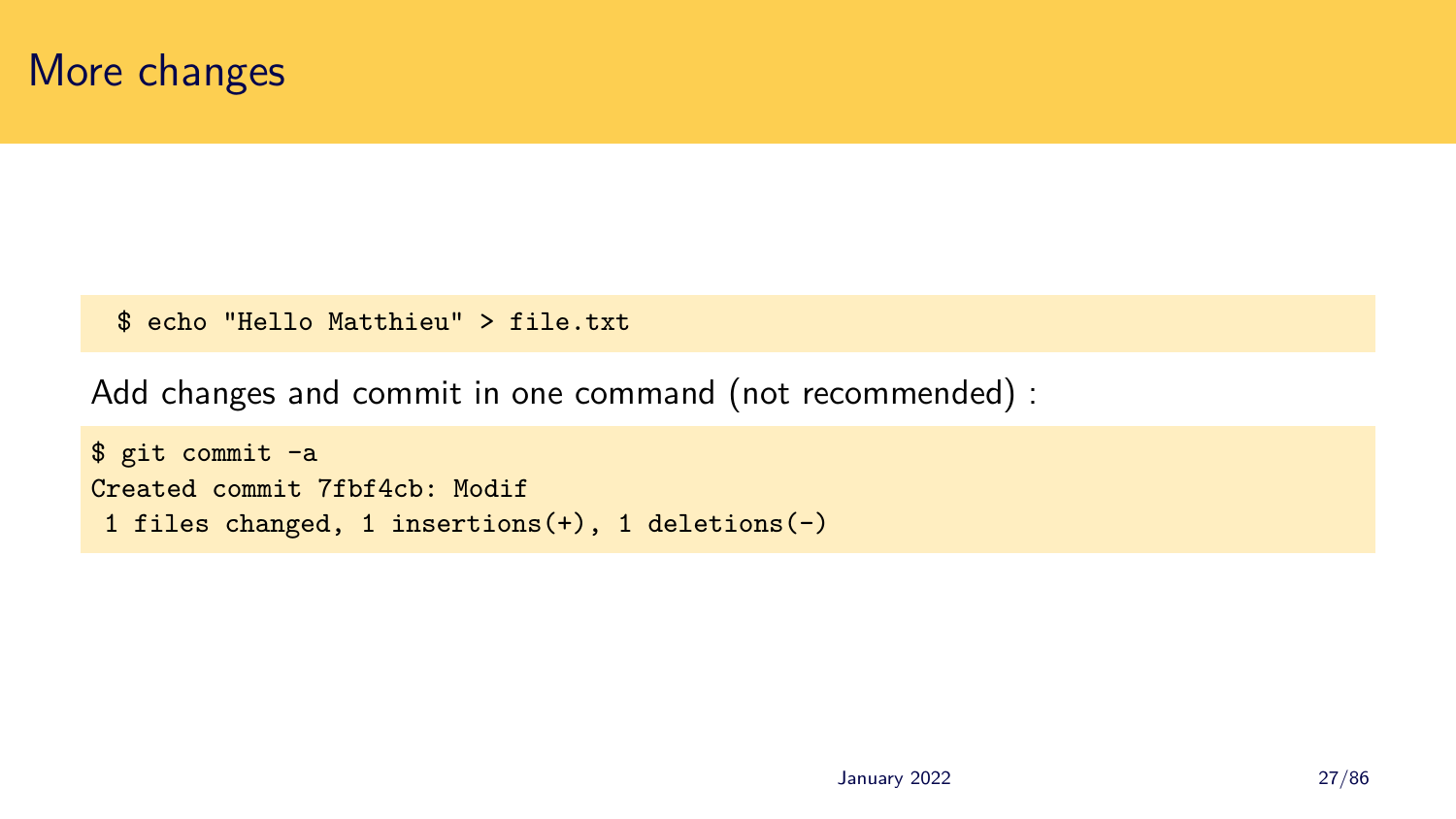Represents modifications pending commit. 2 stages:

- 1 add modified files to the index  $(add, rm)$
- 2 "flush" the index to the repository (commit)

Short-cuts chaining both operations:

```
git commit file
```
- **git commit** *dir* (or **git commit .**)
- **git commit -a**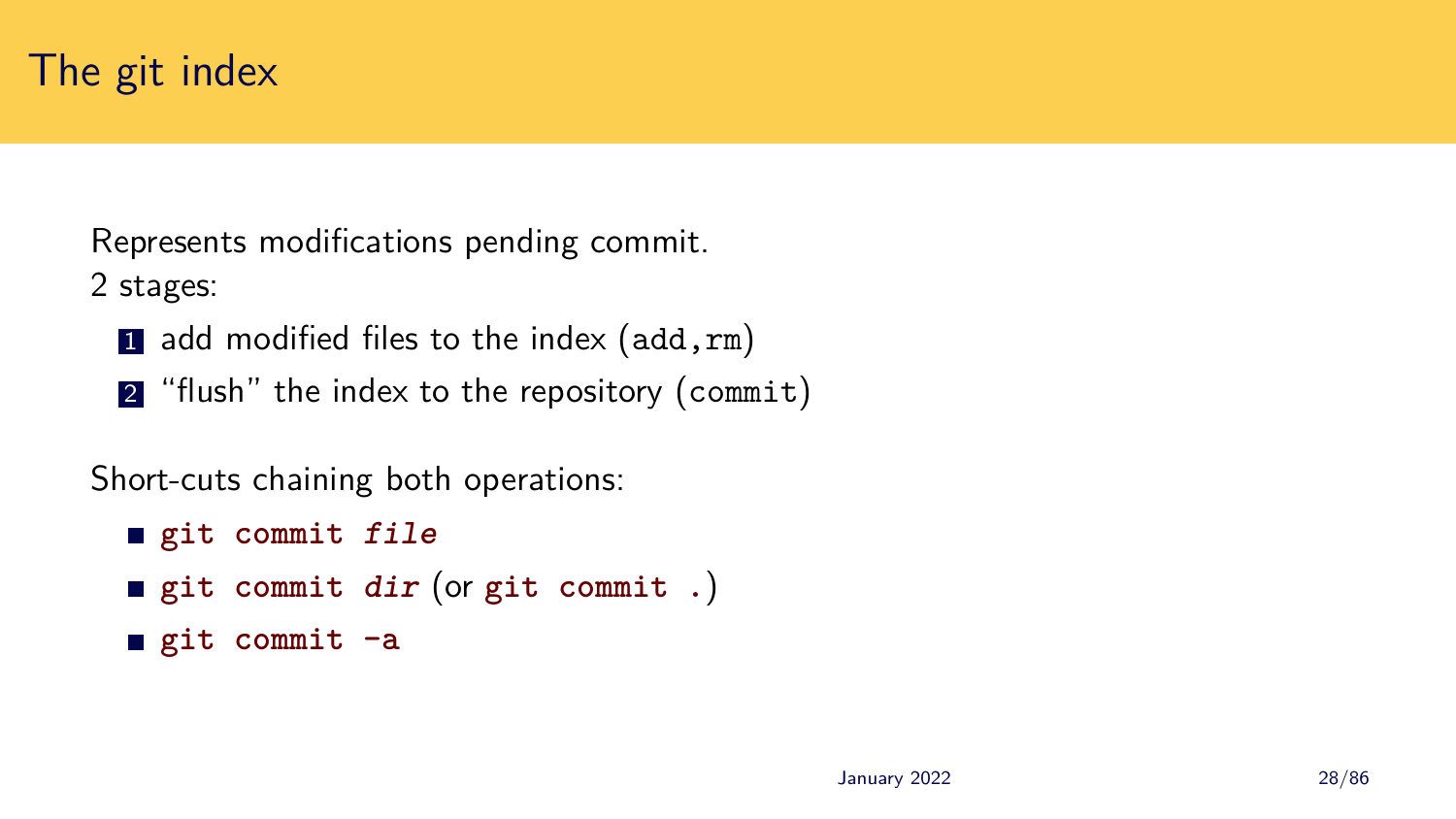#### \$ git add -p [files]

Enters an interactive session to pick up changes to be added to the *index*.

Allows to have several unrelated un-committed modifications, and still do clean, separate commits.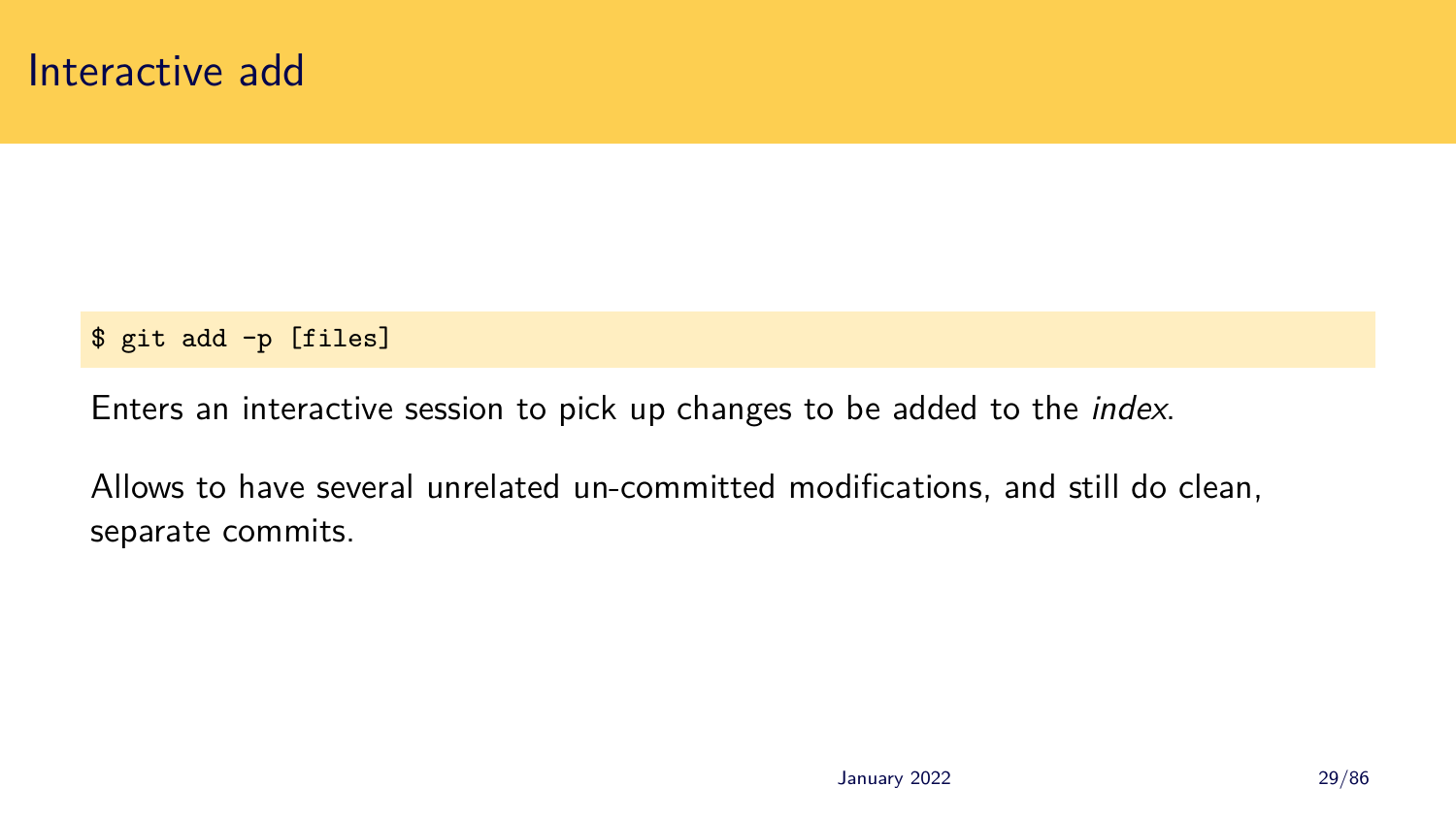### **Commits**

Adds a node at the end of the current branch.



Includes:

- $\blacksquare$  the patch from old to new revision for text files
- $\blacksquare$  the full new revision for binary files
- attributes of the committed file (access modes)
- name and e-mail address of the committer
- a log message
- optionally, a digital signature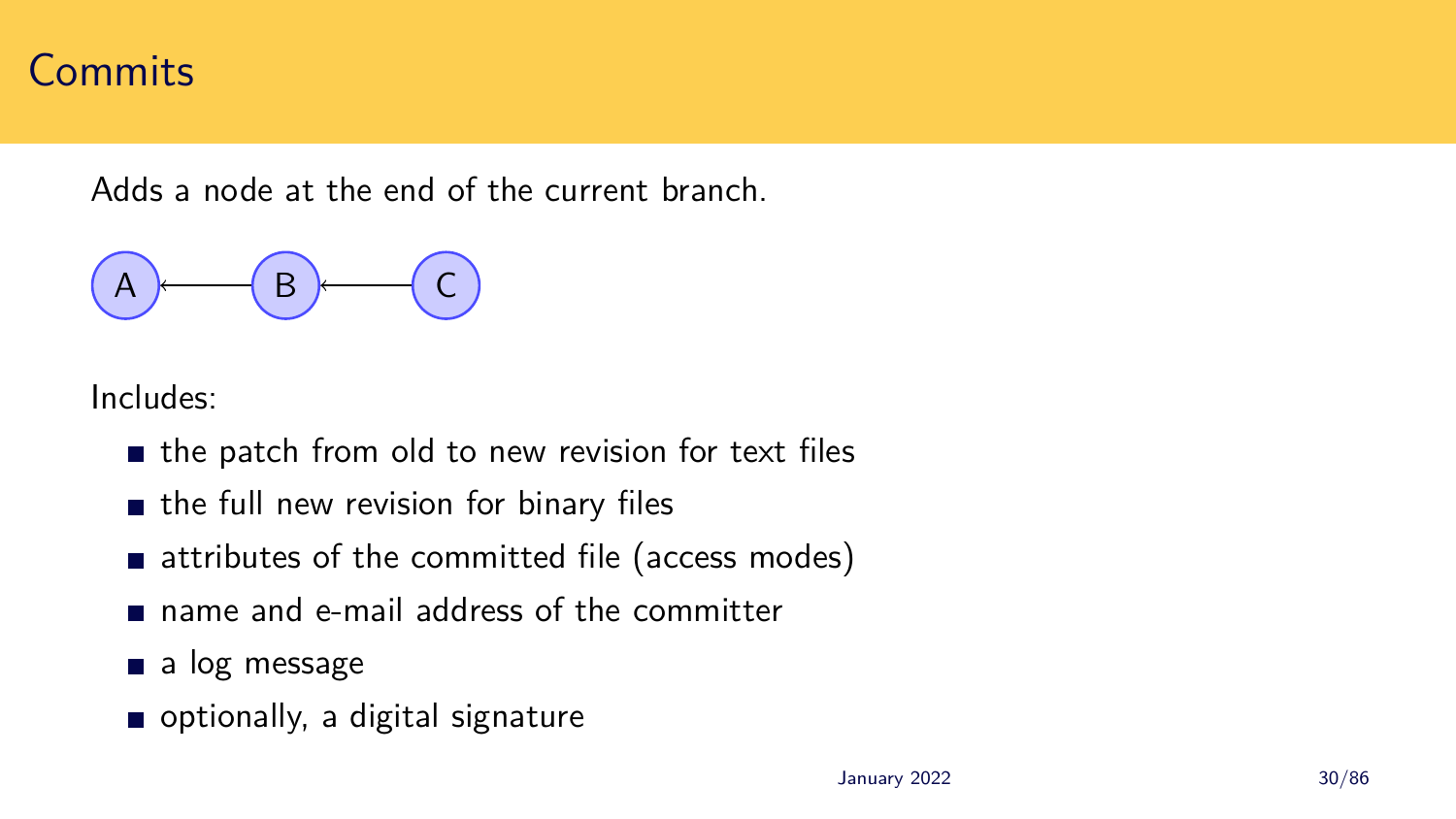### **Commits**

Adds a node at the end of the current branch.



Includes:

- $\blacksquare$  the patch from old to new revision for text files
- $\blacksquare$  the full new revision for binary files
- attributes of the committed file (access modes)
- name and e-mail address of the committer
- a log message
- optionally, a digital signature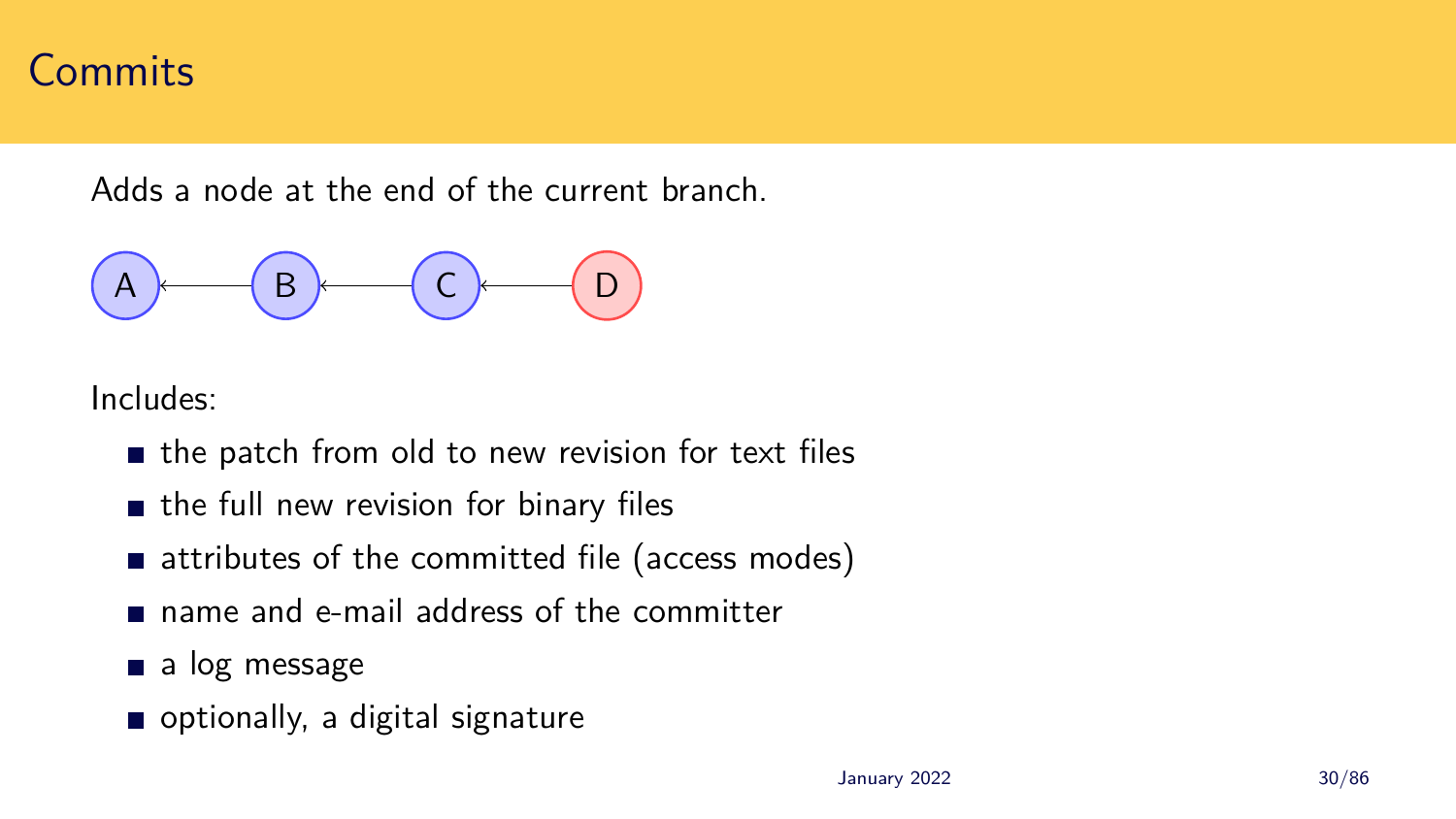## Looking back: git log

Various ways to display the history of modifications.

```
$ git log
commit 7fbf4cb7c8977061fbfb609016f5414e833a3a1c
Author: Matthieu Herrb <matthieu.herrb@laas.fr>
Date: Tue Oct 28 12:29:33 2014 +0100
```
#### Modif

commit 0ba7bd8b93ef9ddd8917814bde8cbdaaf9732559 Author: Matthieu Herrb <matthieu.herrb@laas.fr> Date: Tue Oct 28 12:28:38 2014 +0100

```
Initial version
$ git log --stat
$ git log -p
```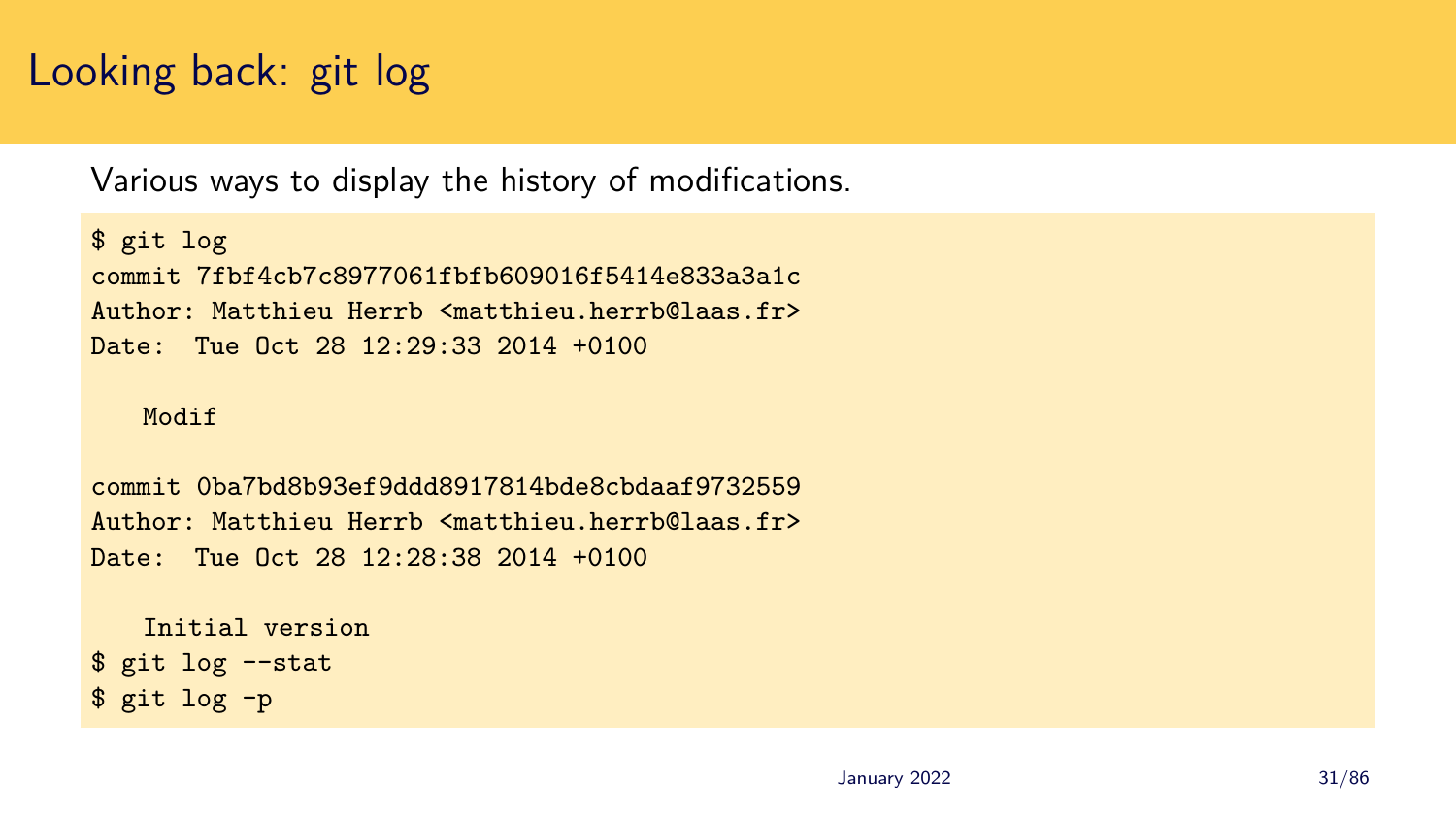## Examining changes: git diff

Display the changes between the working files and the index, or between the index and the repository.

```
echo "Good bye" > file.txt
$ git diff
diff --git a/file.txt b/file.txt
index 6bd8f3c..c0ee9ab 100644
--- a/file.txt
+++ b/file.txt
@@ -1 +1 @@-Hello Matthieu
+Good bye
$ git add file.txt
$ git diff --cached
```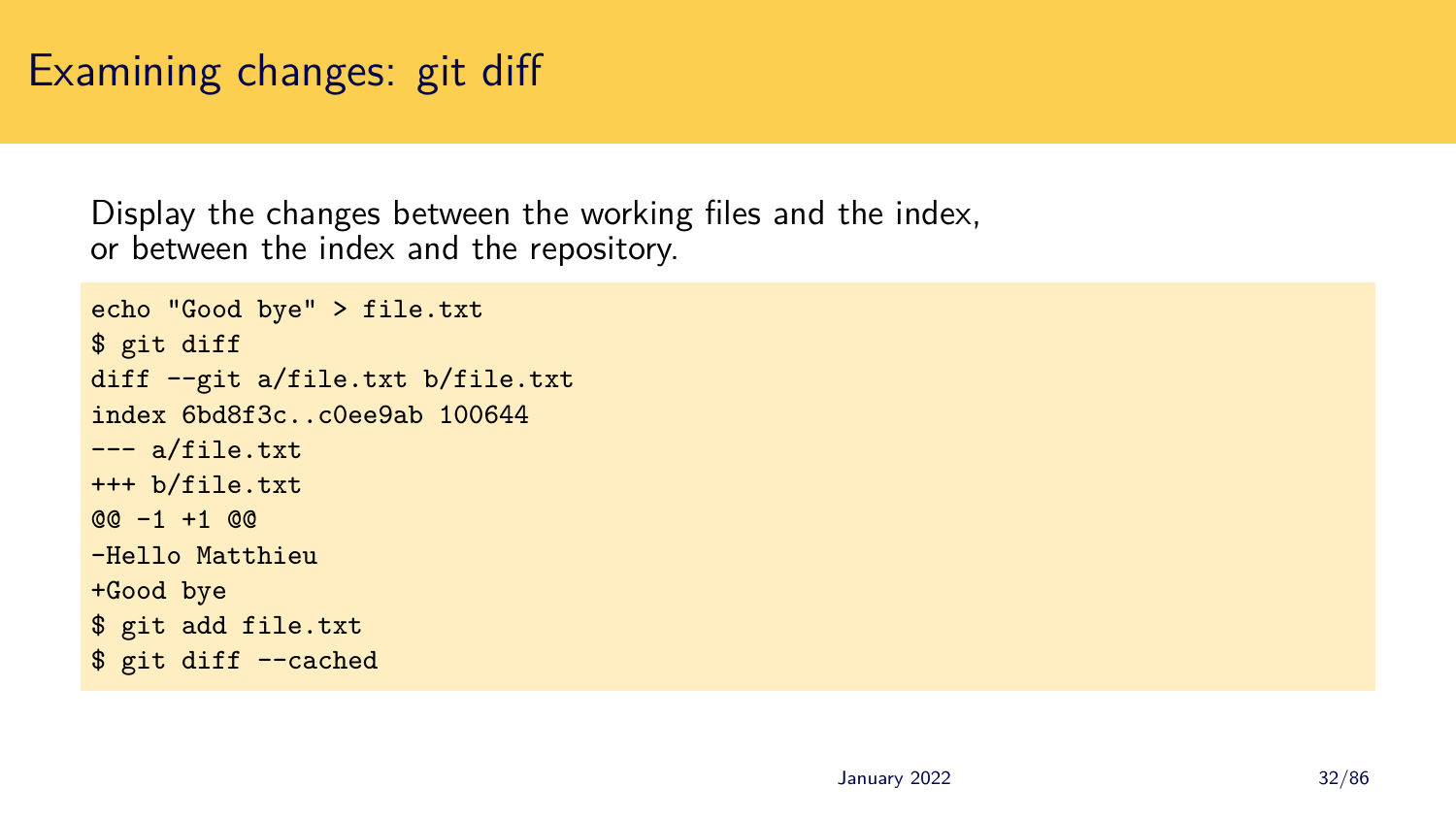Create a tag object, containing a name and a comment. Opens the text editor to enter the comment.

```
$ git tag -a git-tuto-1.0
$ git tag -l
git-tuto-1.0
```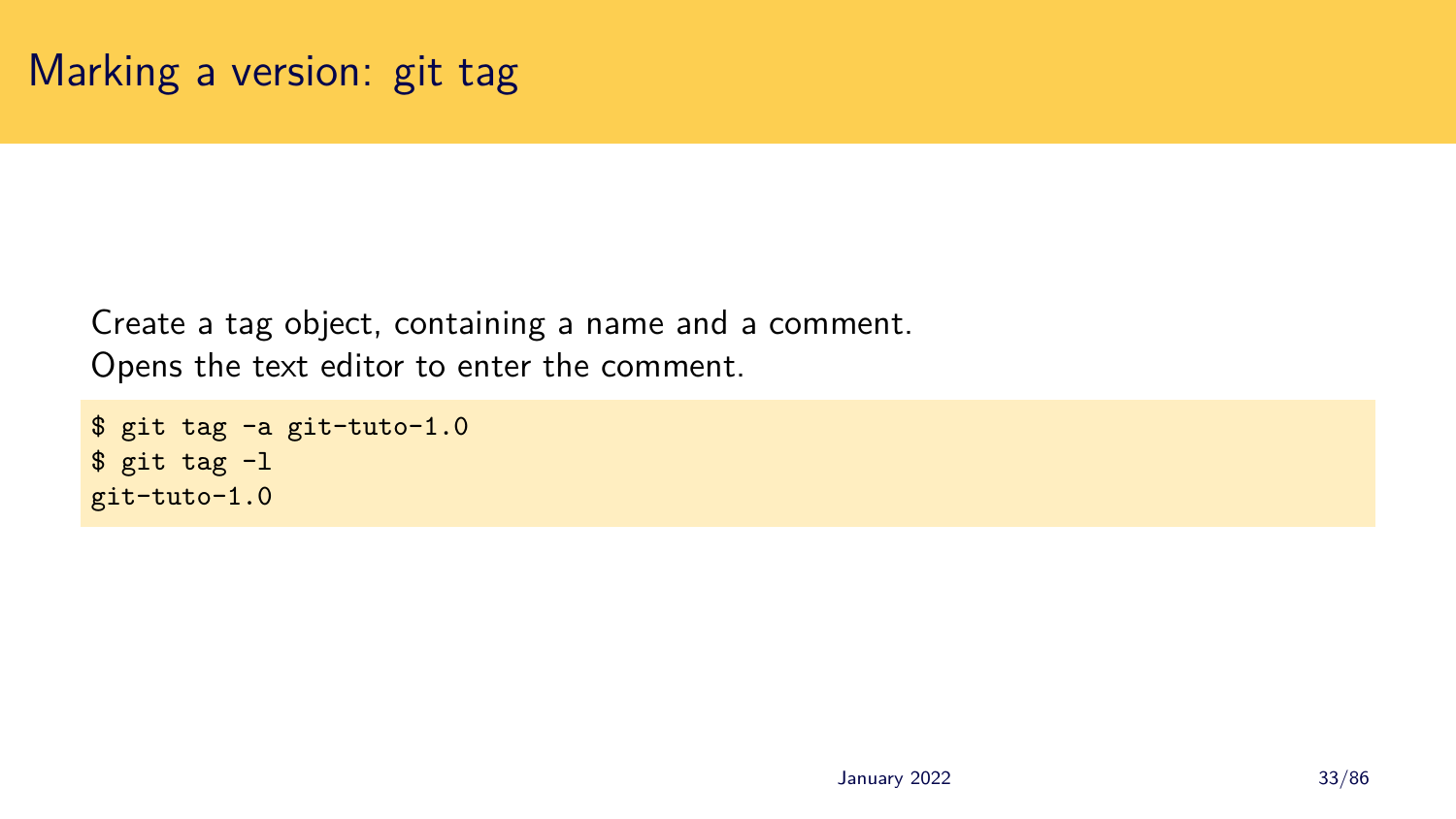## Fixing mistakes, reverting to a good version

Revert a given commit

```
$ git revert 03bace
Finished one revert.
Created commit c333ab5: Revert "3rd version"
1 files changed, 1 insertions(+), 1 deletions(-)
```
creates a new commit that stores the revert action.

Restore the working dir to a given committed version, **loosing all local changes**:

```
$ git reset --hard [commit-id]
```
If commit-id is missing, defaults to HEAD.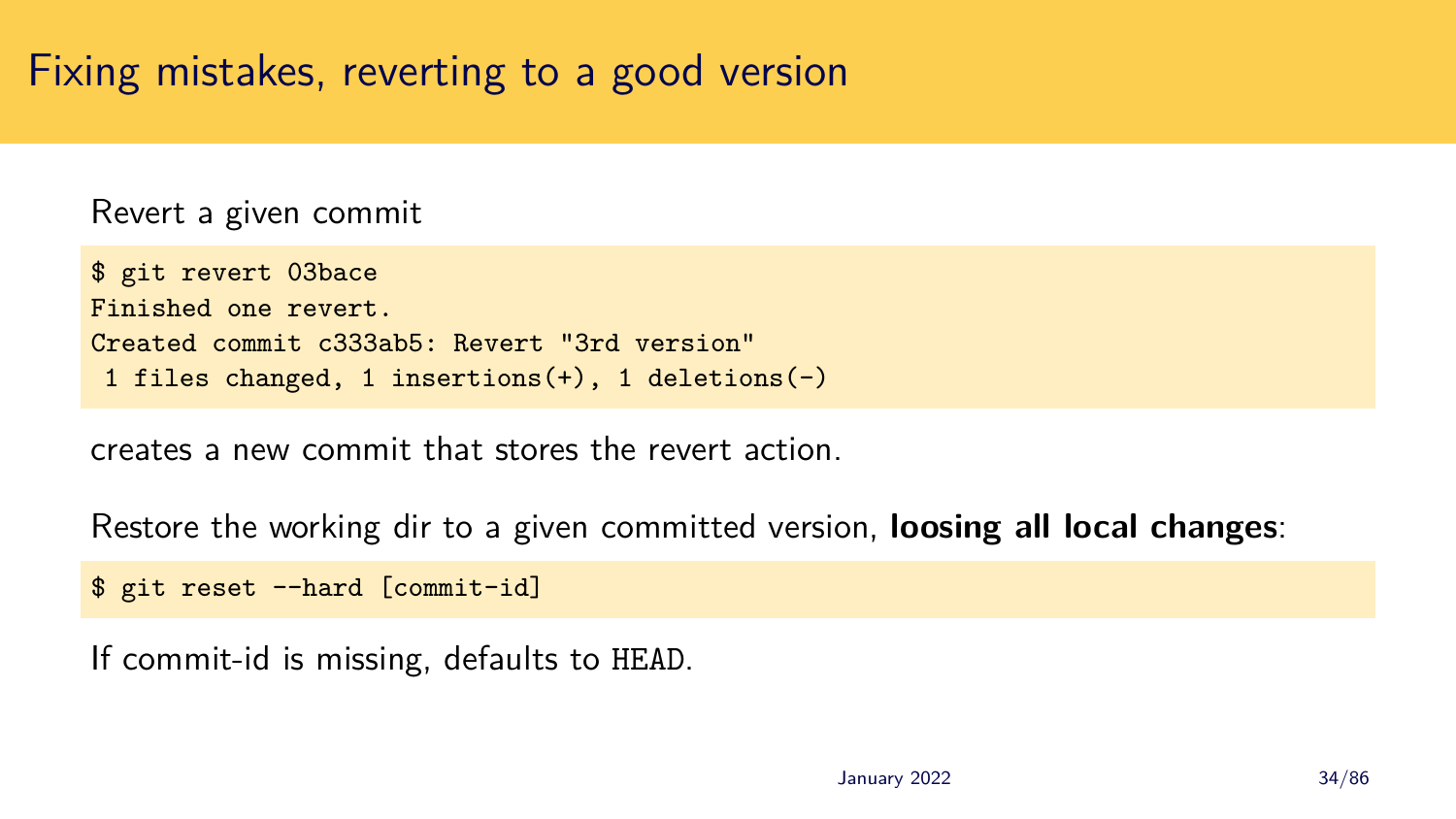# Agenda

- 1 Introduction
- 2 Git concepts
- 3 Individual developer
- 4 Using branches
- **5** Working in teams
- 6 Git work flows
- 7 Advanced branching
- 8 Good Practices
- 9 Other goodies
- 10 Webography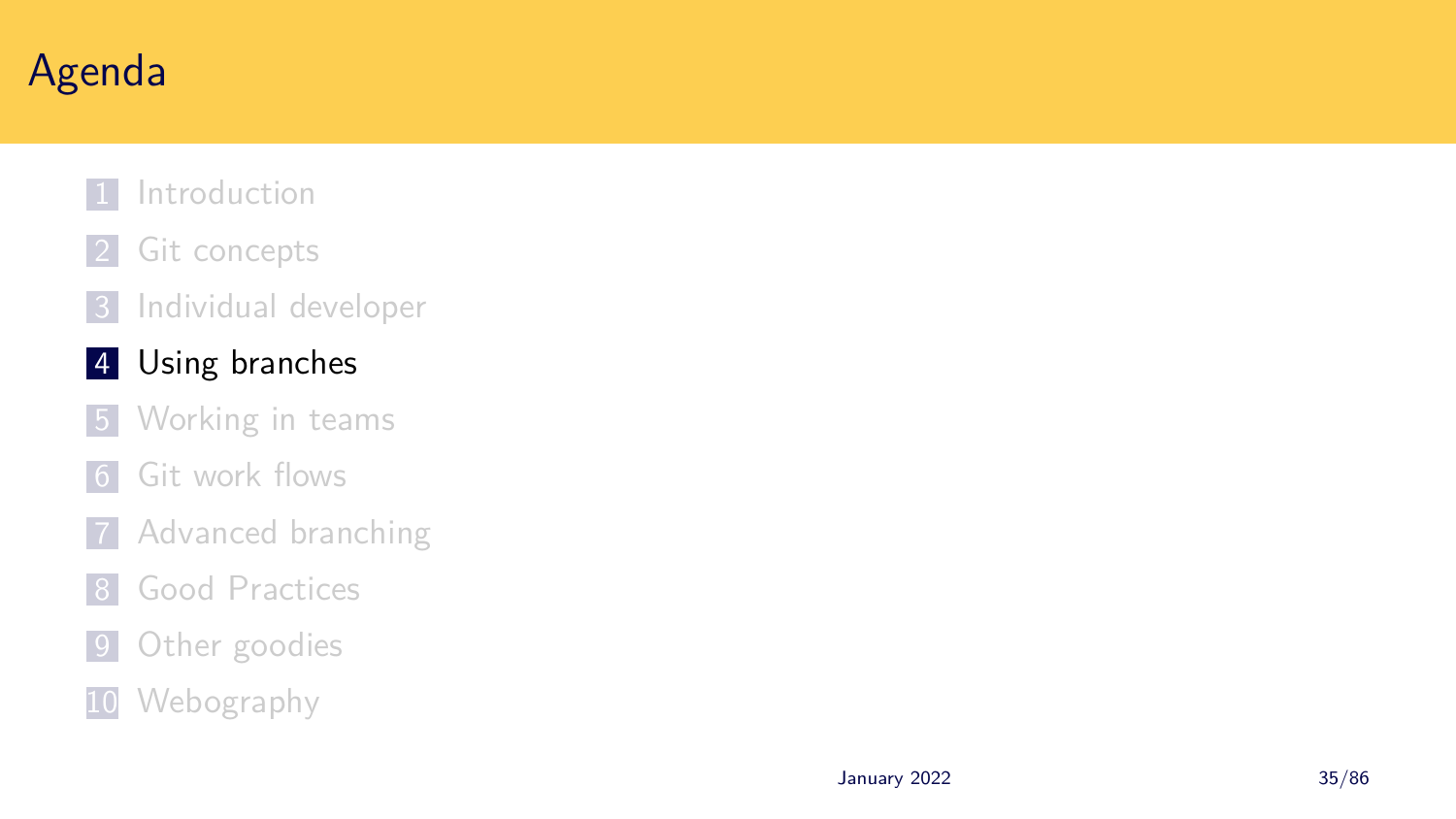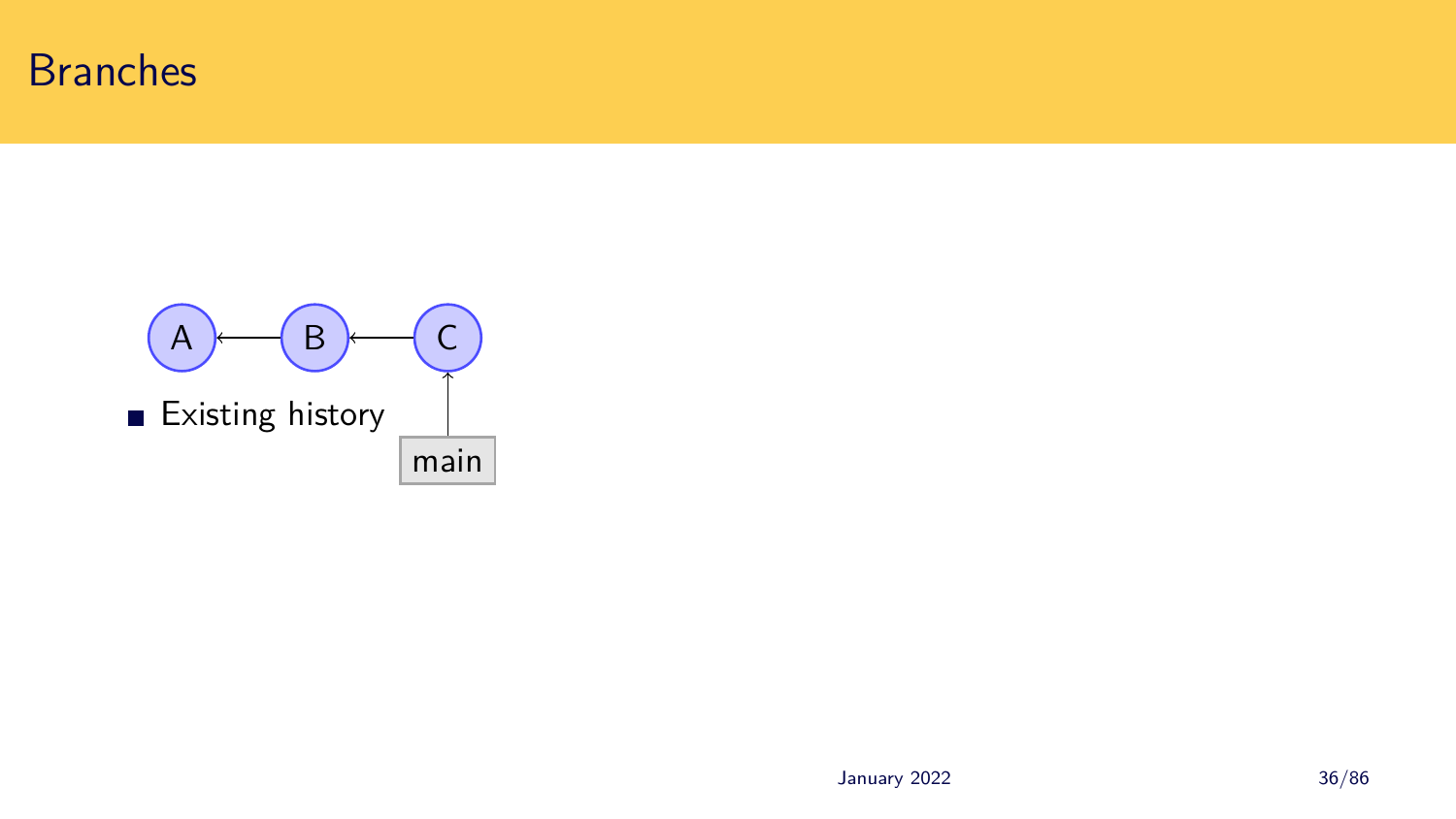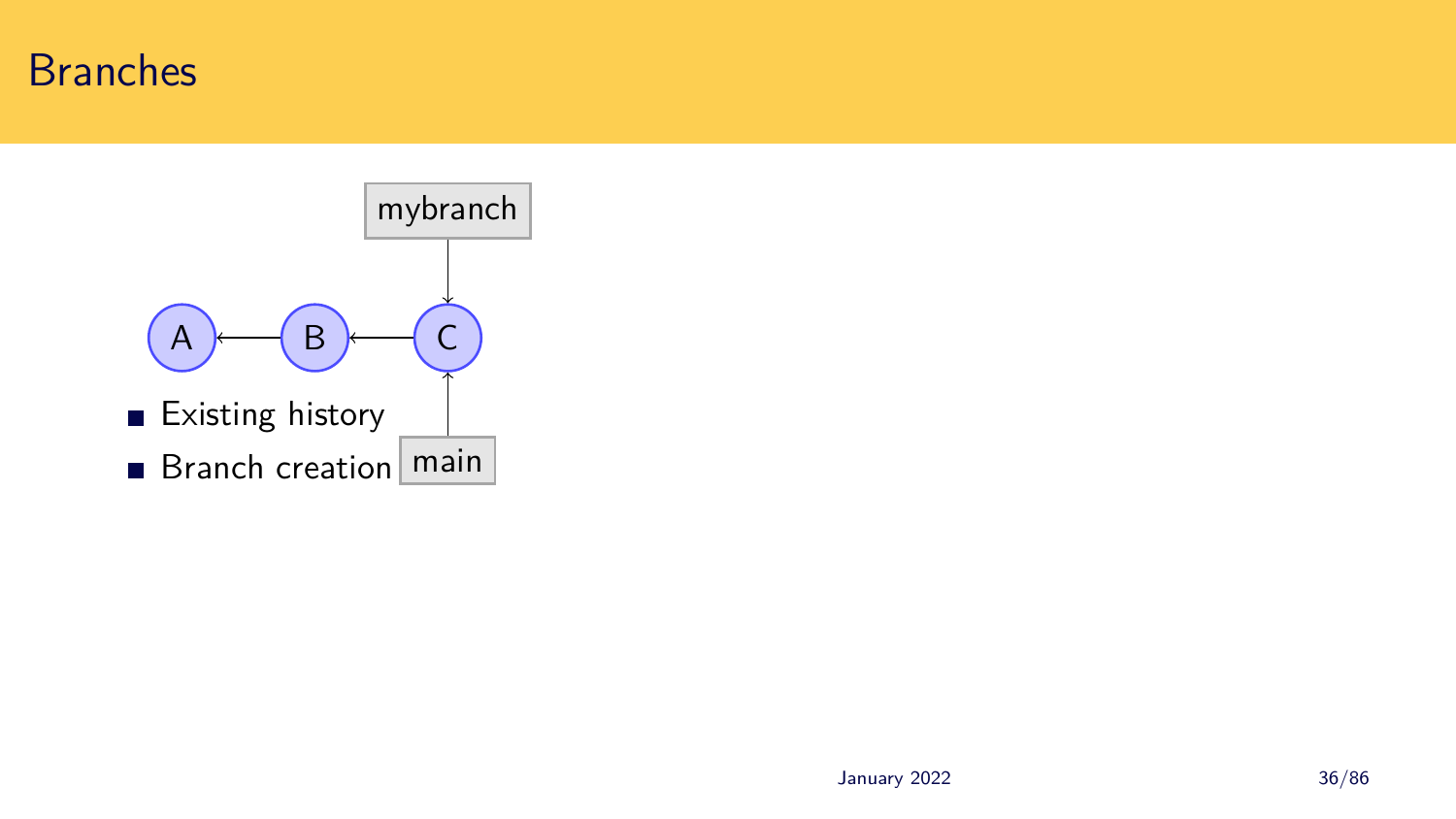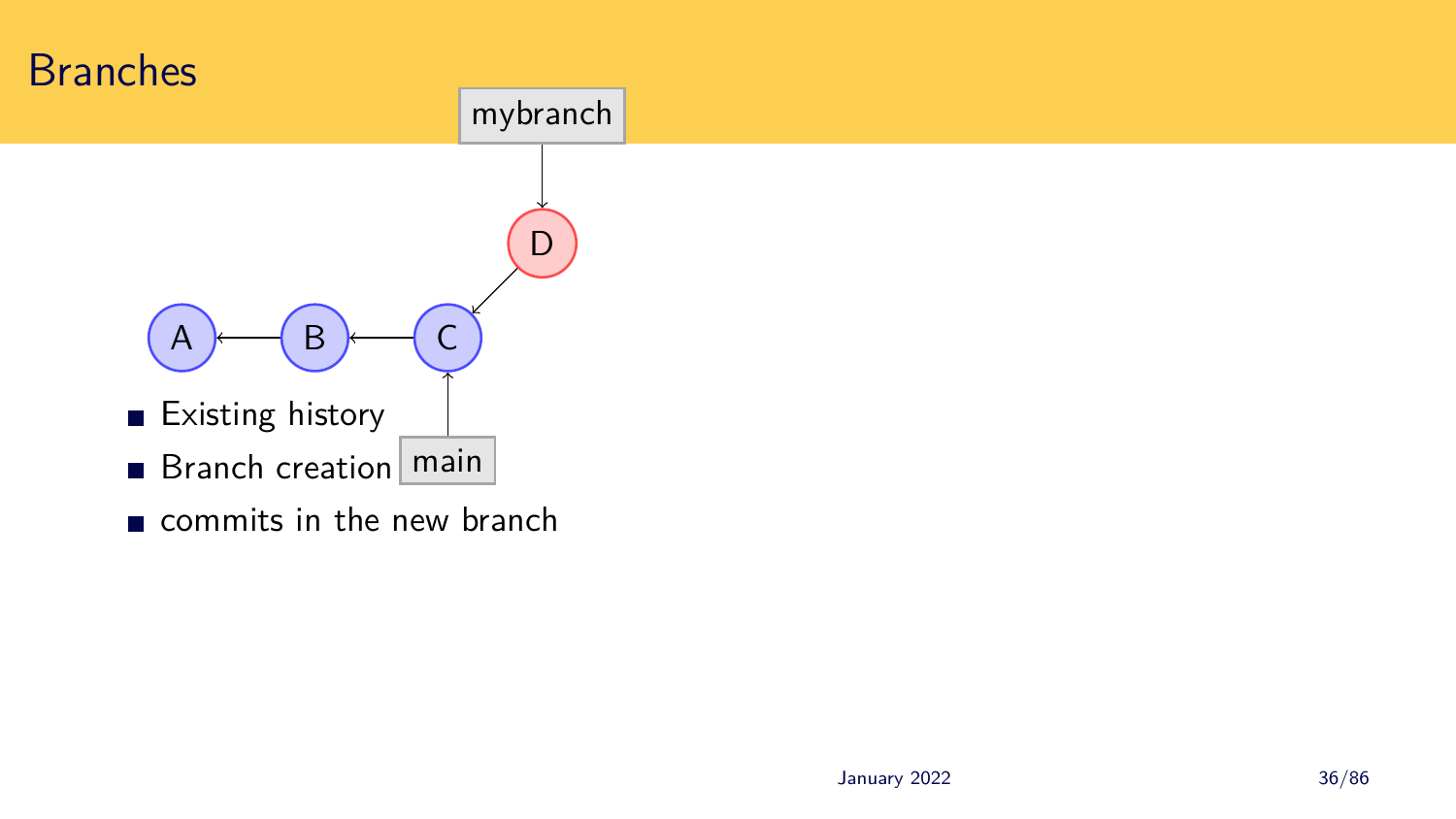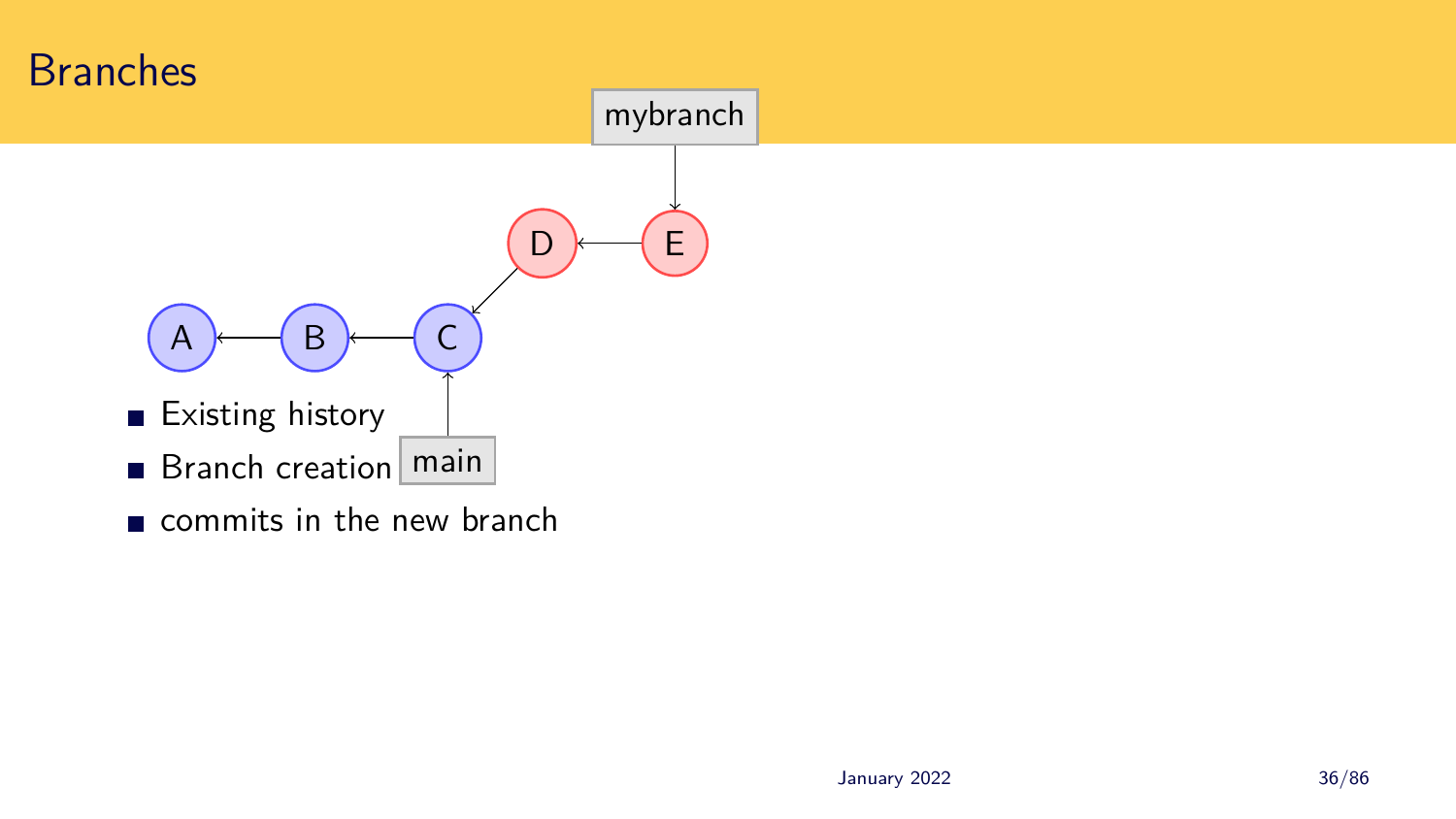

commits in *main*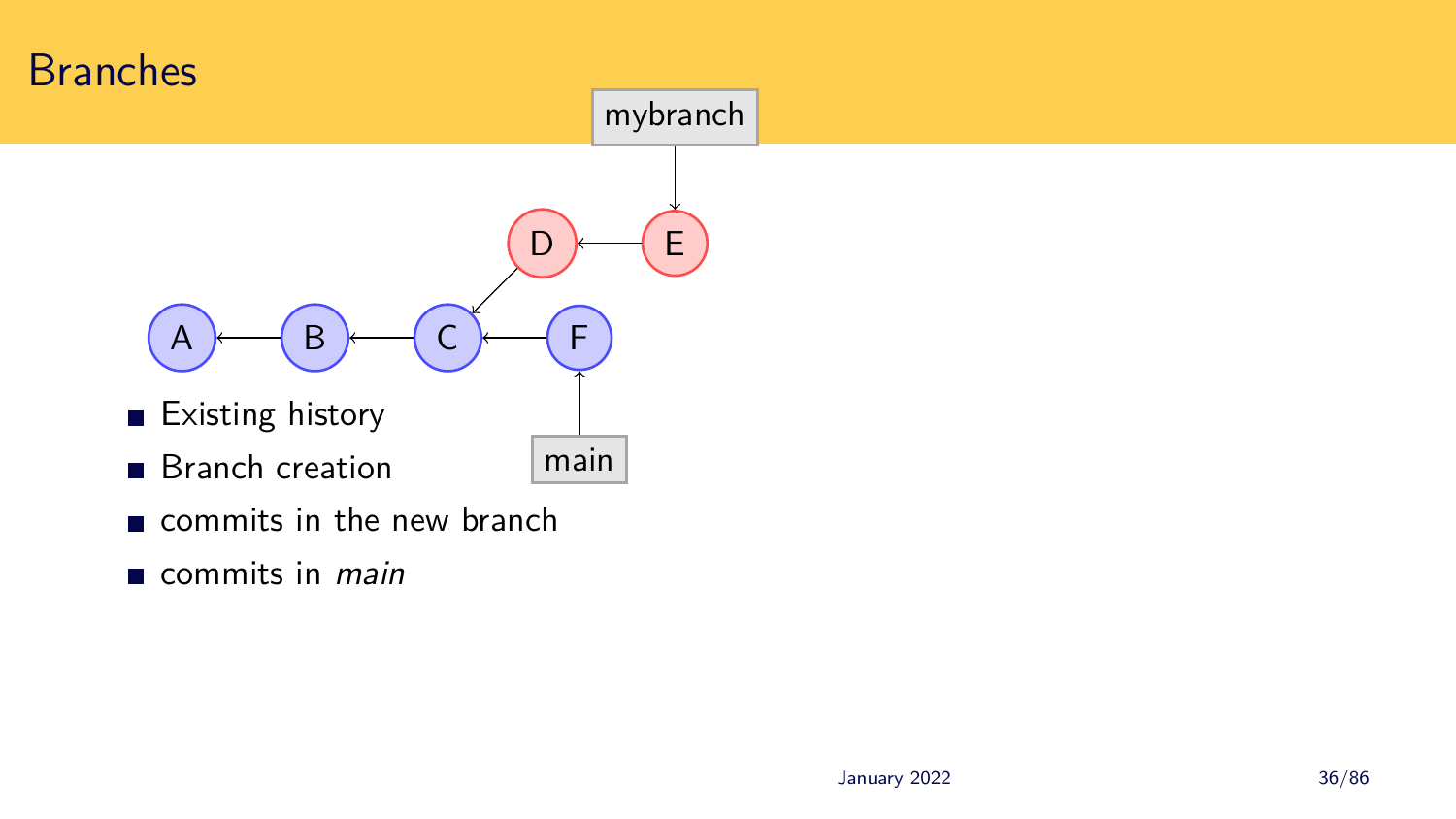

- commits in the new branch
- commits in *main*
- merge the branch into *main*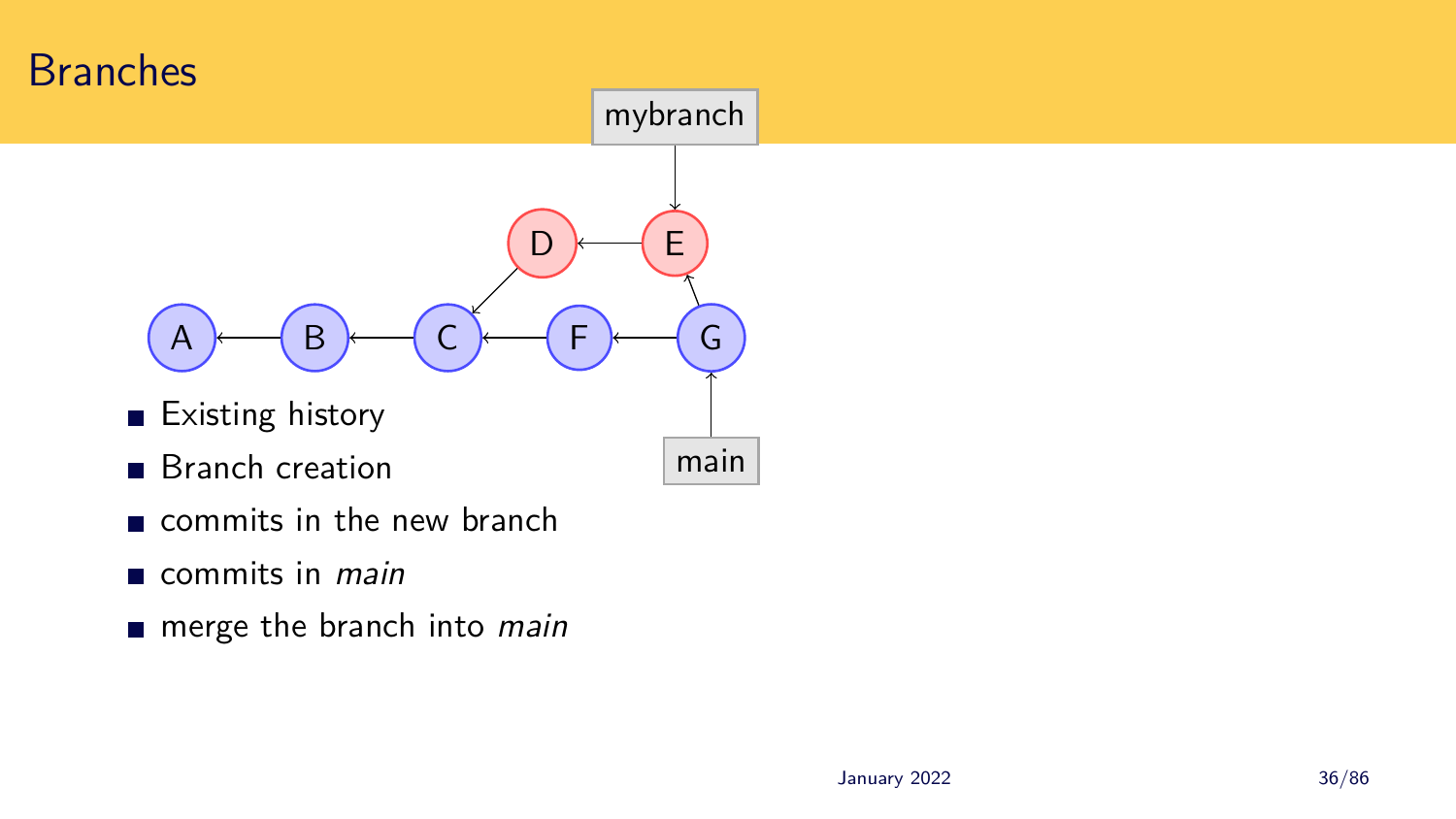

- commits in the new branch
- commits in *main*
- merge the branch into *main*
- $\blacksquare$  further commits in the branch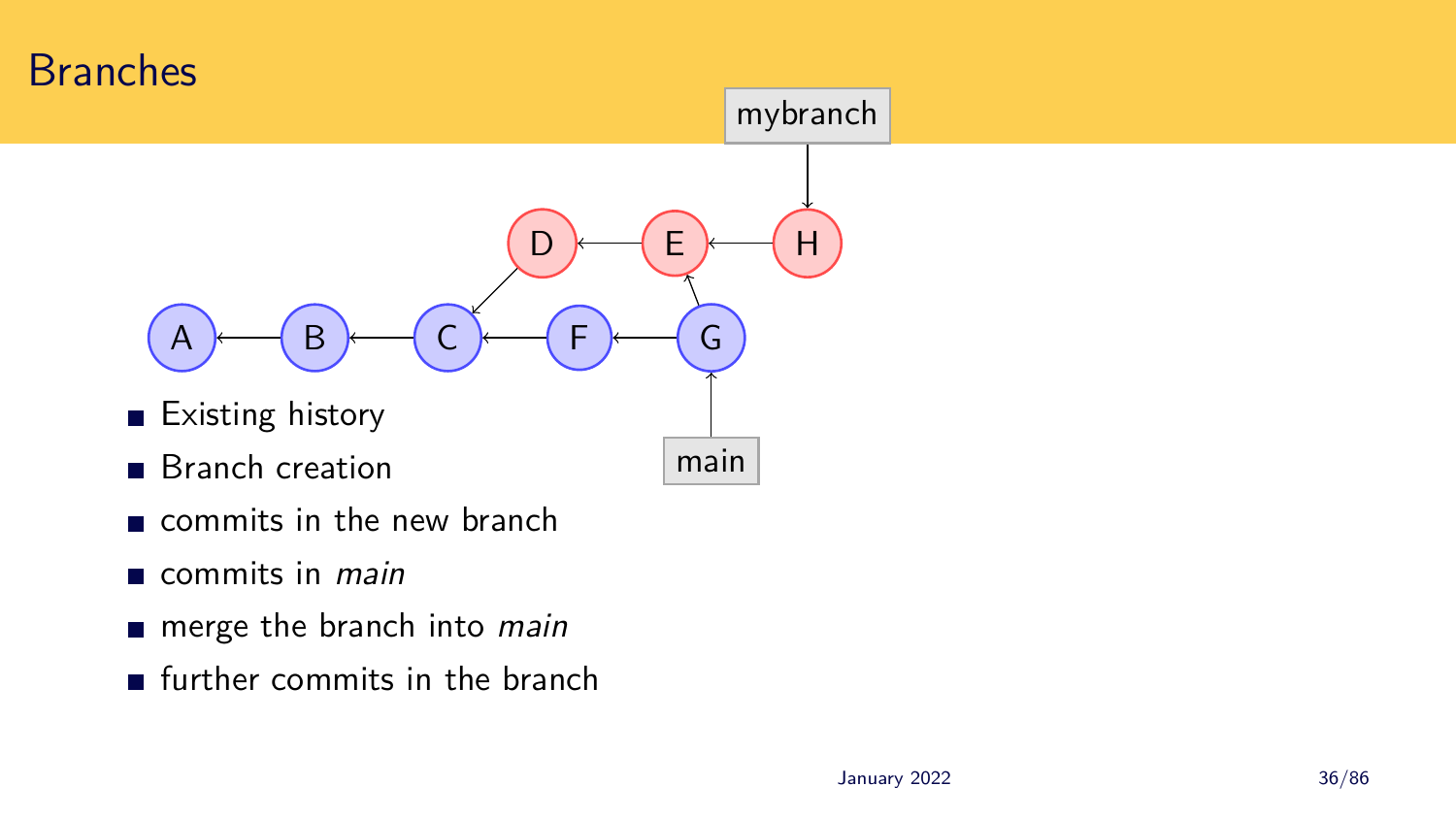

- commits in the new branch
- commits in *main*
- merge the branch into *main*
- $\blacksquare$  further commits in the branch
- $\blacksquare$  etc...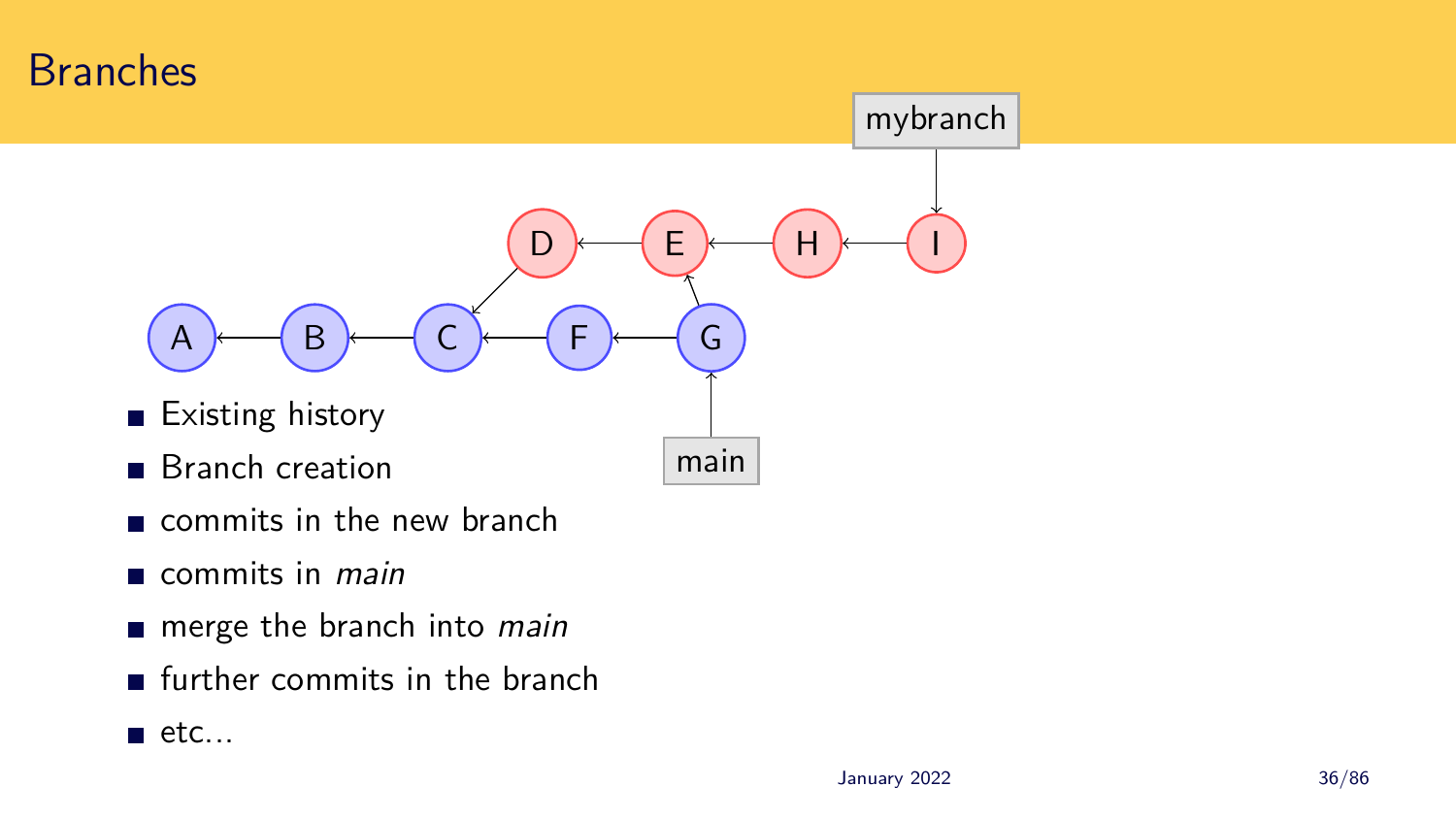

- commits in the new branch
- commits in *main*
- merge the branch into *main*
- $\blacksquare$  further commits in the branch
- $\blacksquare$  etc...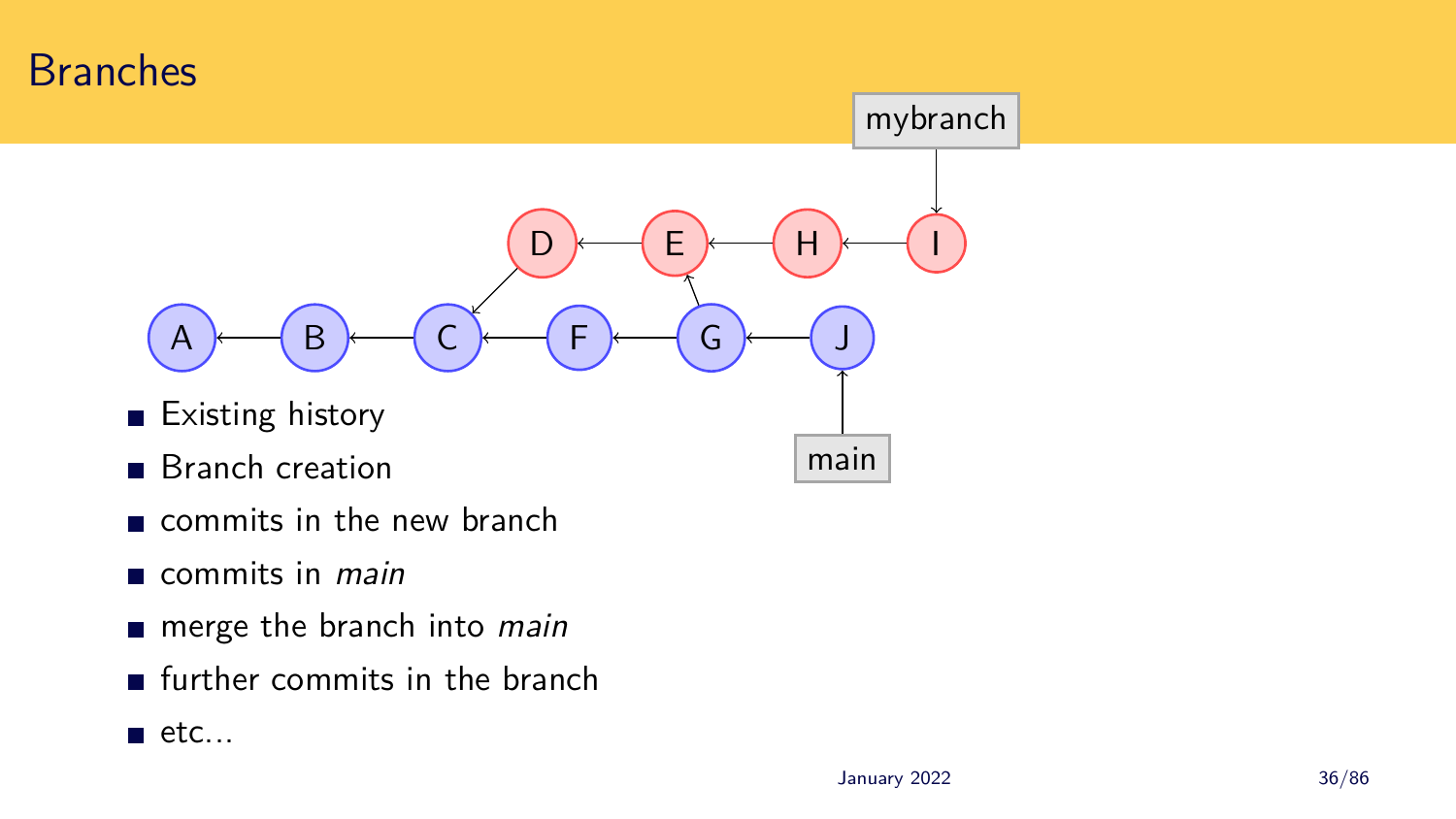

- commits in the new branch
- commits in *main*
- merge the branch into *main*
- $\blacksquare$  further commits in the branch
- $\blacksquare$  etc...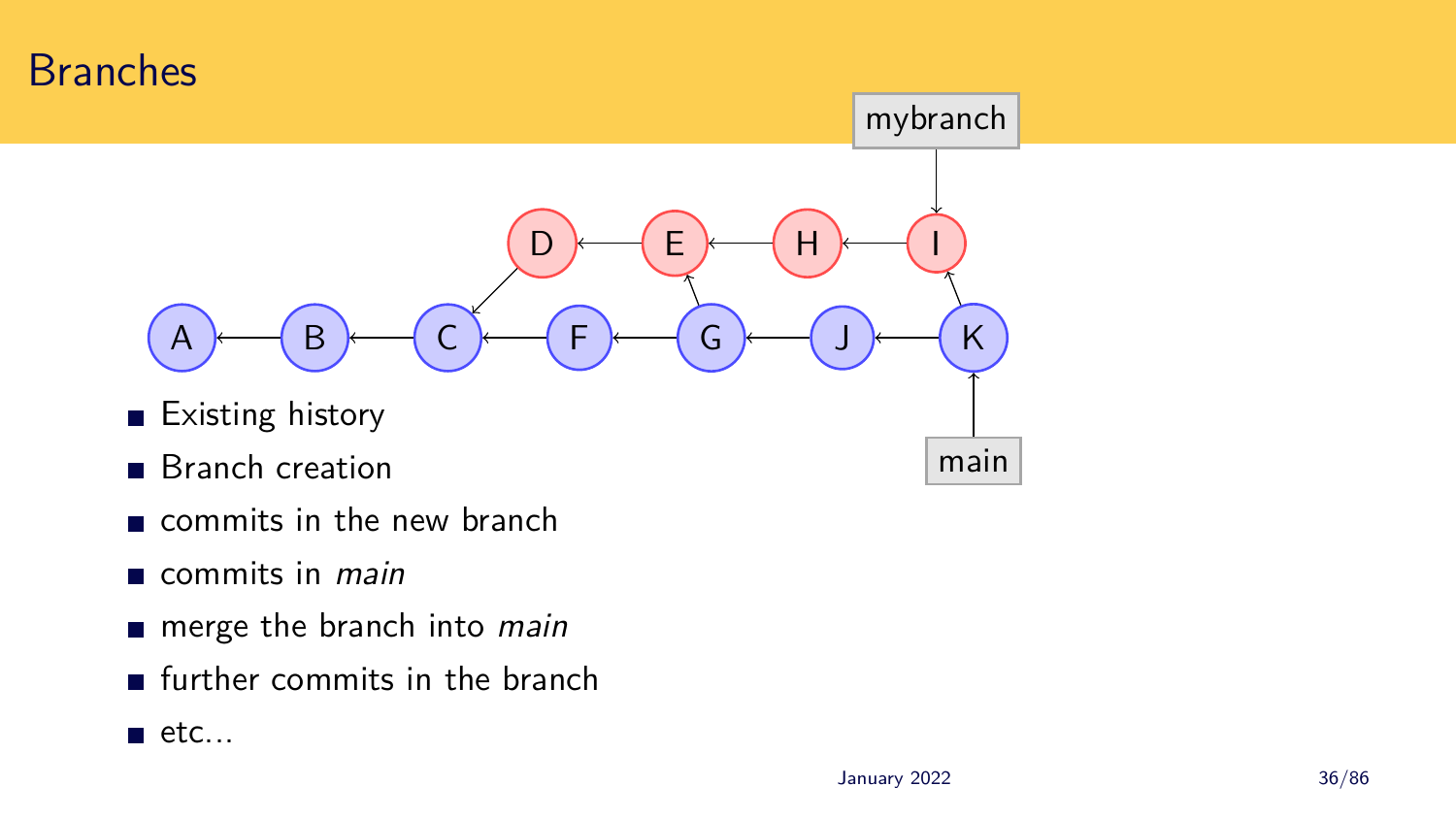

- commits in the new branch
- commits in *main*
- merge the branch into *main*
- $\blacksquare$  further commits in the branch
- $\blacksquare$  etc...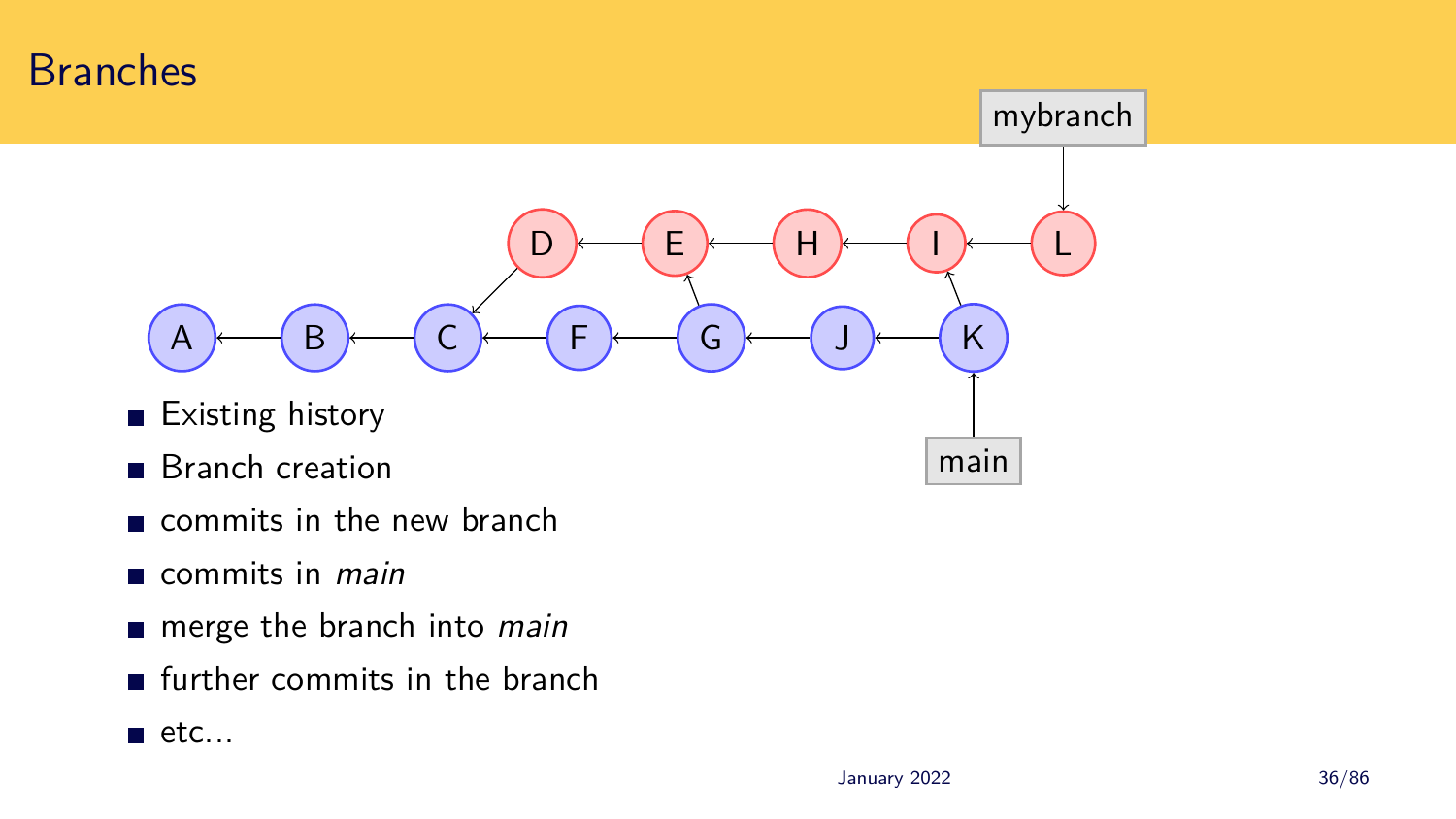### Switching branches

Create a new branch:

\$ git checkout -b newbranch

Switch back to main:

\$ git checkout main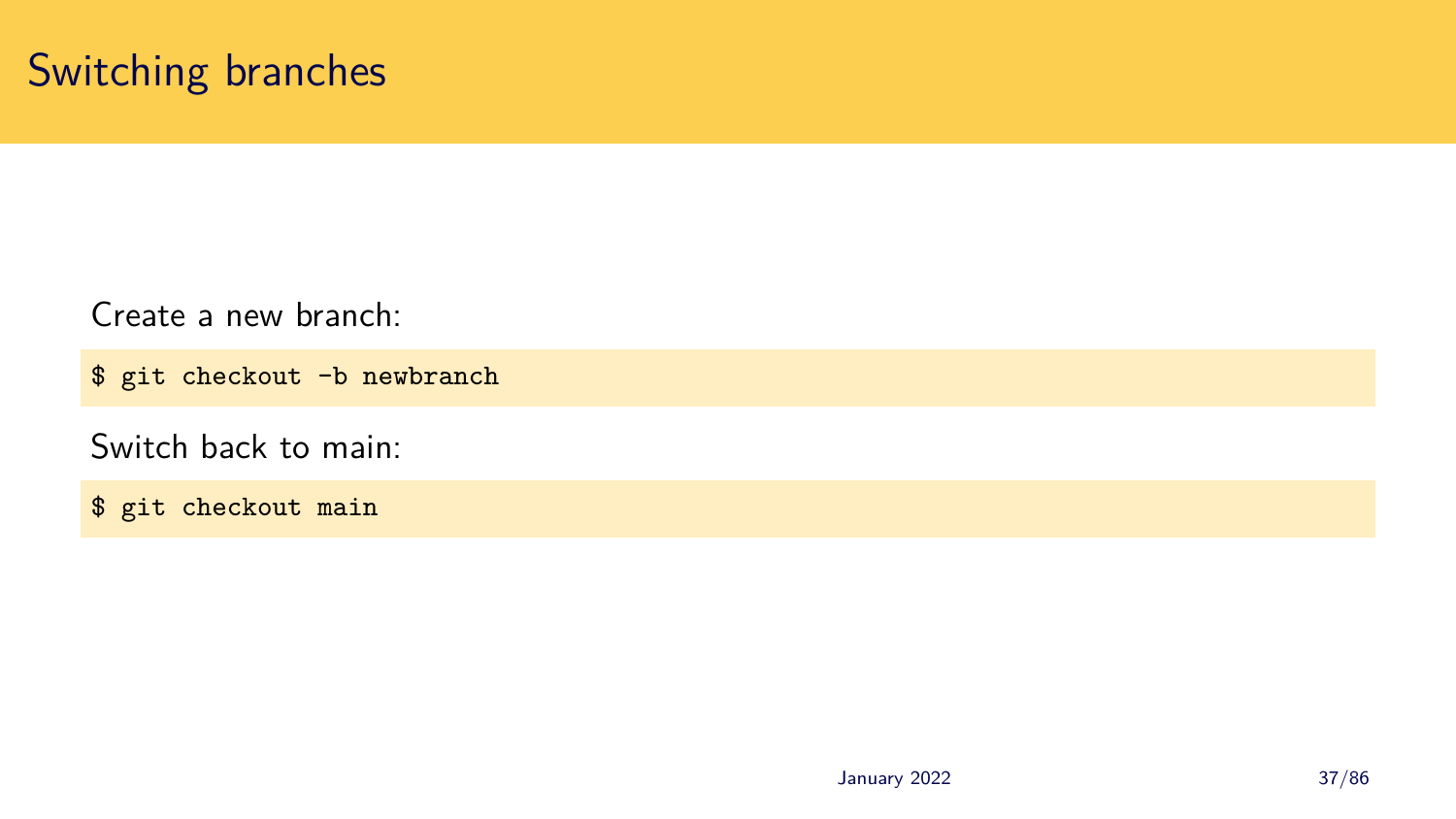### Listing available branches

\$ git branch

\* main

newbranch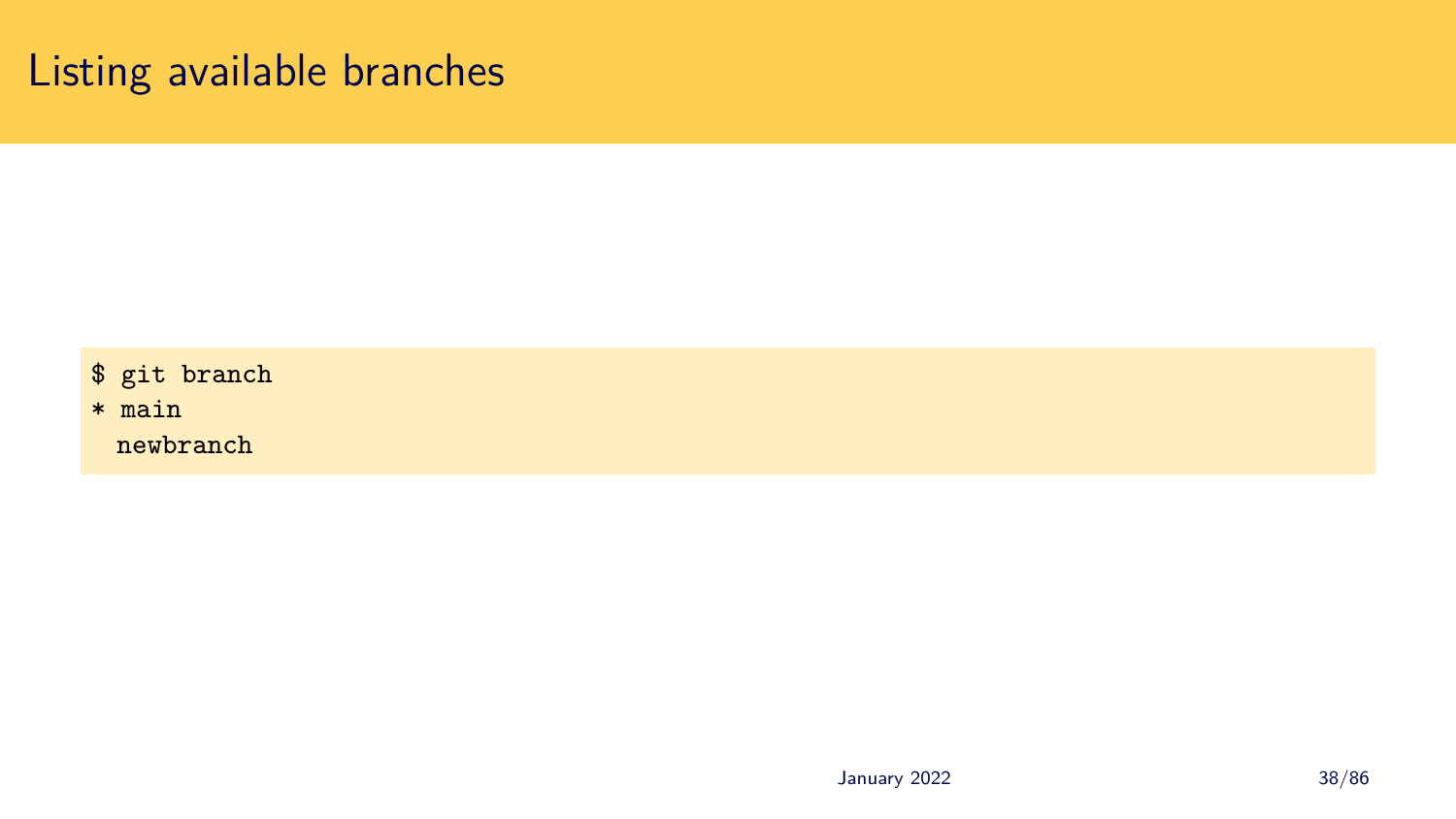## Merging changes from another branch

### \$ git merge branch

Merge commits from "branch" and commits the result.

2 kinds of merges:

- **fast forward: no conflicts, only new commits to add to your version**
- **n** normal merge: there are local changes use a 3 way merge algorithm.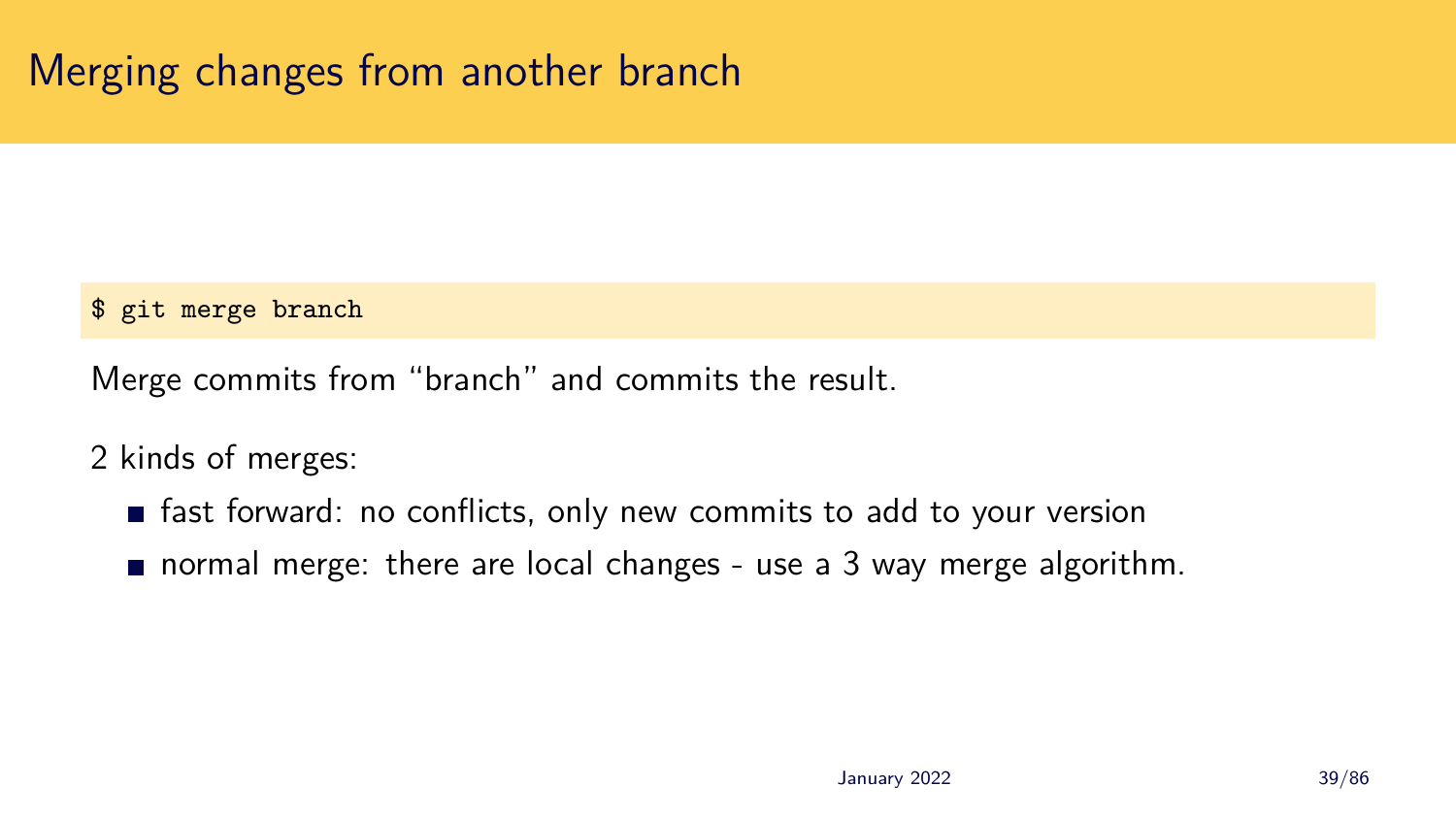Conflicts happen when changes in a merged branch are incompatible with changes in the target branch :

- $\blacksquare$  Files with conflicts contain conflict markers
- They are not automatically added to the index.

To proceed :

- Resolve the conflict (ie choose the *correct* version)
- Add the manually merged files to the index
- Commit the result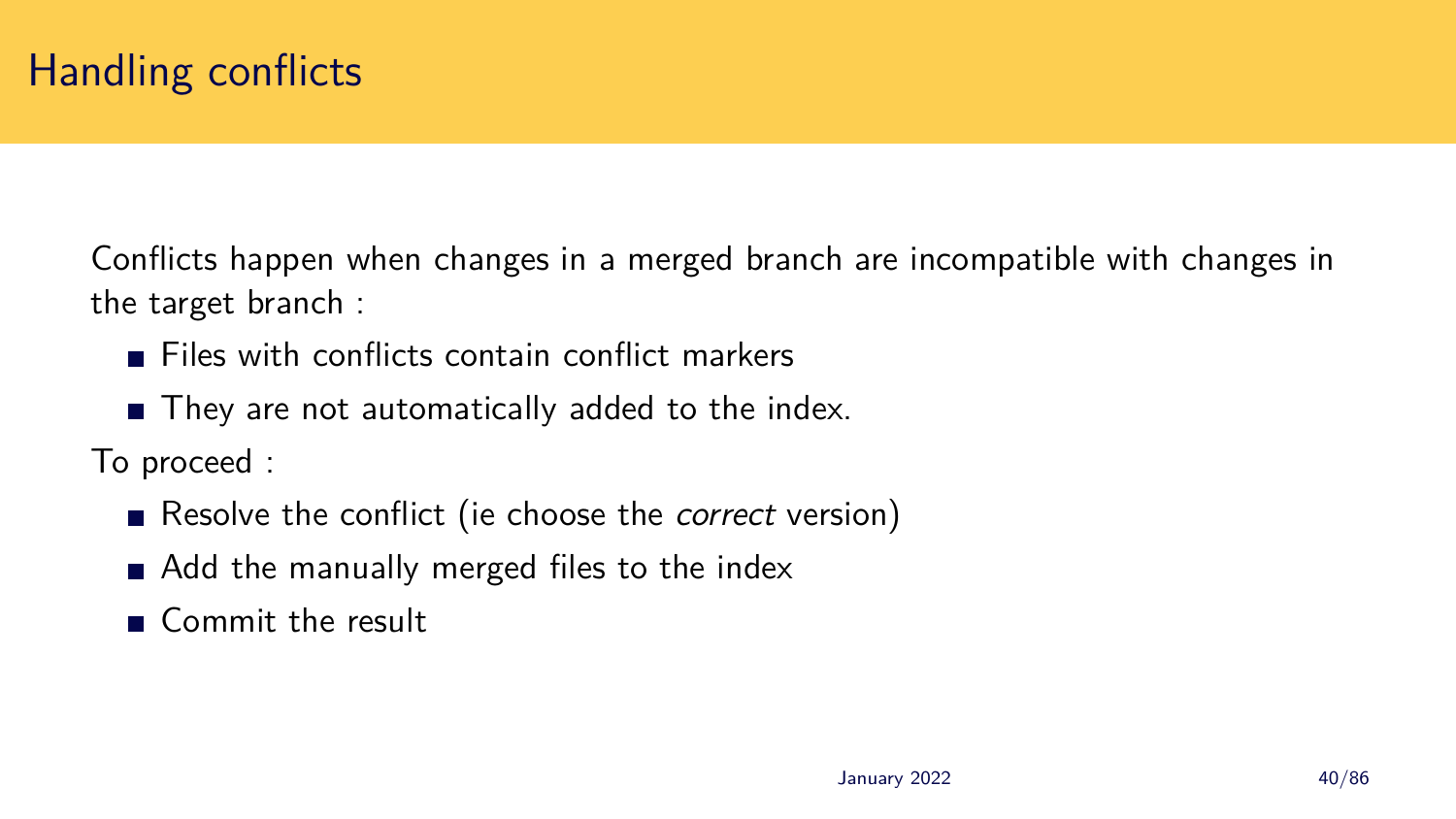# Tools to help with merge

To solve conflicts git can use existing tools to help merging: meld, xxdiff, opendiff, DiffMerge...

\$ git config --global merge.tool meld

\$ git mergetool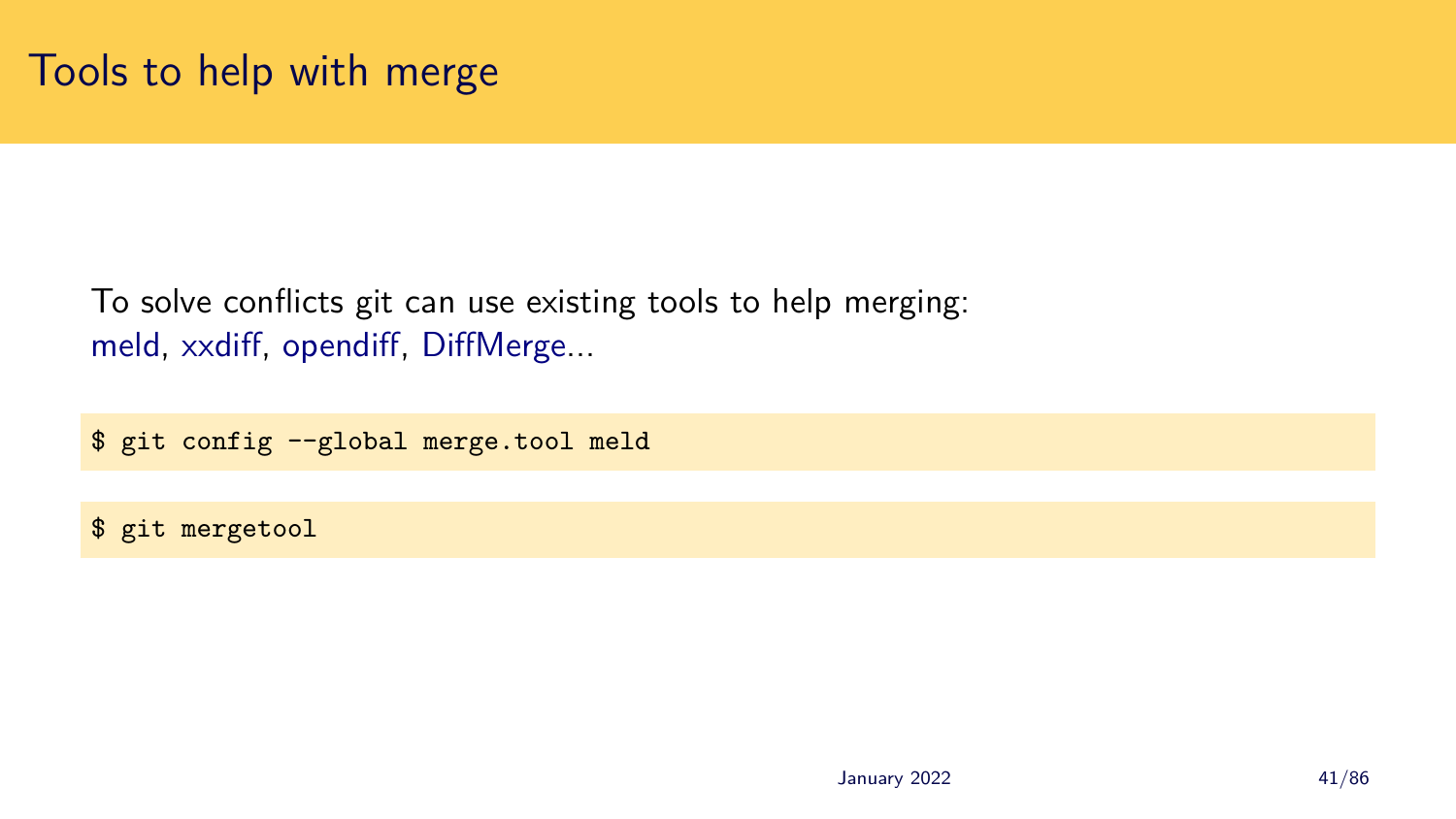# Agenda

- 1 Introduction
- 2 Git concepts
- 3 Individual developer
- 4 Using branches

### 5 Working in teams

- 6 Git work flows
- 7 Advanced branching
- 8 Good Practices
- 9 Other goodies
- 10 Webography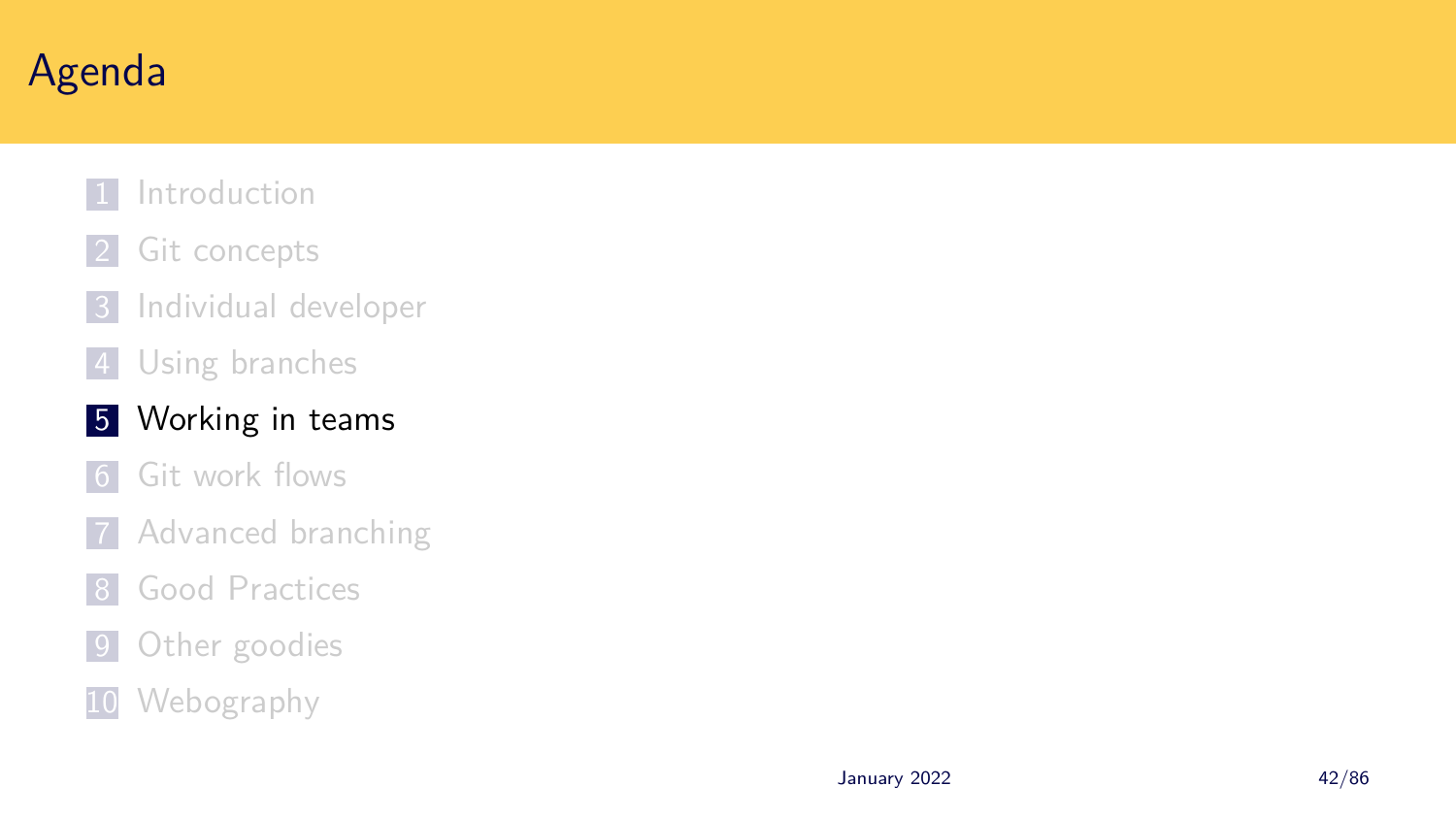### Working in teams

No locks on source code

Each developer has its own copy of the source and repository.

- Conflicts handling:
	- First merge other people's contribution
	- Automated merges as much as possible
	- Conflict detection  $\rightarrow$  manual resolution
	- No new commit before solving the conflict.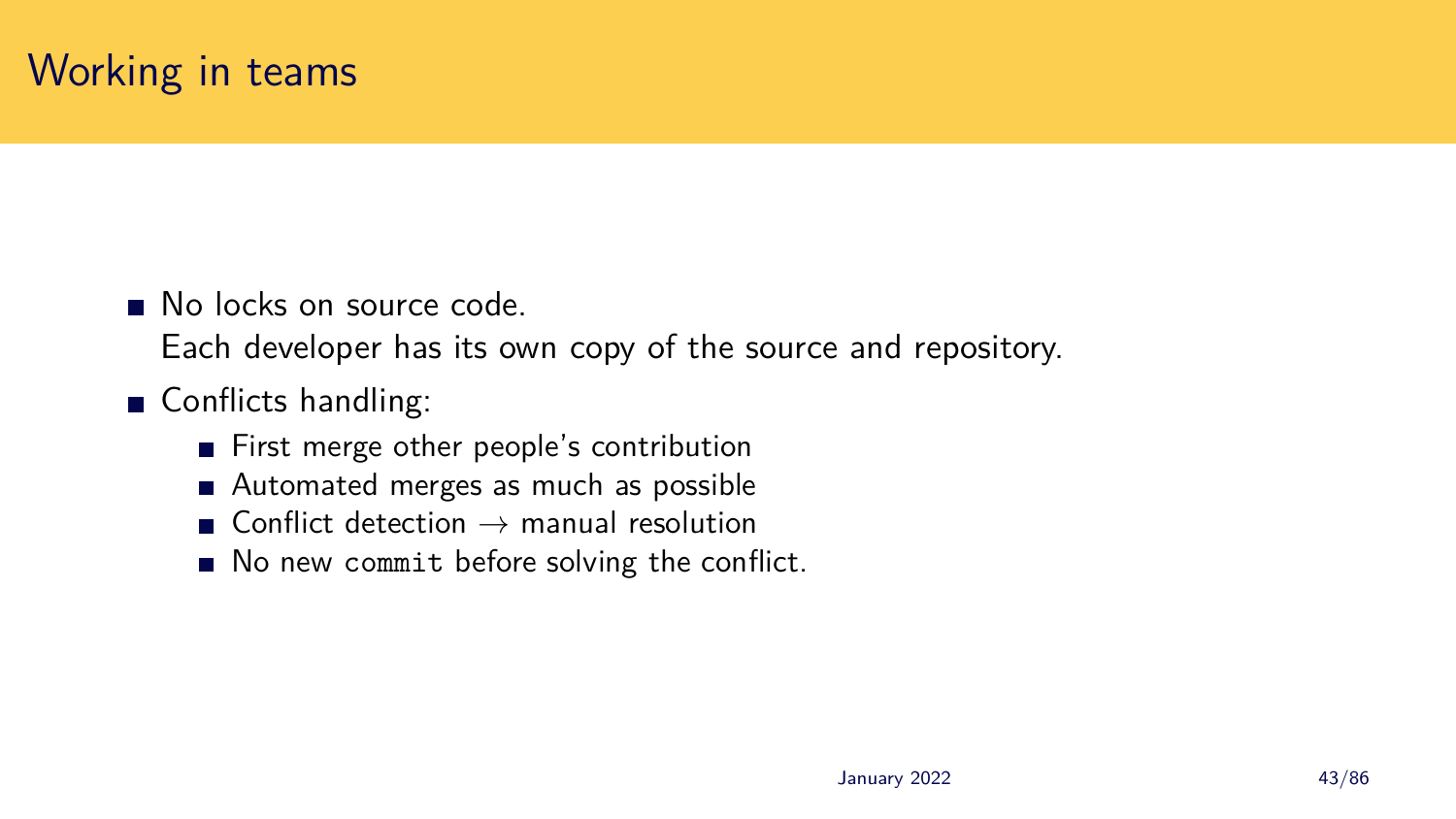### Centralized model

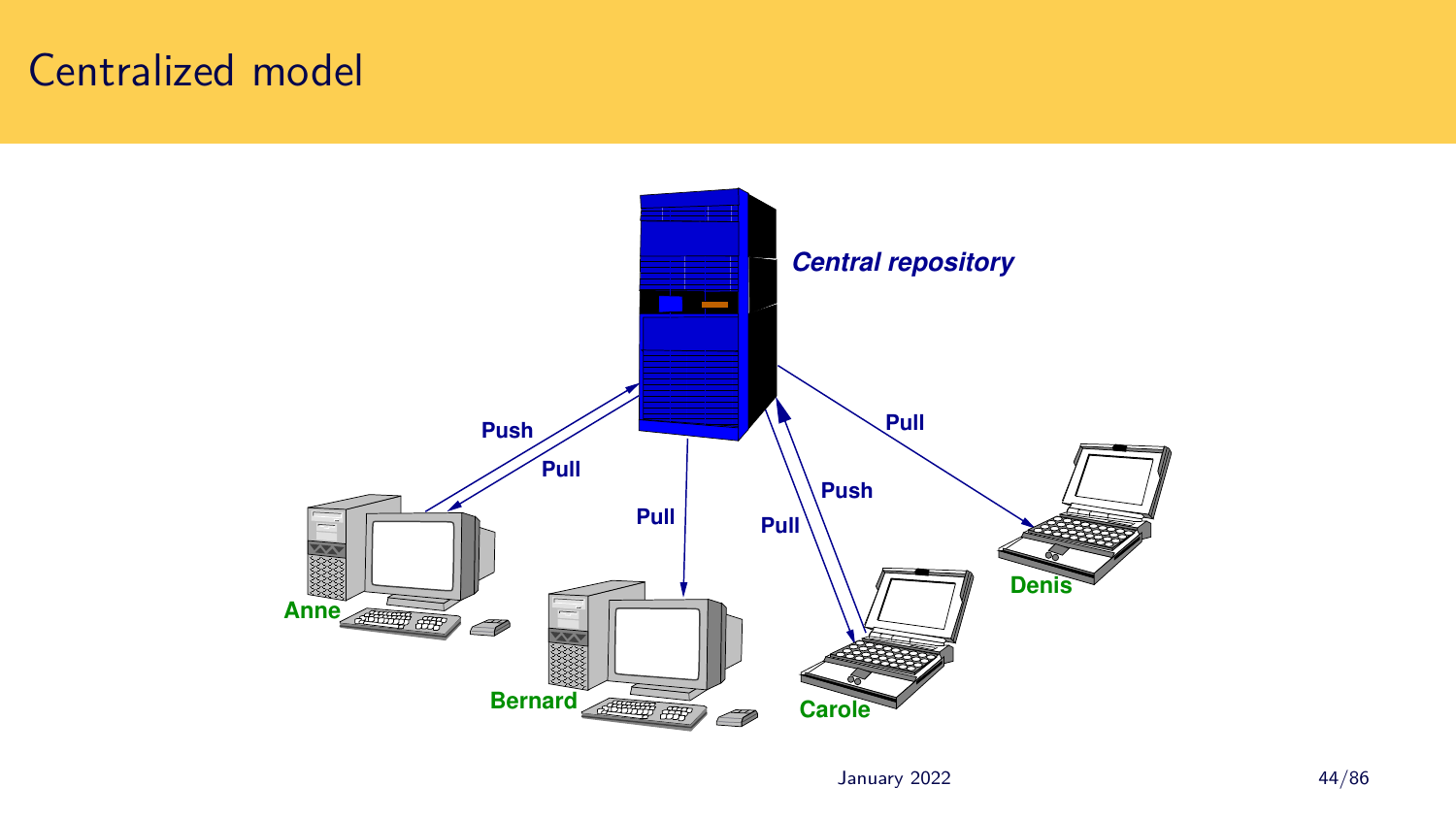### Semi-Distributed model

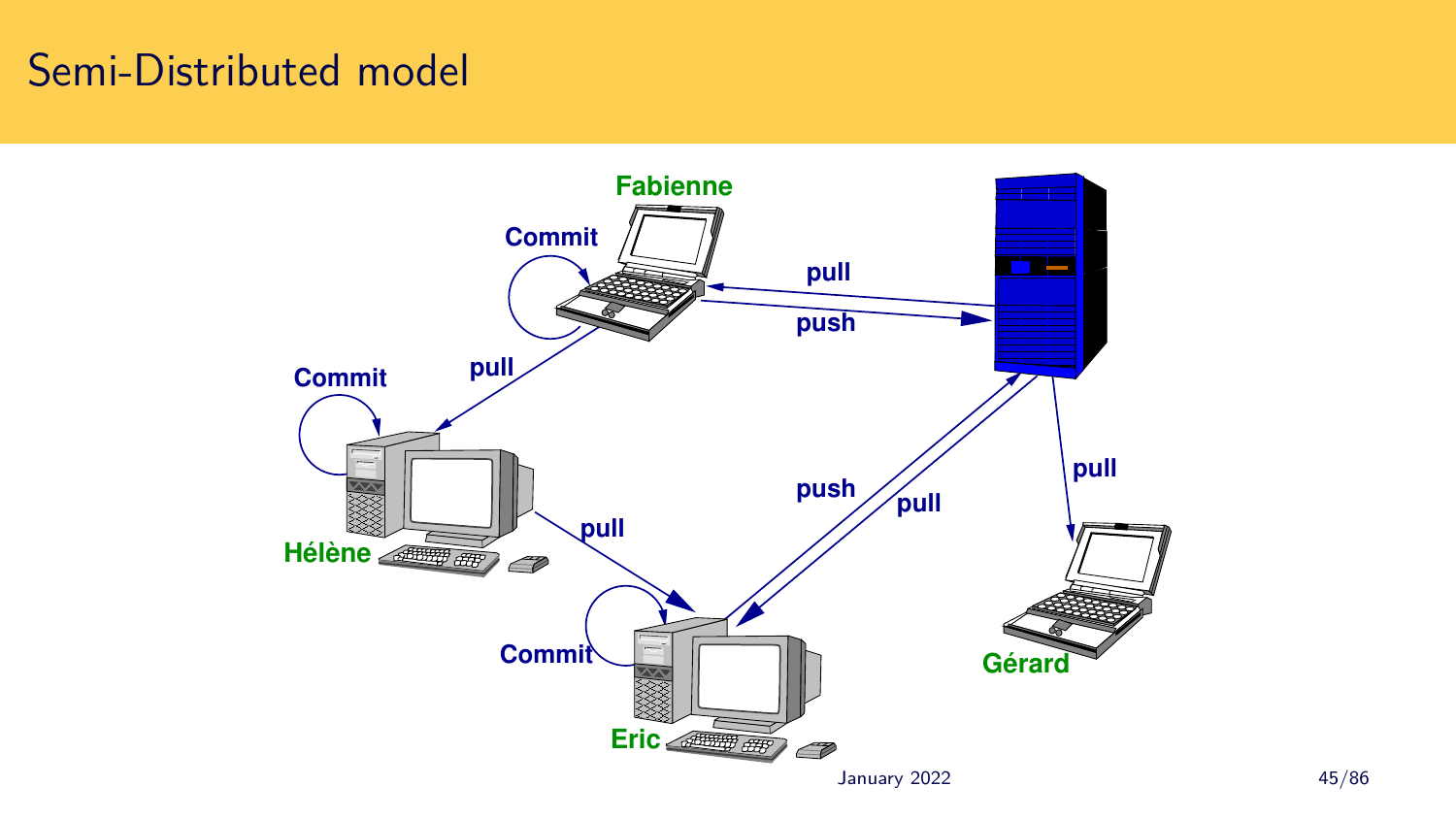# Copying a repository

### **git clone** *repo*

*repo*: an url to the remote repository. Can be:

- a pathname to a local repository on the same file-system
- ssh://[user@]host/path use SSH with given user
- ssh://git@host/path SSH with public key authentification (github, redmine)
- https://host/path access with HTTPS protocol
- git://host/path anonymous access with the GIT protocol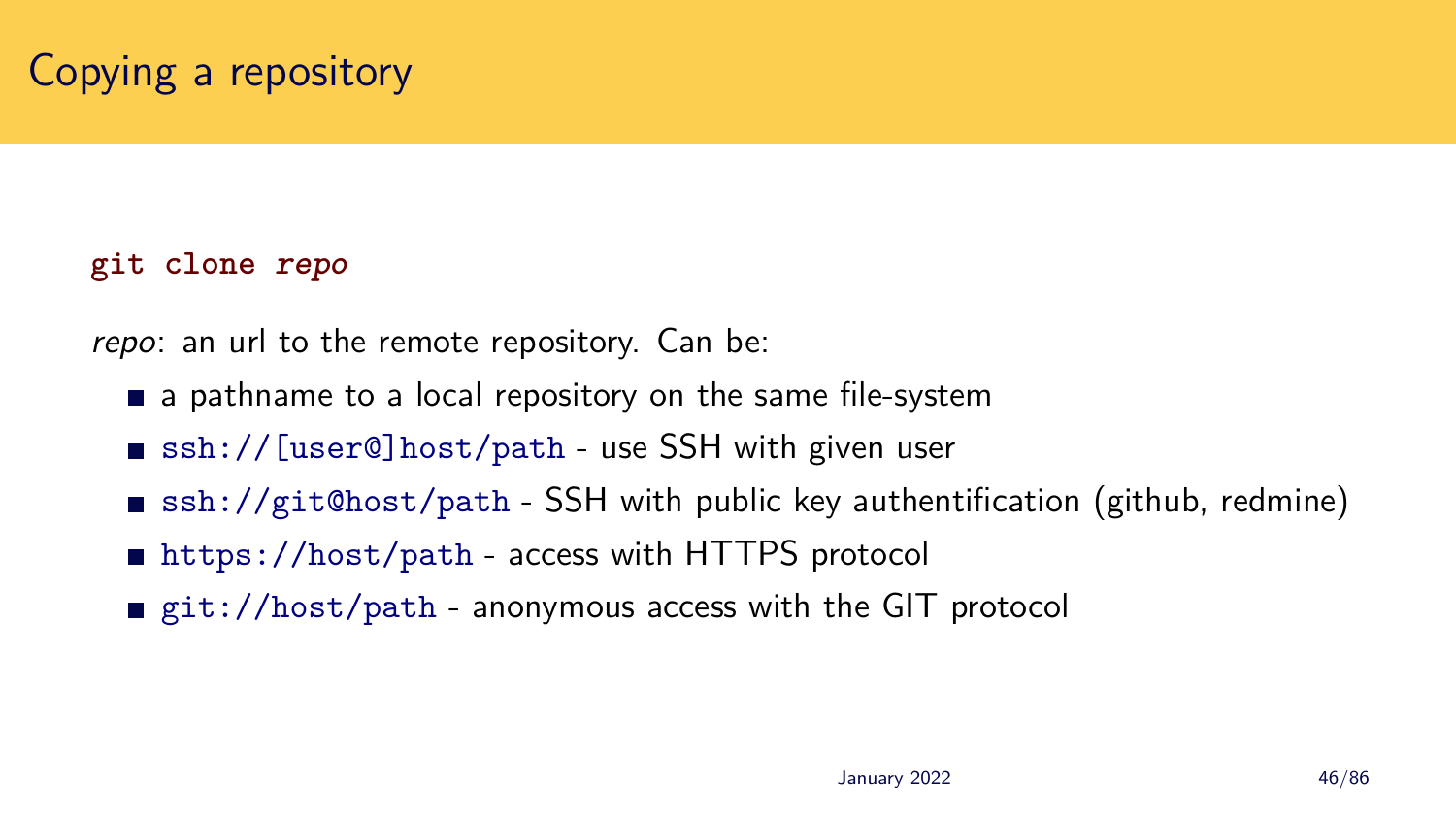### Remote repository

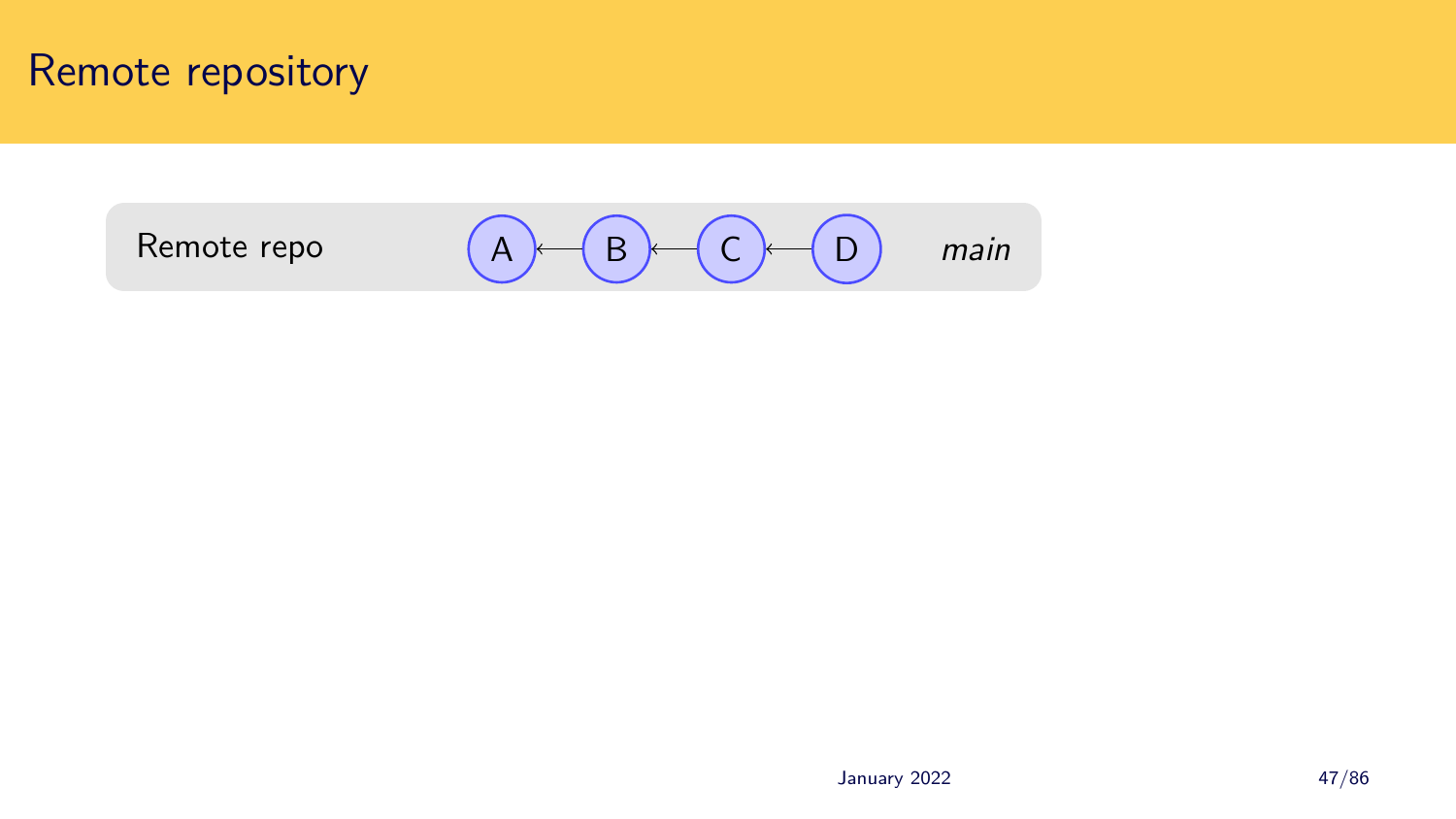### Remote repository

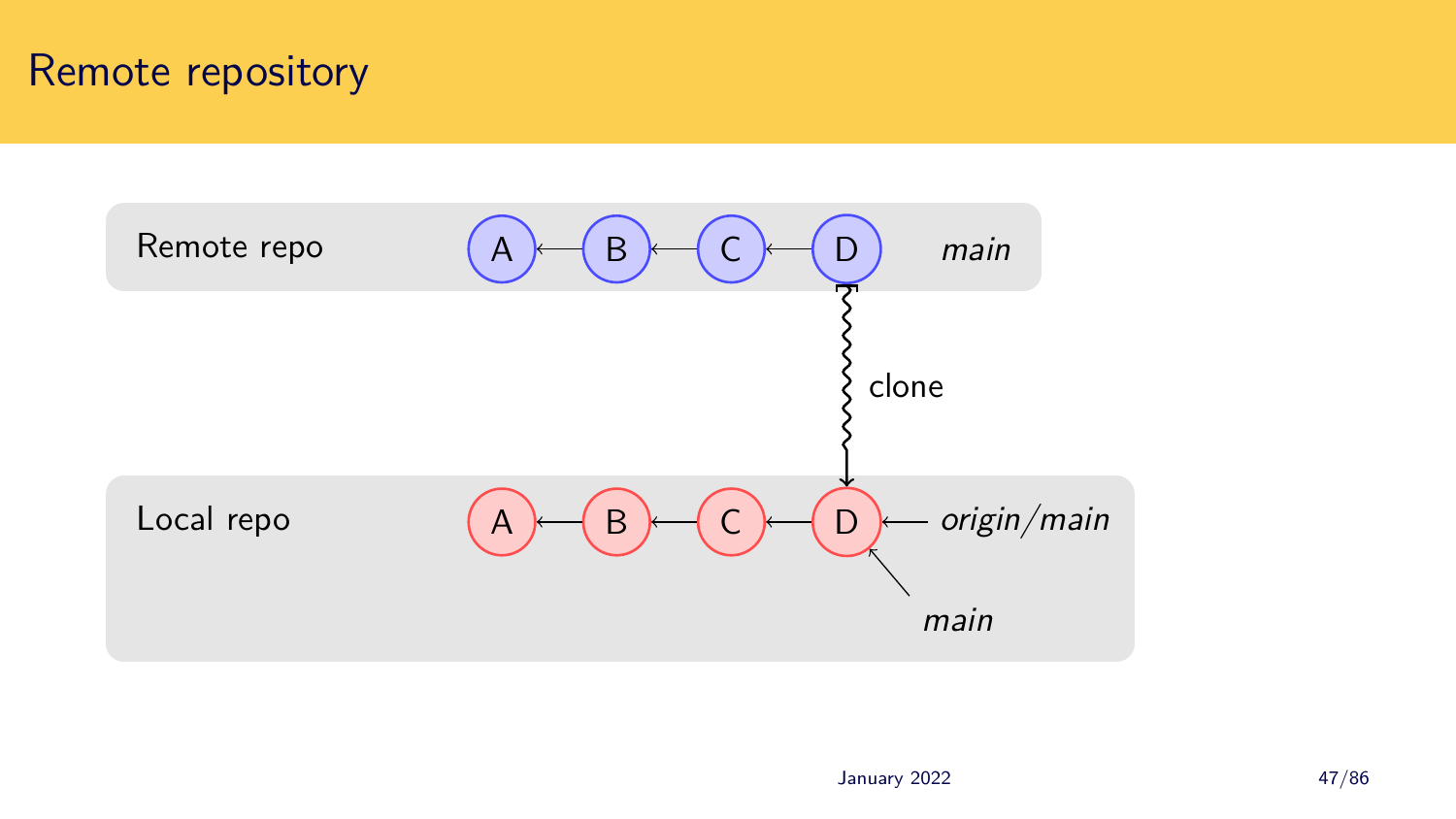## Updating from a remote repository

### \$ git pull

- Fetches the remote branches to the local repository,
- Merges the default remote branch into the current one.
- Can produce a conflict:
	- Solve the conflict
	- Commit the result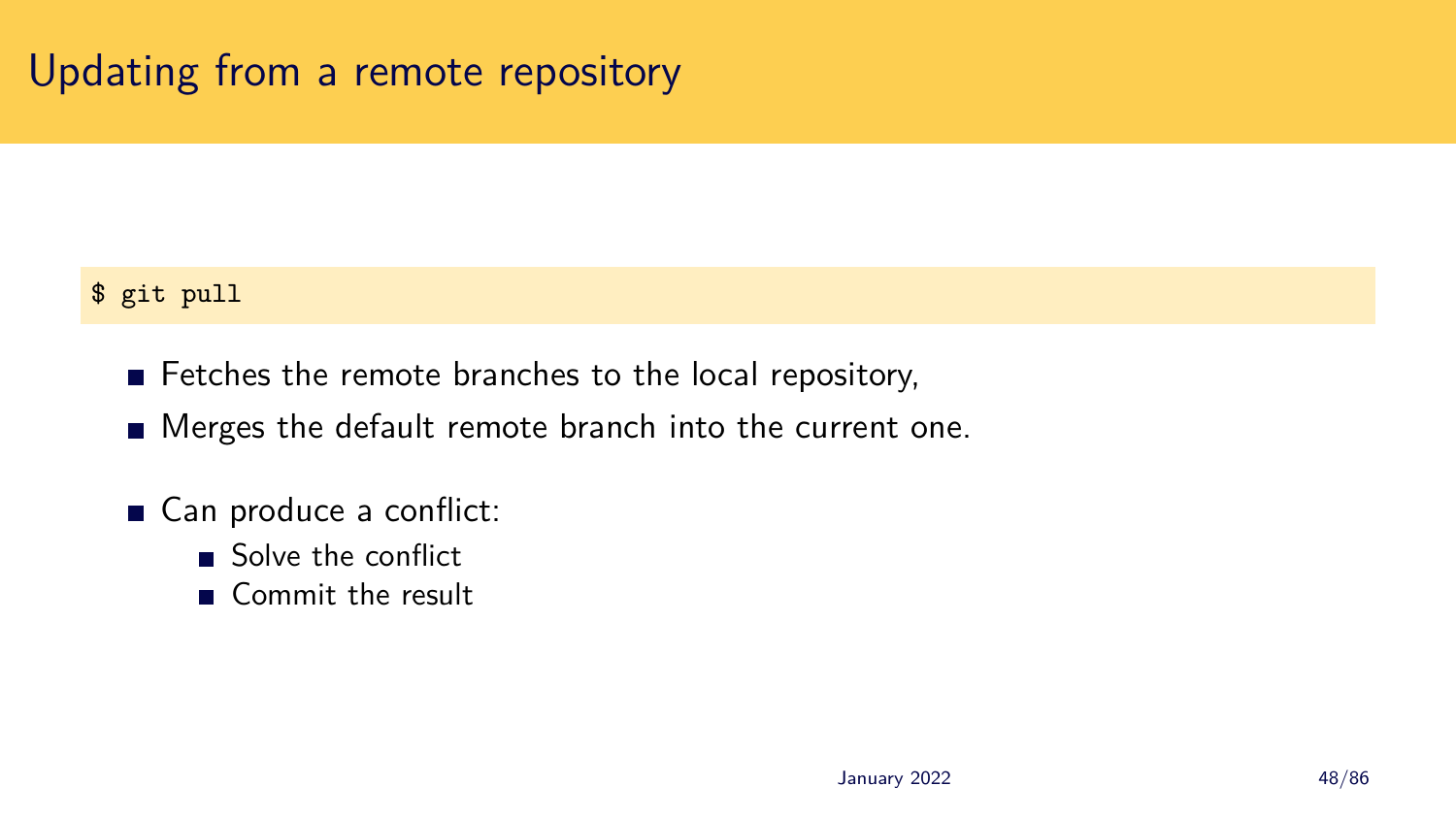**git fetch** fetches remote commits without merging them.

Fetch and rebase at once

\$ git pull --rebase

equivalent to:

\$ git fetch \$ git rebase origin/main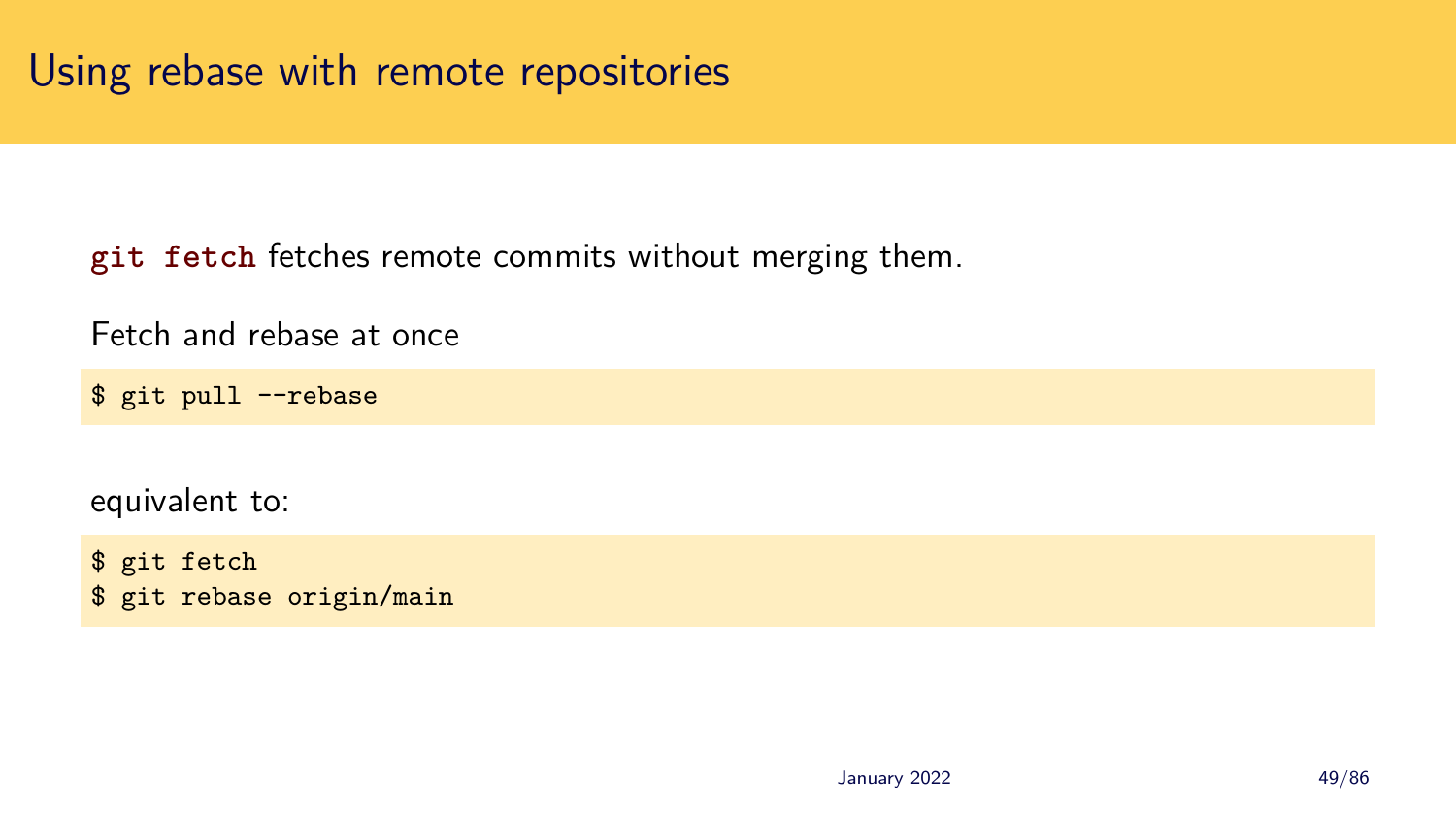### Remote branches

### \$ git branch -r

lists remote branches (*origin/branch*).

Remote branches can be tracked (automatically merged/pushed) using:

\$ git checkout -t -b newbranch origin/newbranch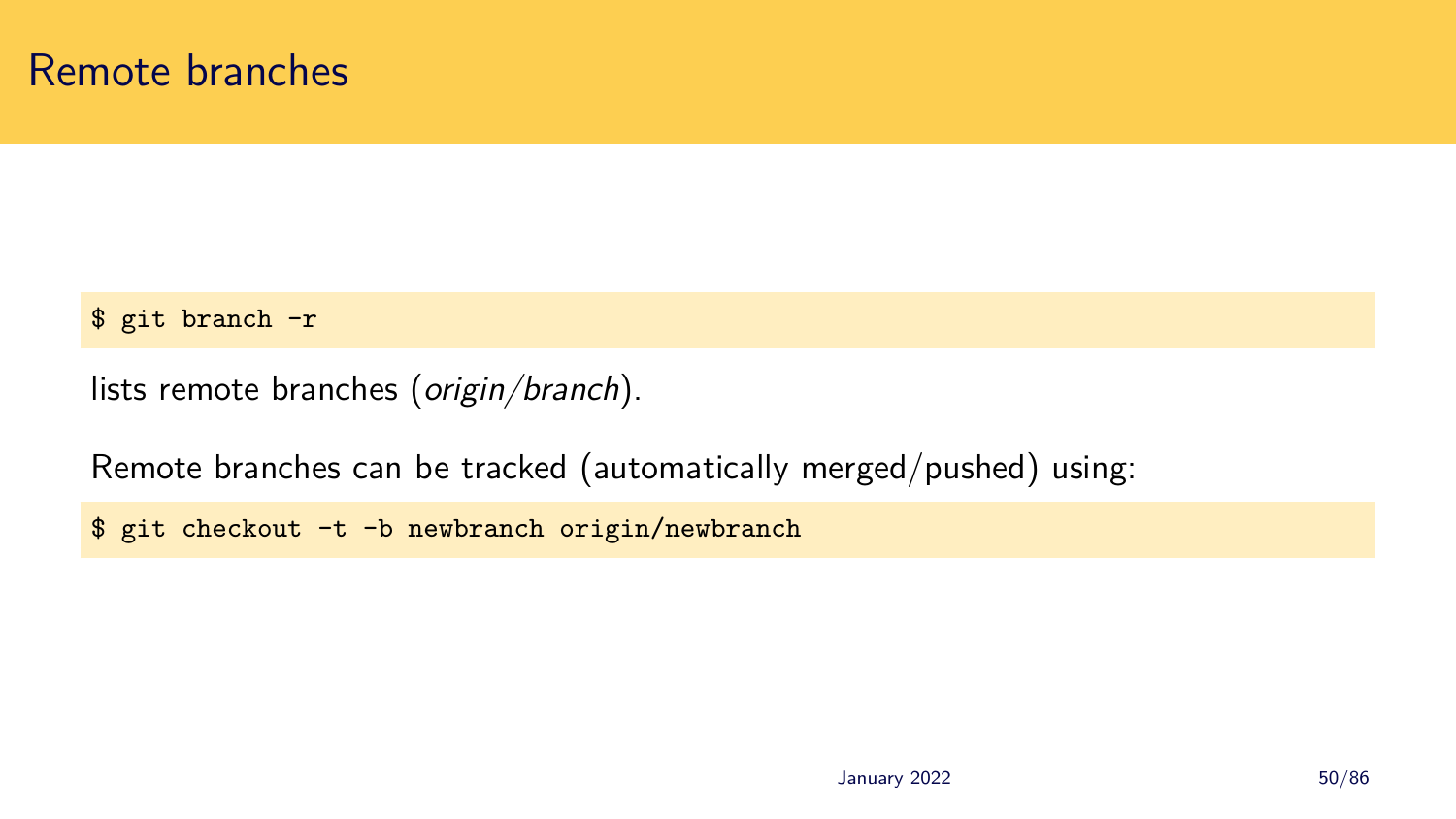### Sending changes to a repository

### \$ git push

Sends local commits to remote tracked branches. Produces an error if not up-to-date (need to pull or rebase first).

Tags need to be pushed separately:

\$ git push --tags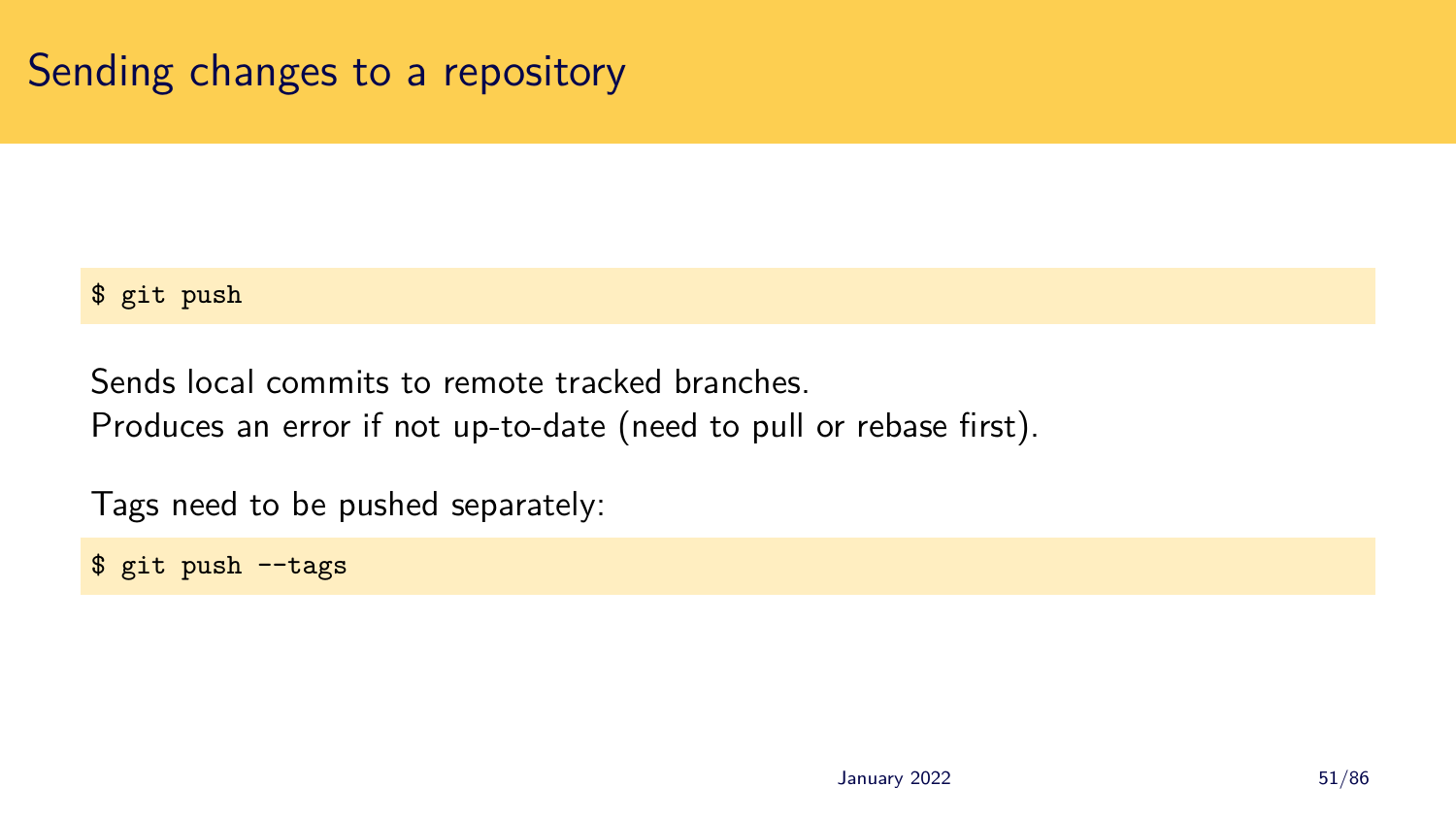# Agenda

- 1 Introduction
- 2 Git concepts
- 3 Individual developer
- 4 Using branches
- **5** Working in teams
- 6 Git work flows
- 7 Advanced branching
- 8 Good Practices
- 9 Other goodies
- 10 Webography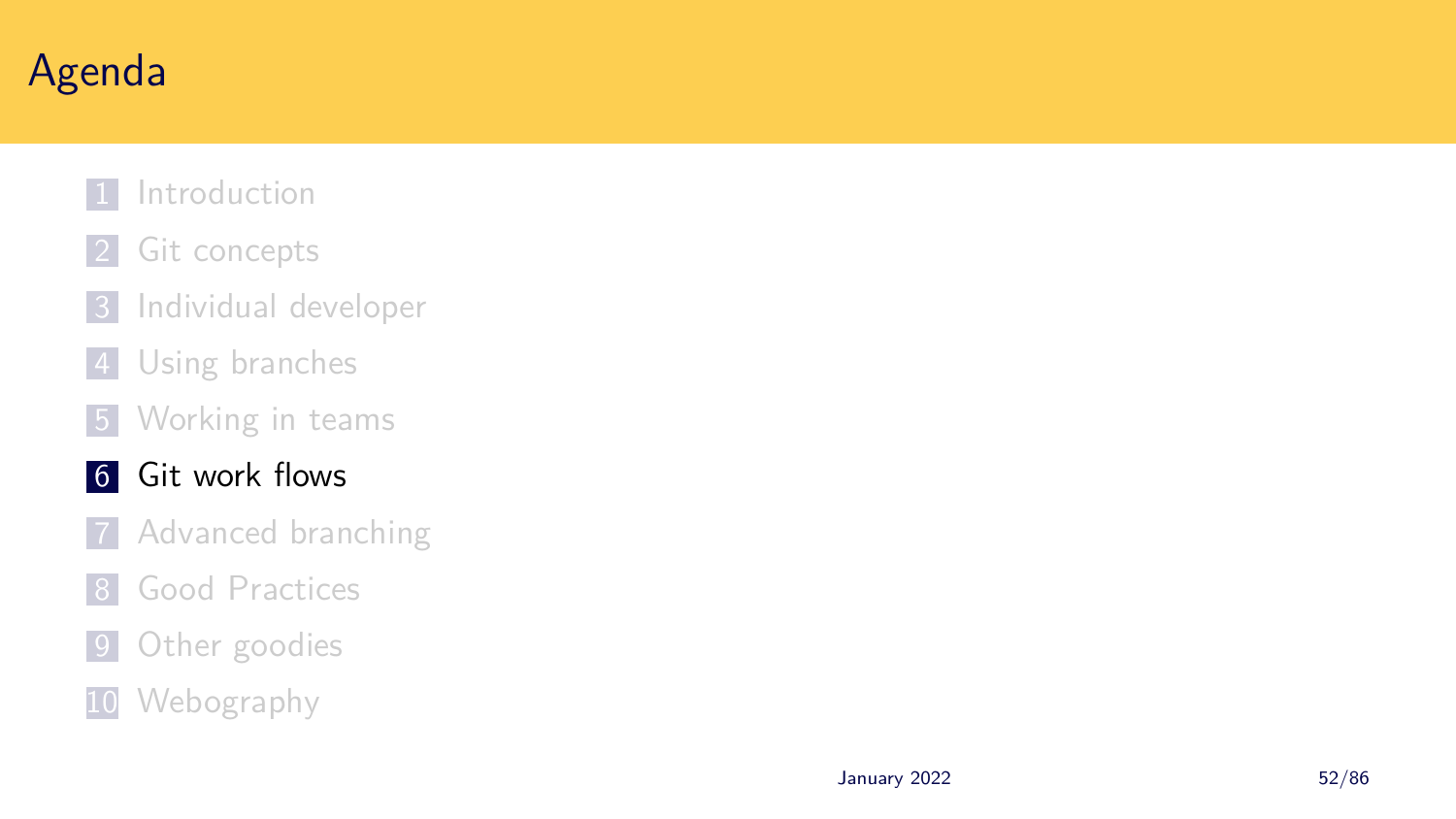Work flows that help maintaining a consistent central main branch. Developers use *private* repositories.

Several models of workflow exist, using several tools :

- *e-mail* : **git send-email**, **git am**
- **Forge-provided tools (example: Github pull request)**
- Direct access to the private repositories

In all cases, branches in the private repository allow to work on several changes until they are accepted.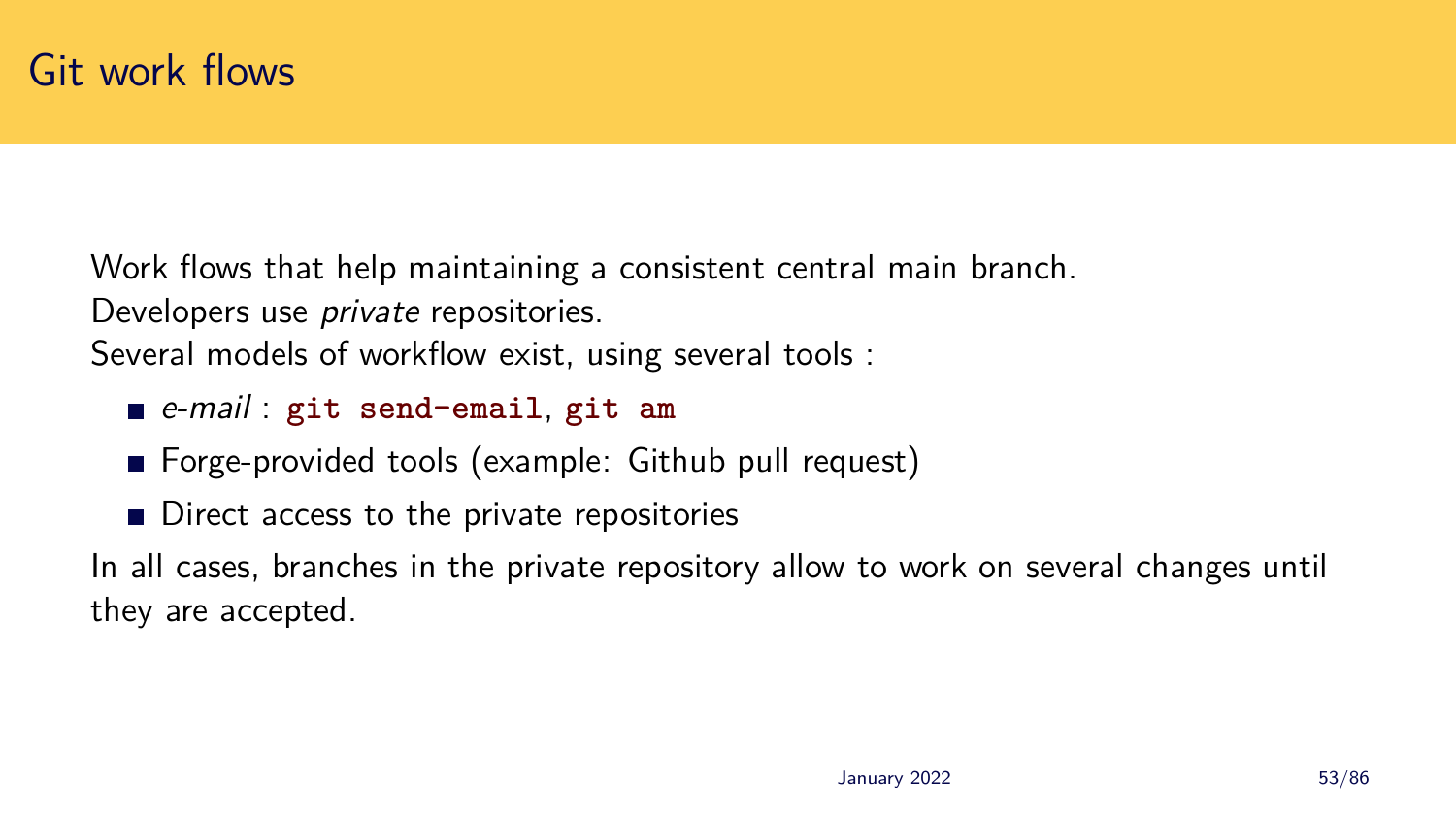## Maintainer / pull request work flow

- Only the maintainer can push to main.
- Developers submit *pull requests* to the maintainer.
- The maintainer reviews, merges and then pushes the result.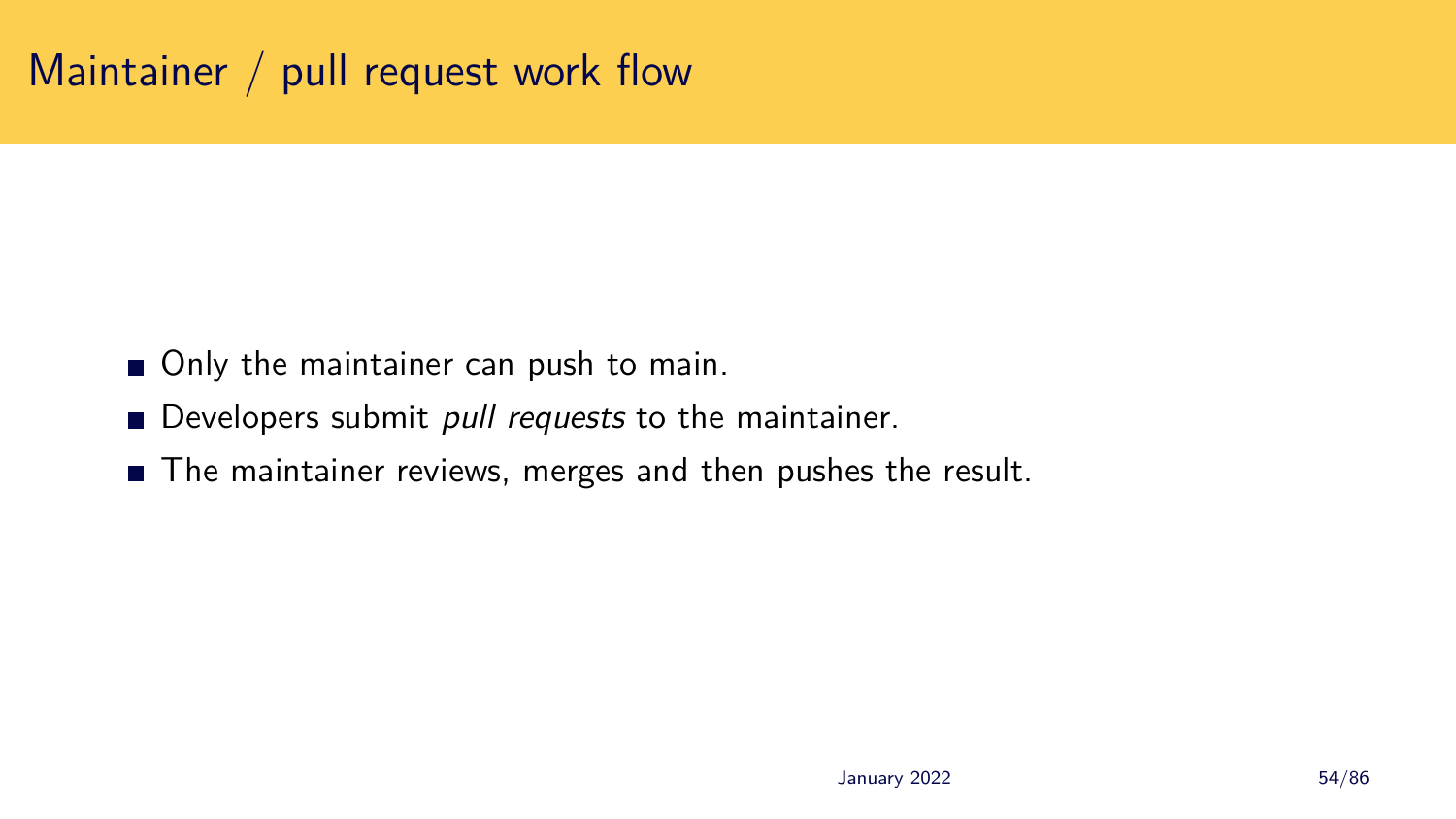### Pull requests

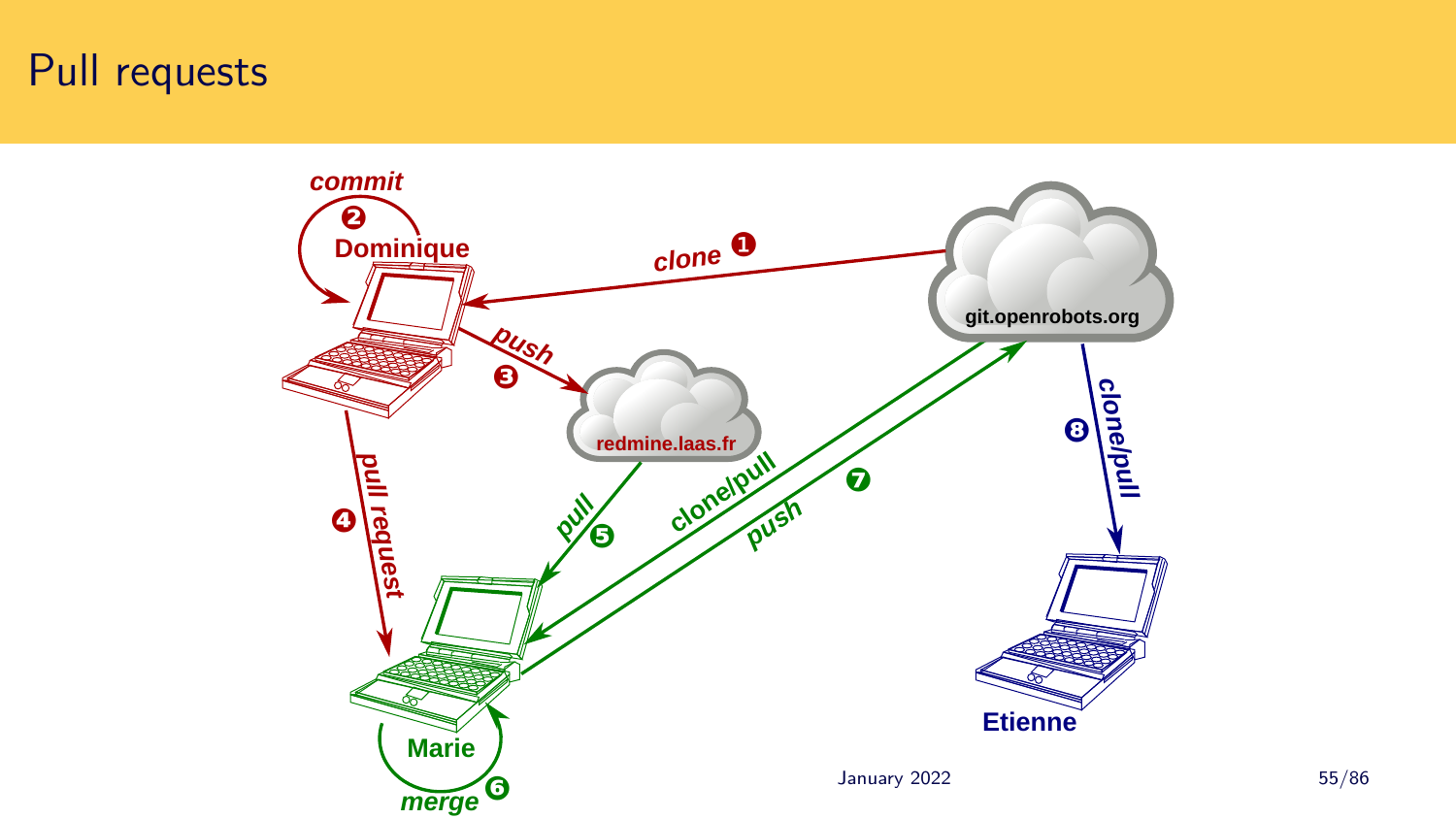Marie is the maintainer, Dominique a developer and Etienne an end-user.

- **1** Dominique clones the repository,
- 2 Dominique works on the code, does some commit(s).
- **3** Dominique pushes his commits to his private repository,
- 4 Dominique sends a pull request to Marie,
- **5** Marie merges the pull request in her local repository,
- 6 Marie checks Dominique's work,
- 7 If Marie is happy with the result, pushes it to the main repository,
- 8 Etienne can grab the result.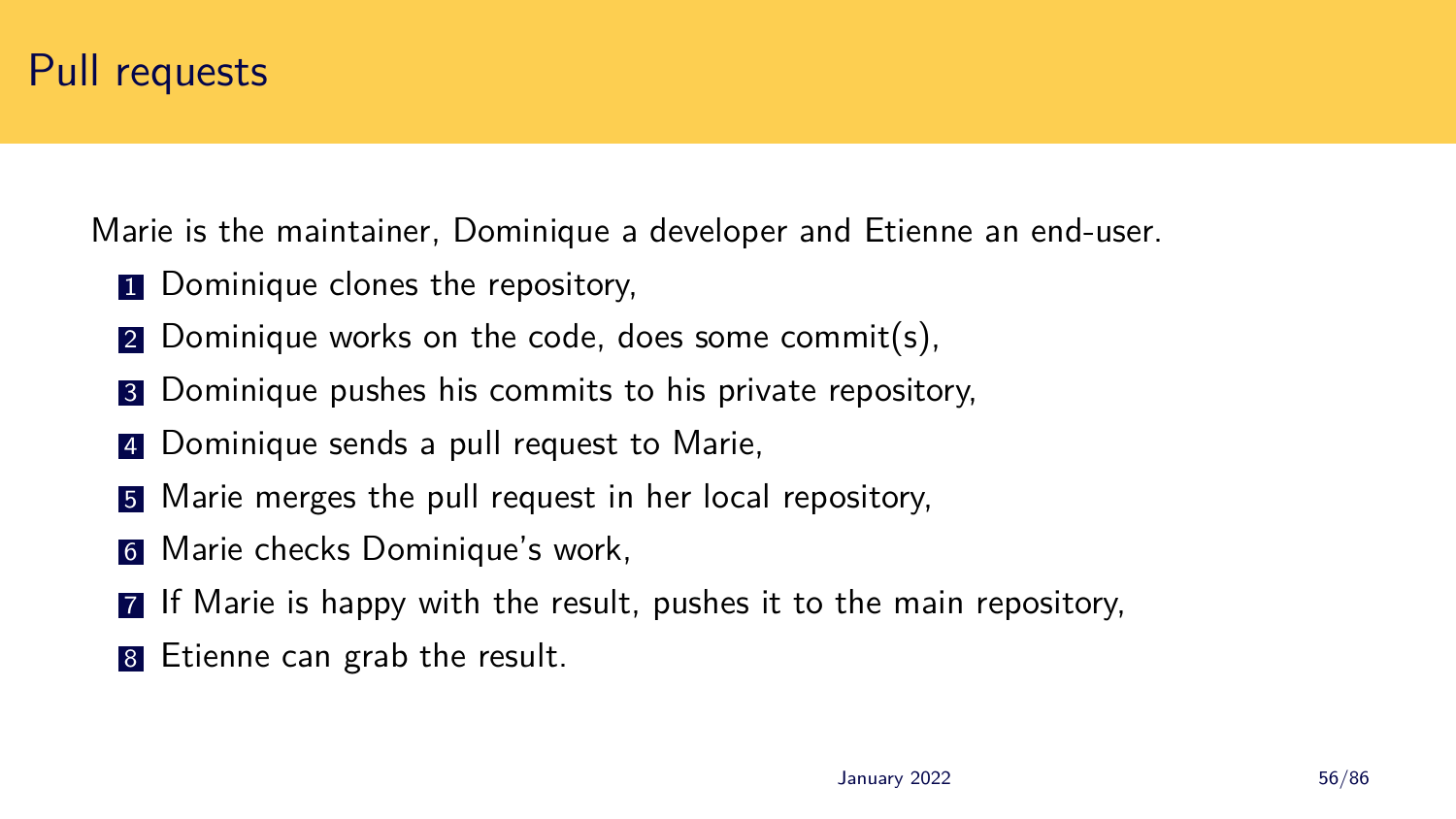### Reviews work flow

- **Push to main is open but** no one can push to main without a review.
- Developers ask others for reviews.
- Reviewers reply with an '*OK*'
- Developer amends the commit message to add 'Reviewed-by:' headers and pushes the result.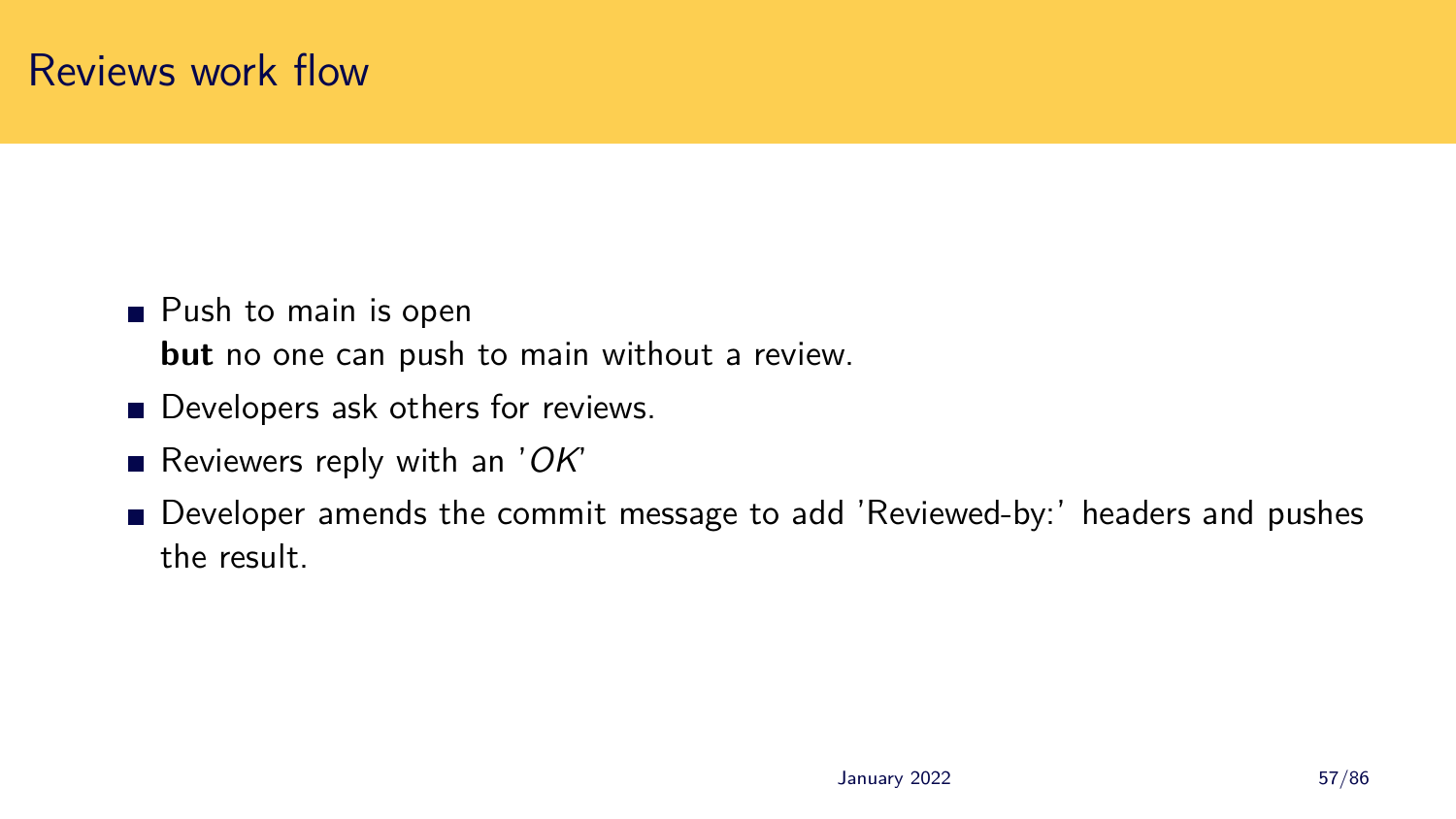### Reviews

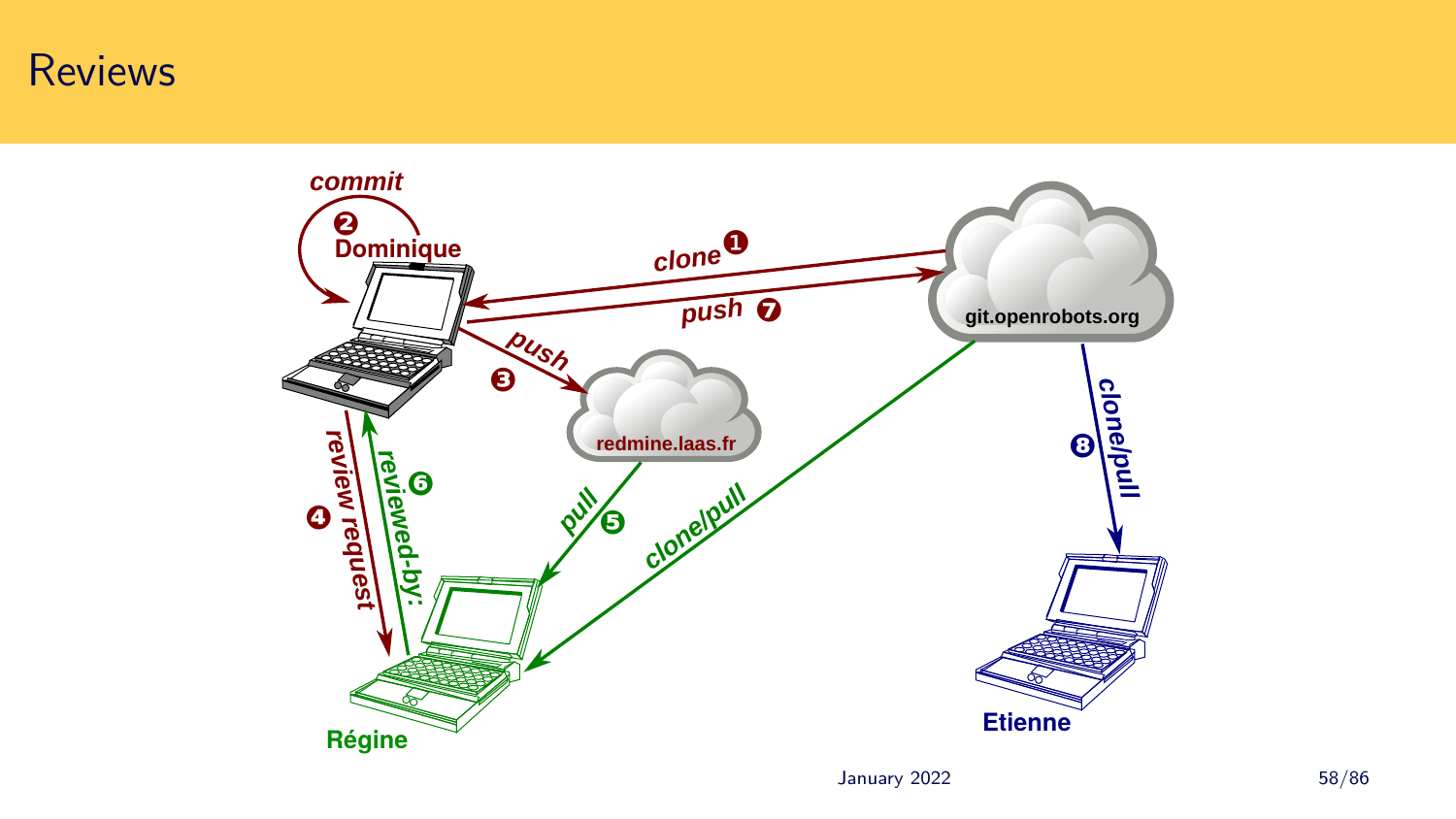

Regine is a reviewer, Dominique a developer and Etienne the end-user

- **1** Dominique clones the repository,
- 2 Dominique works on the code, does some commit(s).
- **3** Dominique pushes his commits to his private repository,
- 4 Doninique sends a review request to the community,
- **5** Regine picks up the request,
- 6 Regine accepts the change and sends a reviewed-by message to Dominique,
- 7 Dominque amends his commit and pushes it to the main repository,
- 8 Etienne can grab the result.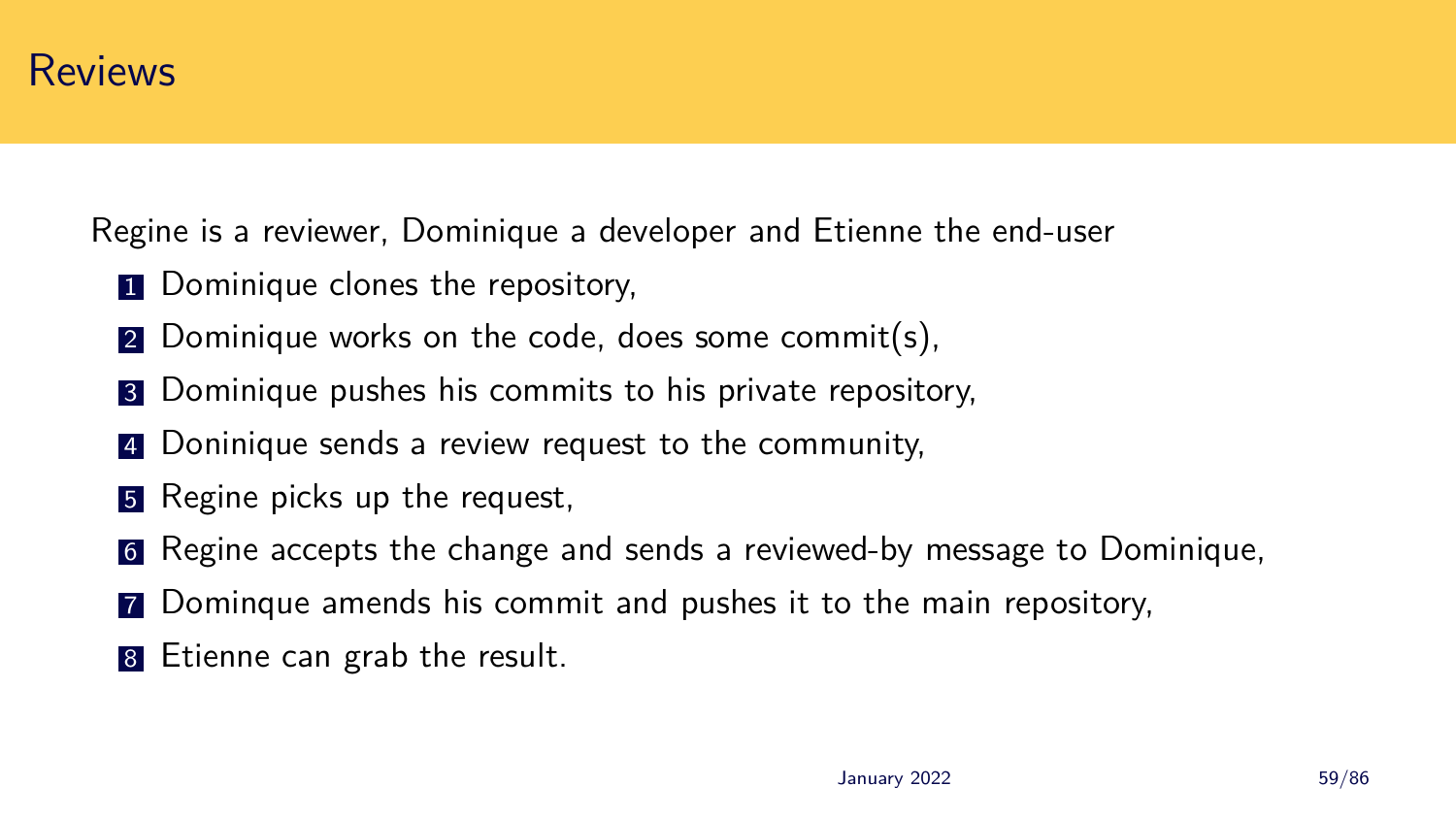## Using email

For small changes (patches), using email to interact with reviewers/maintainers is easier/faster.

- configure sendemail.smtpserver and sendemail.smtpuser
- use **git format-patch** to generate the patches for the commits to submit for review / pull
- use **git send-email** to send an email containing the patches generated above
- the maintainer or reviewer can use **git am** to apply patches from his mail client
- See The advantages of an email-driven git workflow for more information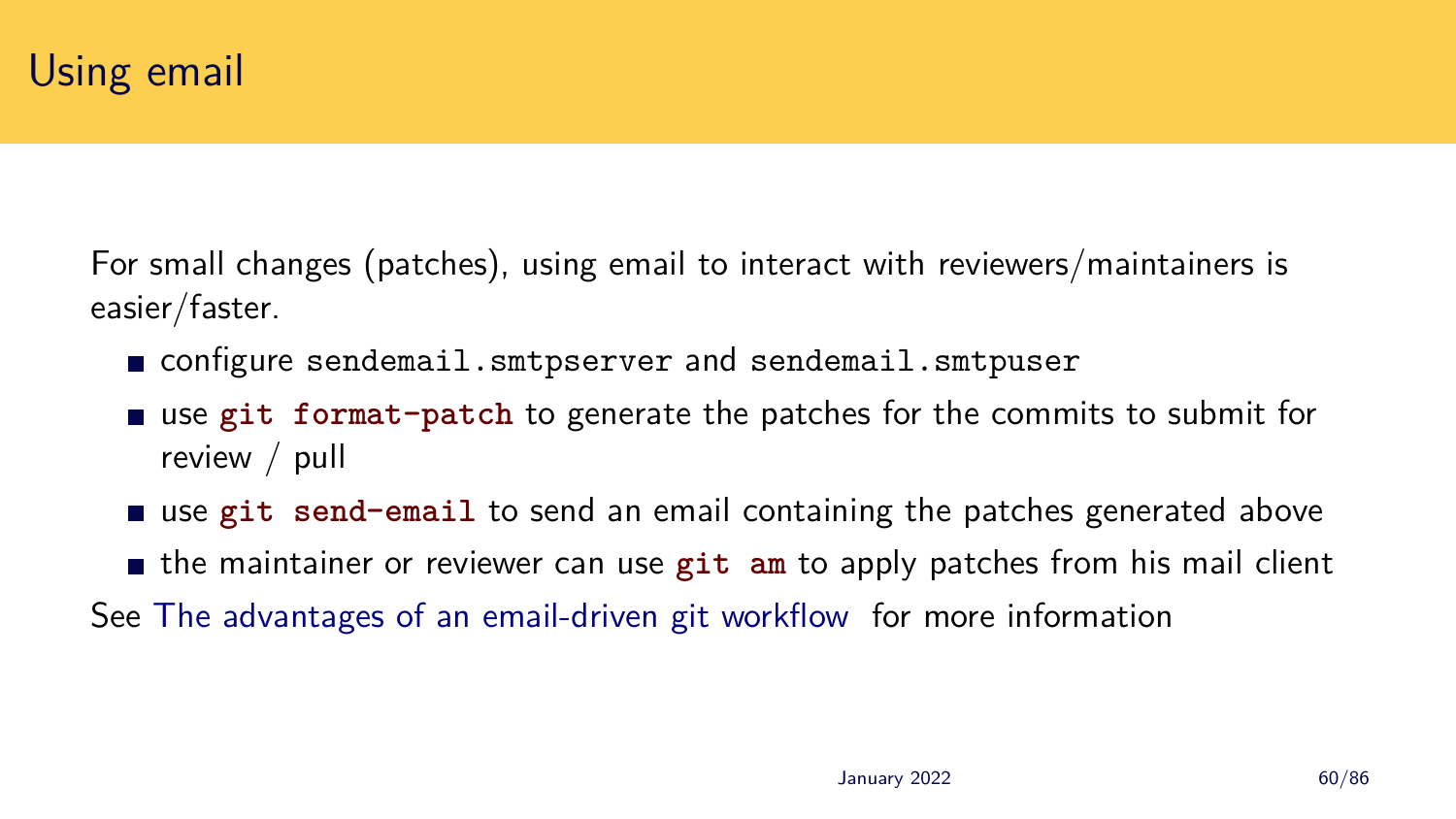#### Managing remote repositories

#### **git remote** *command*

- **add** *name url* add a remote
- **set-url** *name url* changes the url
- **rename** *old new* renames
- **rm** *name* removes a remote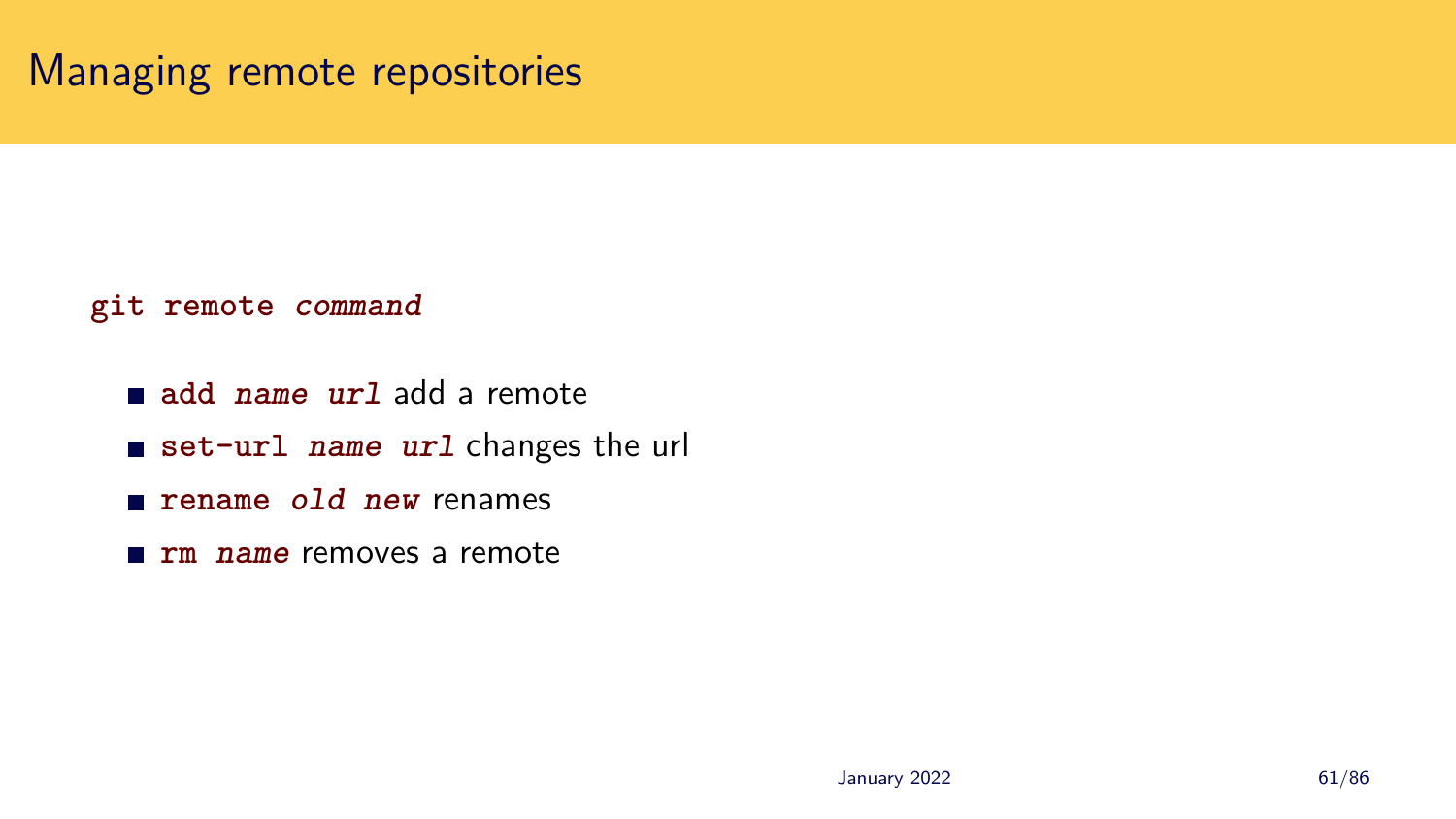#### **git push** *remote branch* push a given branch to a given remote

Example:

\$ git push origin main # same as git push \$ git push github mybranch # push branch to github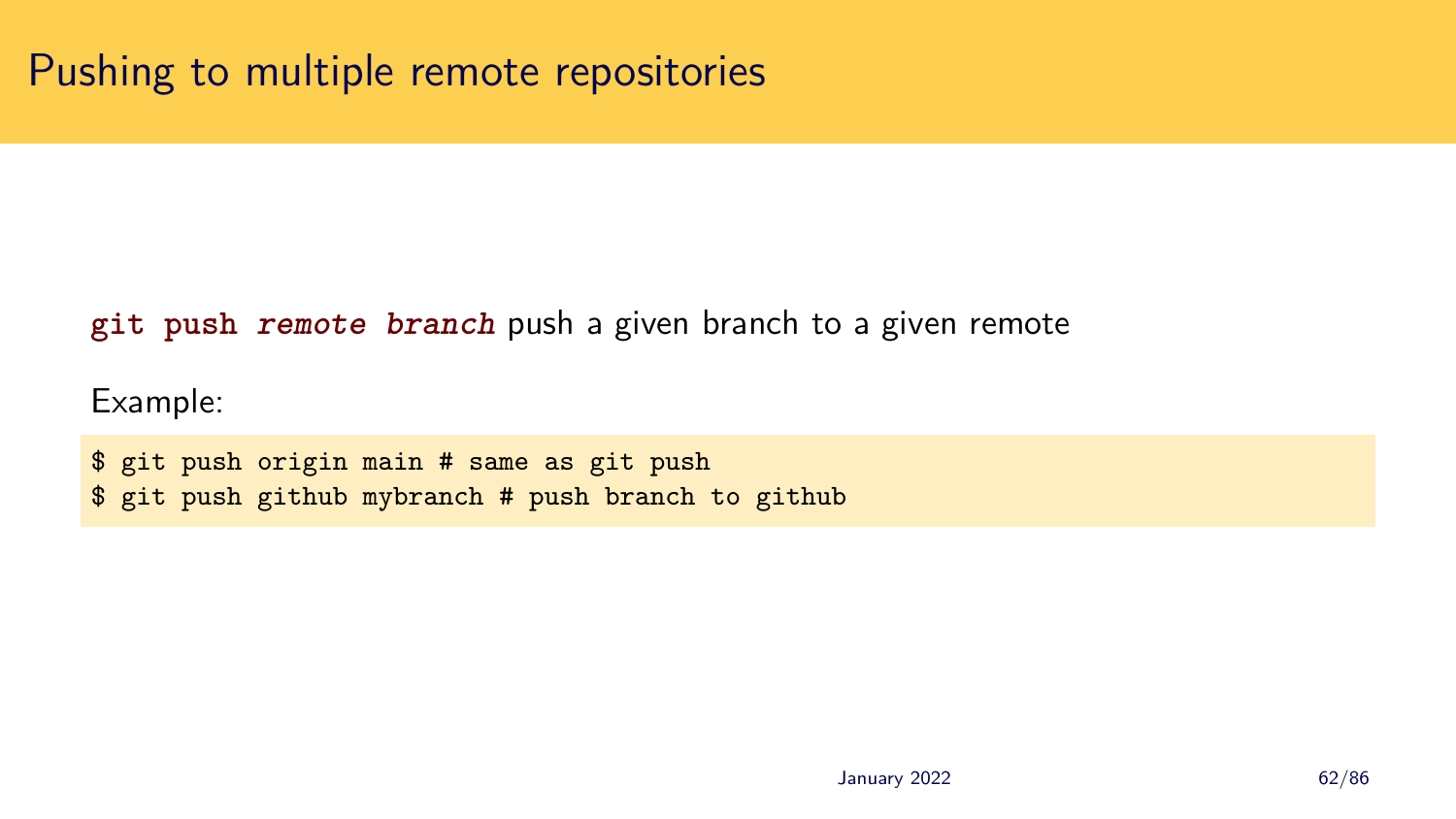# Agenda

- 1 Introduction
- 2 Git concepts
- 3 Individual developer
- 4 Using branches
- **5** Working in teams
- 6 Git work flows

#### 7 Advanced branching

- 8 Good Practices
- 9 Other goodies
- 10 Webography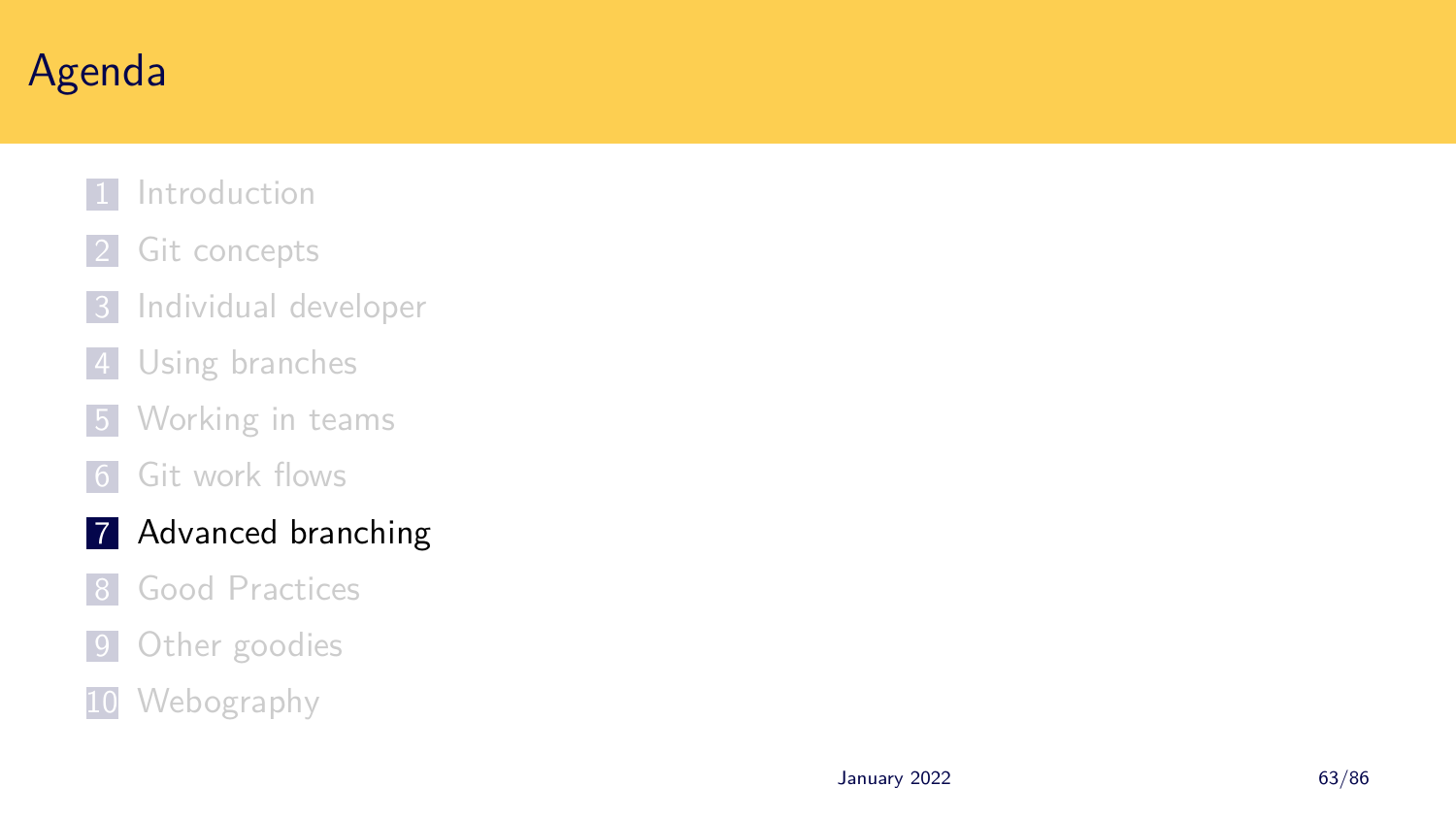### Stashing local changes

Git refuses to merge a branch if there are un-commited changes.

#### **Solutions:**

- commit local changes before merging...
- or stash local changes before merging.

```
$ git stash
$ git merge mybranch # or git pull --rebase
$ git stash pop
```
It's also possible to create a new branch with the stashed changes

```
$ git stash branch newbranch
```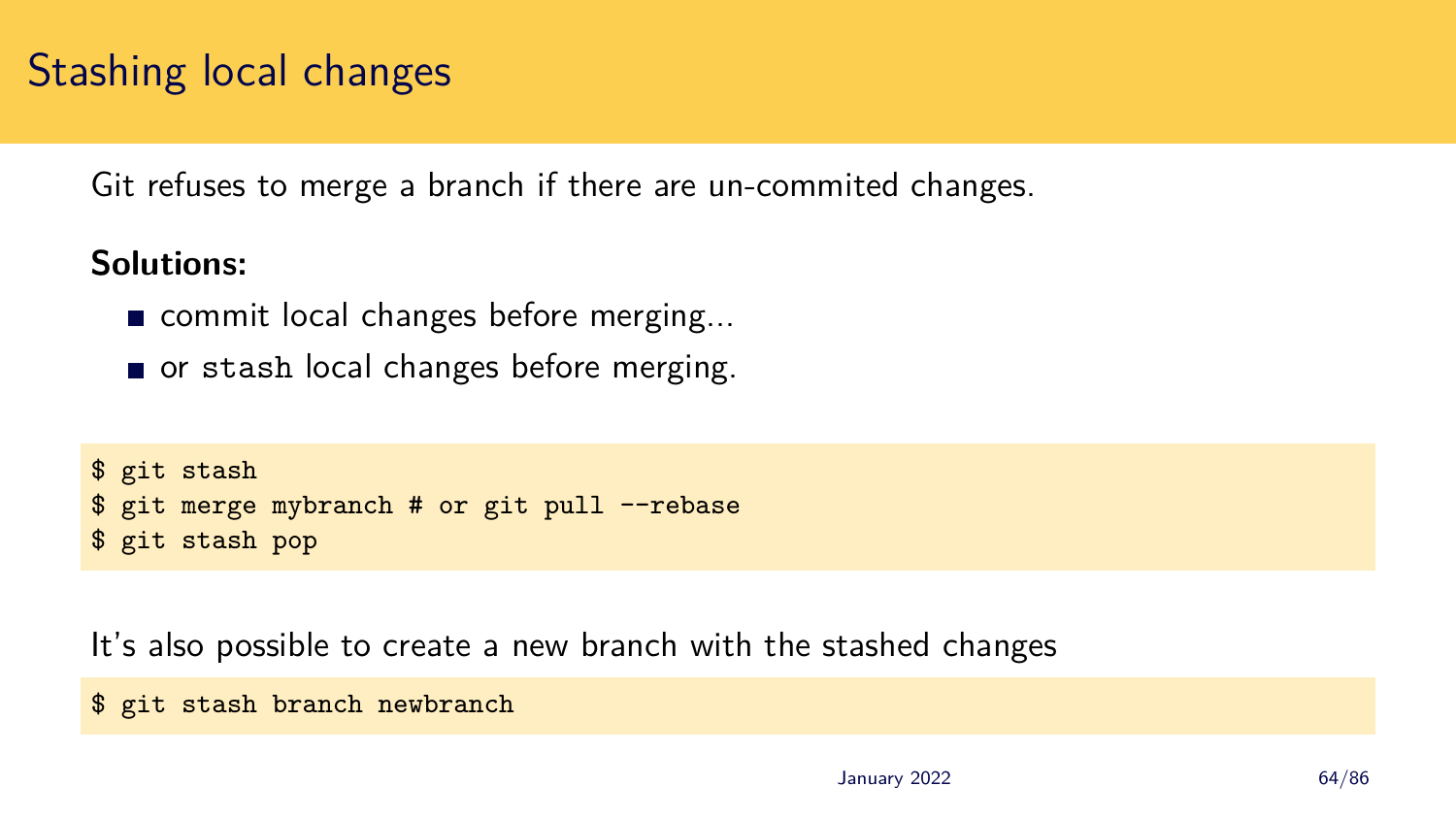### Picking individual changes

Take one commit from another branch (bug fix) and apply it to the working branch.

\$ git cherry-pick SHA1\_HASH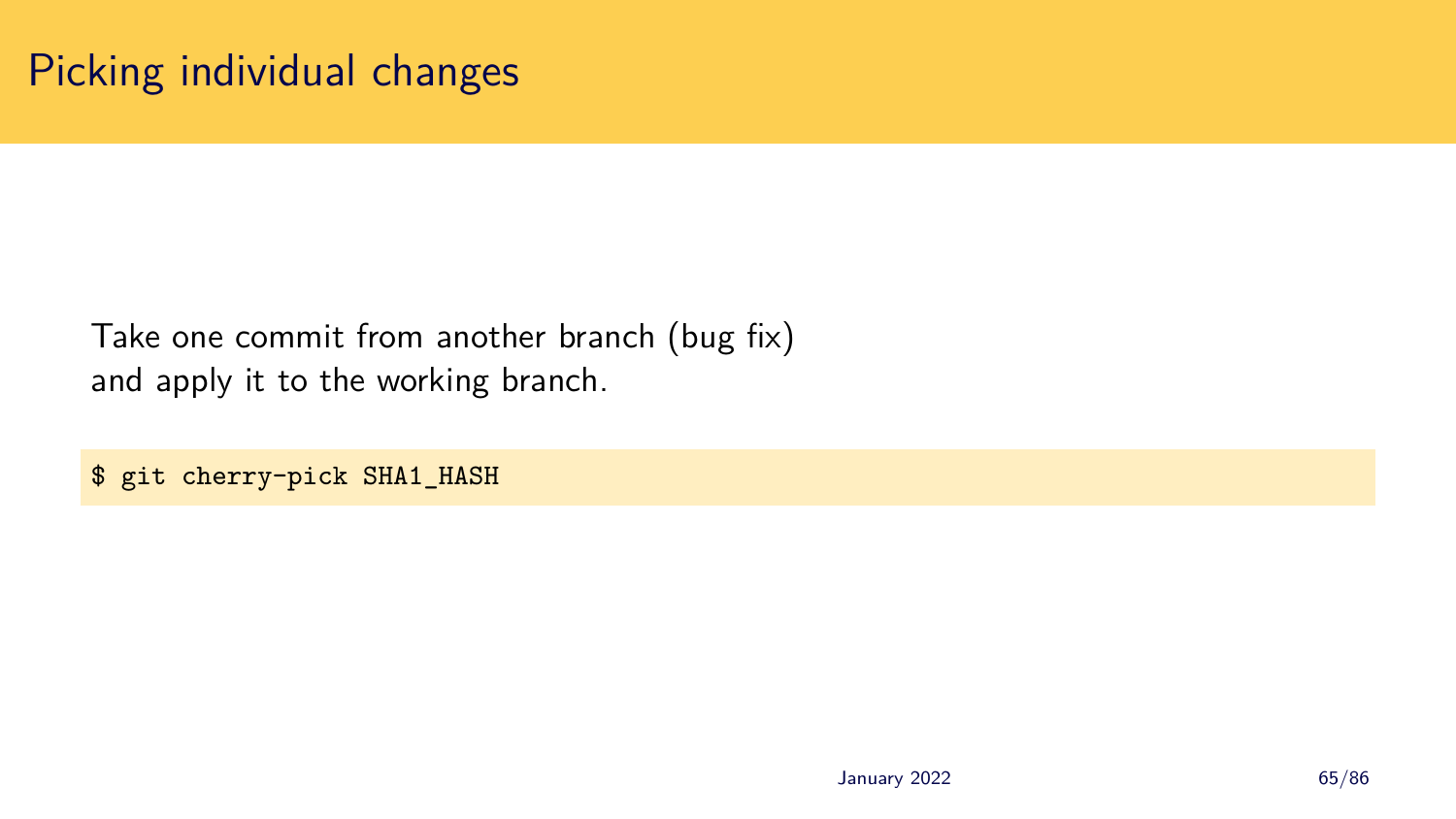Merges create lots of unwanted links in the git data graph. When a branch has only few local commits, **rebase** is more efficient.

\$ git rebase main

Only use rebase before pushing to a remote repository !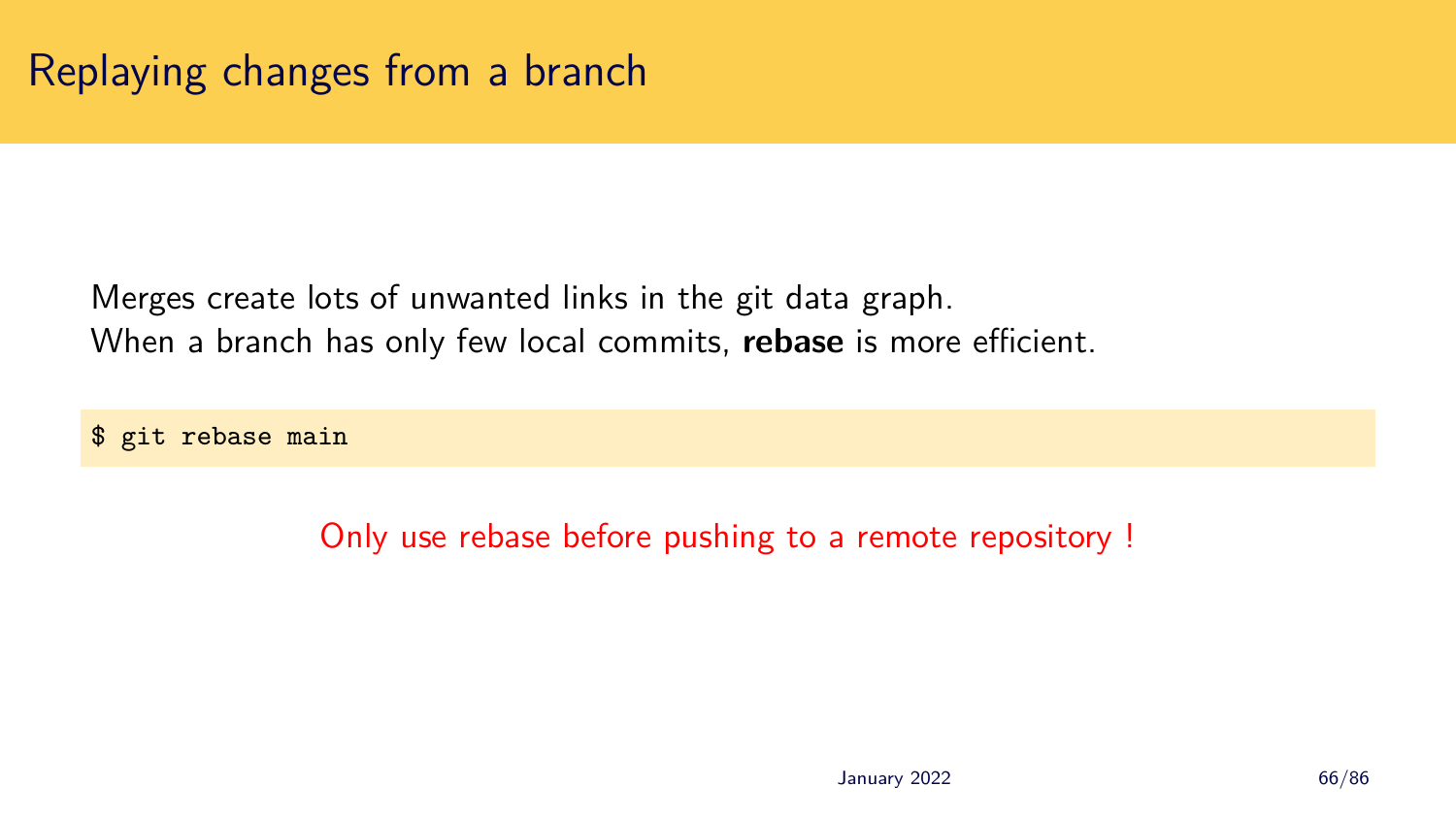



**Existing commits**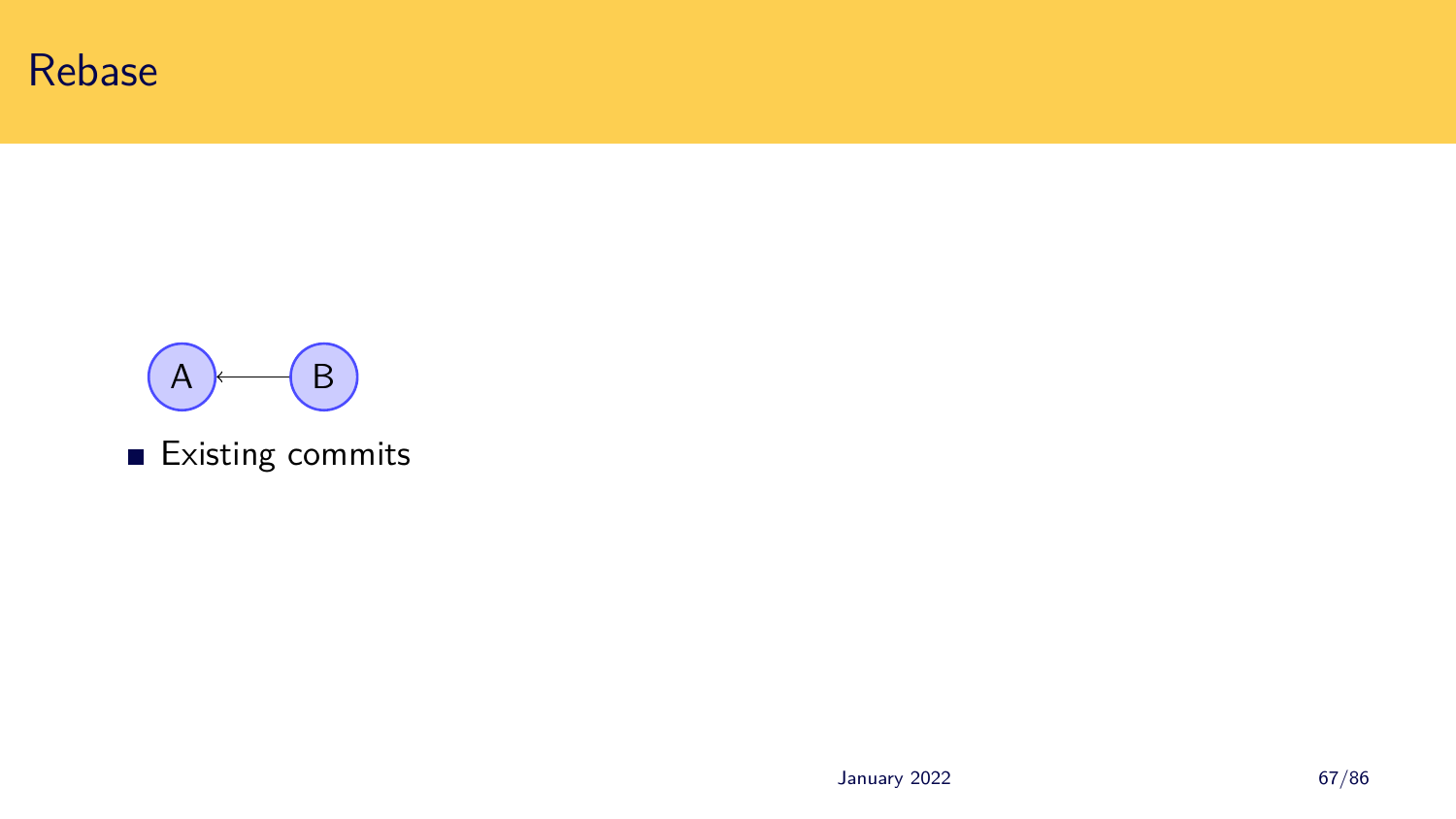



- **Existing commits**
- Development branch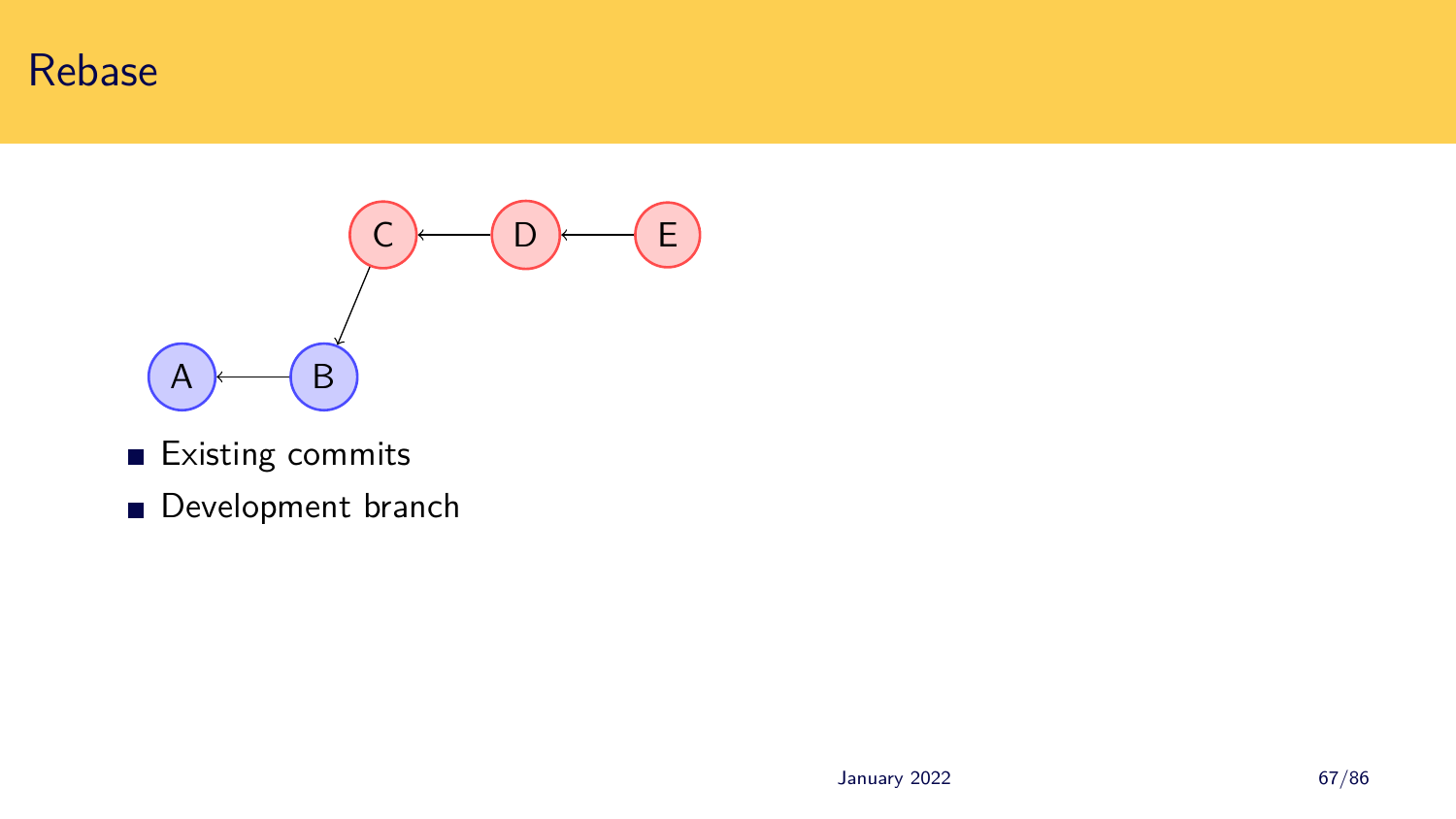



- **Existing commits**
- Development branch
- Commits in *main*

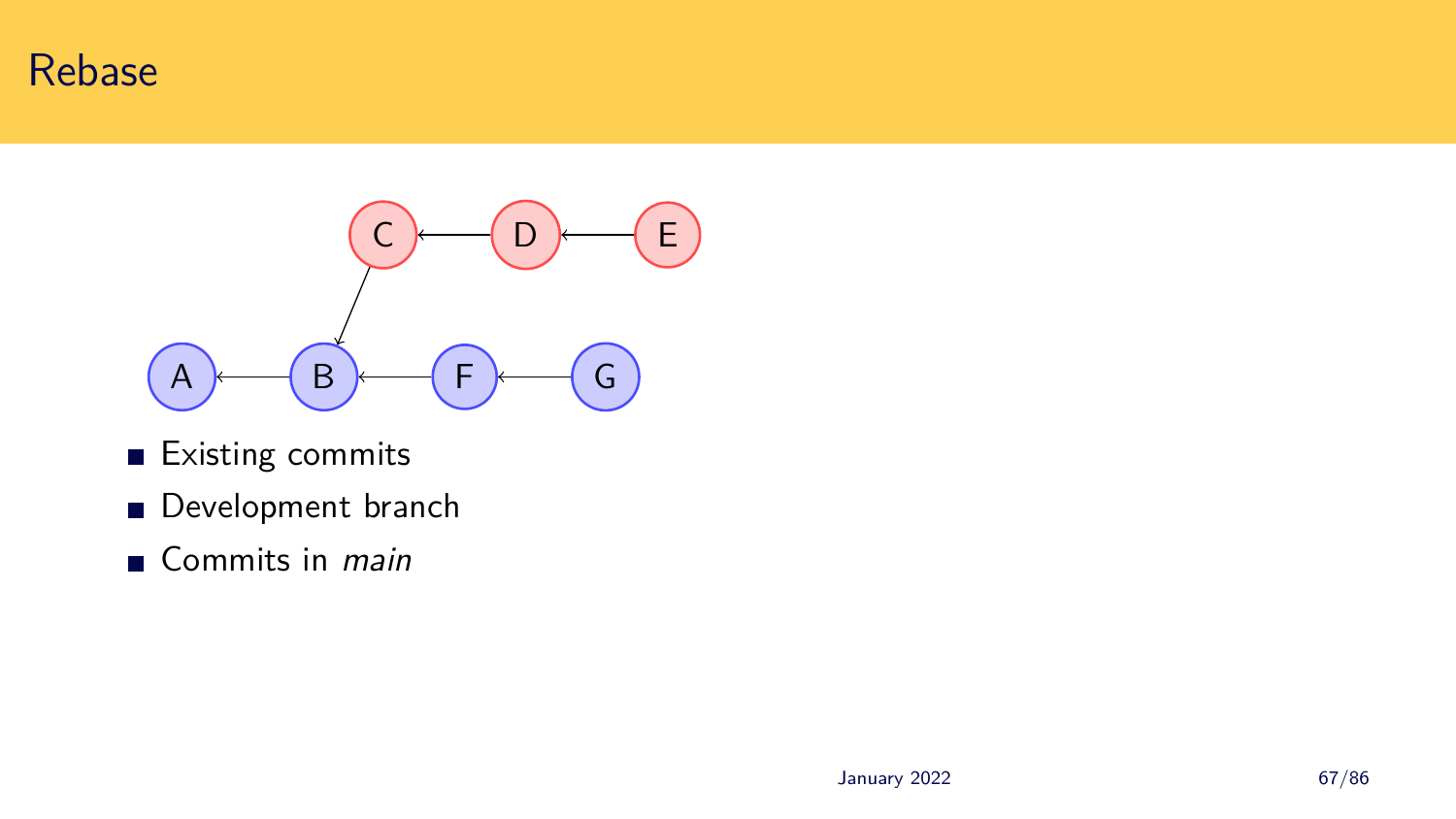



- Existing commits
- Development branch
- Commits in *main*
- Start of rebase: remove commits from the branch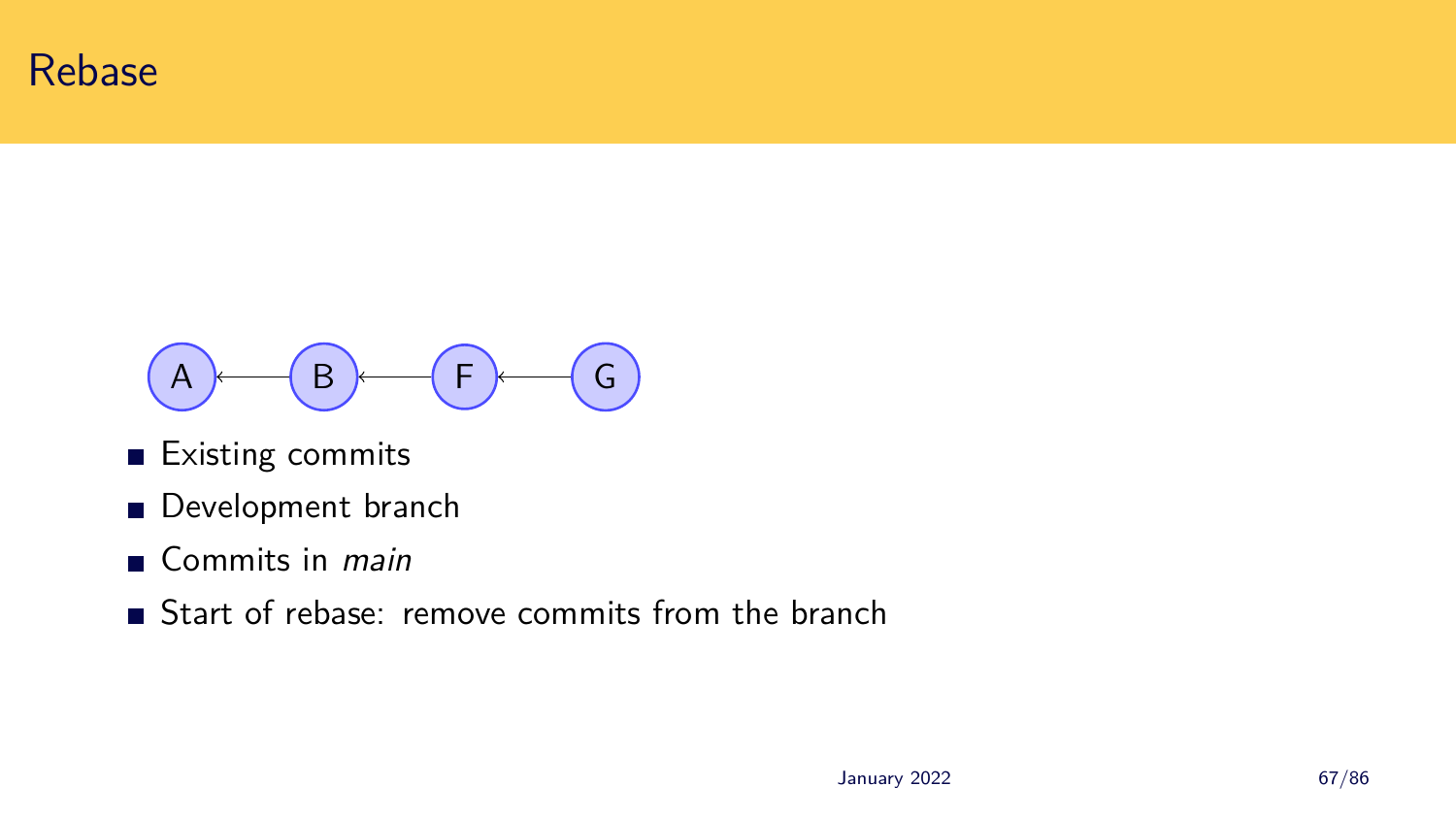#### Rebase



- Existing commits
- Development branch
- Commits in *main*
- Start of rebase: remove commits from the branch
- End of rebase: recreate commits starting from *HEAD* de *main*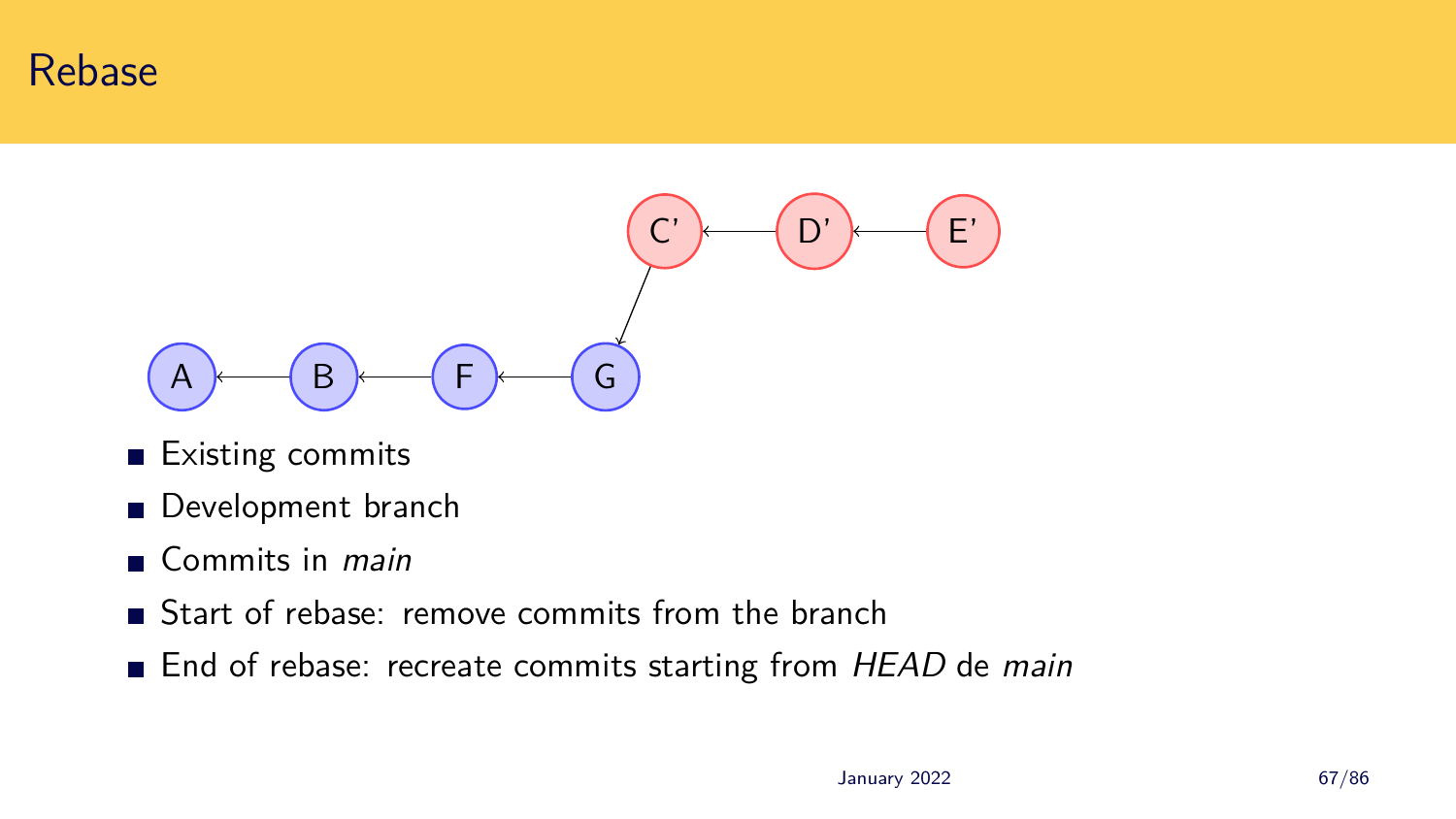Useful to re-arrange commits locally, in order to clean up the history.

\$ git rebase -i COMMITS

*→* opens a text editor with the list of commits specified. Rearrange the list according to instructions and save it. *→* history will be re-written, following the new list.

#### **Only use rebase before pushing to a remote repository !**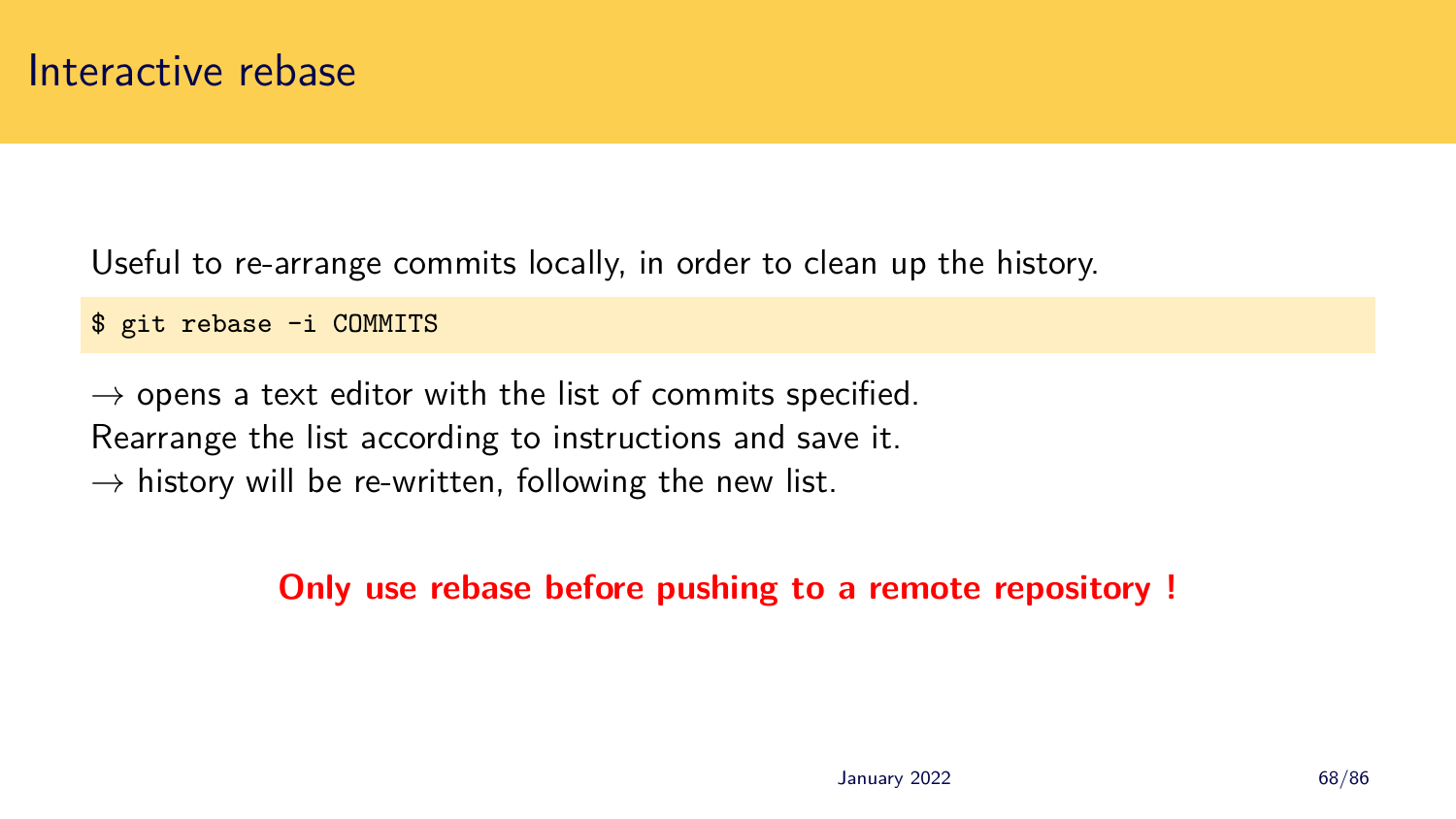

Alternative ways to refer to objects or ranges of objects

- full sha-1: **8f8aca4bd6c29048636966247aa582718559d871**
- partial sha-1: **8f8aca4b**, **8f8aca**, **8f8ac**,...
- branch or tag name: **v1.0**, **main**, **origin/testing**
- date spec main@{yesterday} main@{1 month ago}
- ordinal spec main@ ${5}$
- carrot parent main<sup>2</sup>
- $\blacksquare$  tilde spec main~2
- tree pointer main<sup>^{tree}</sup>
- $\blacksquare$  blob spec main:/path/to/file
- ranges 4c032a..8faca4

See *gitrevisions(1)*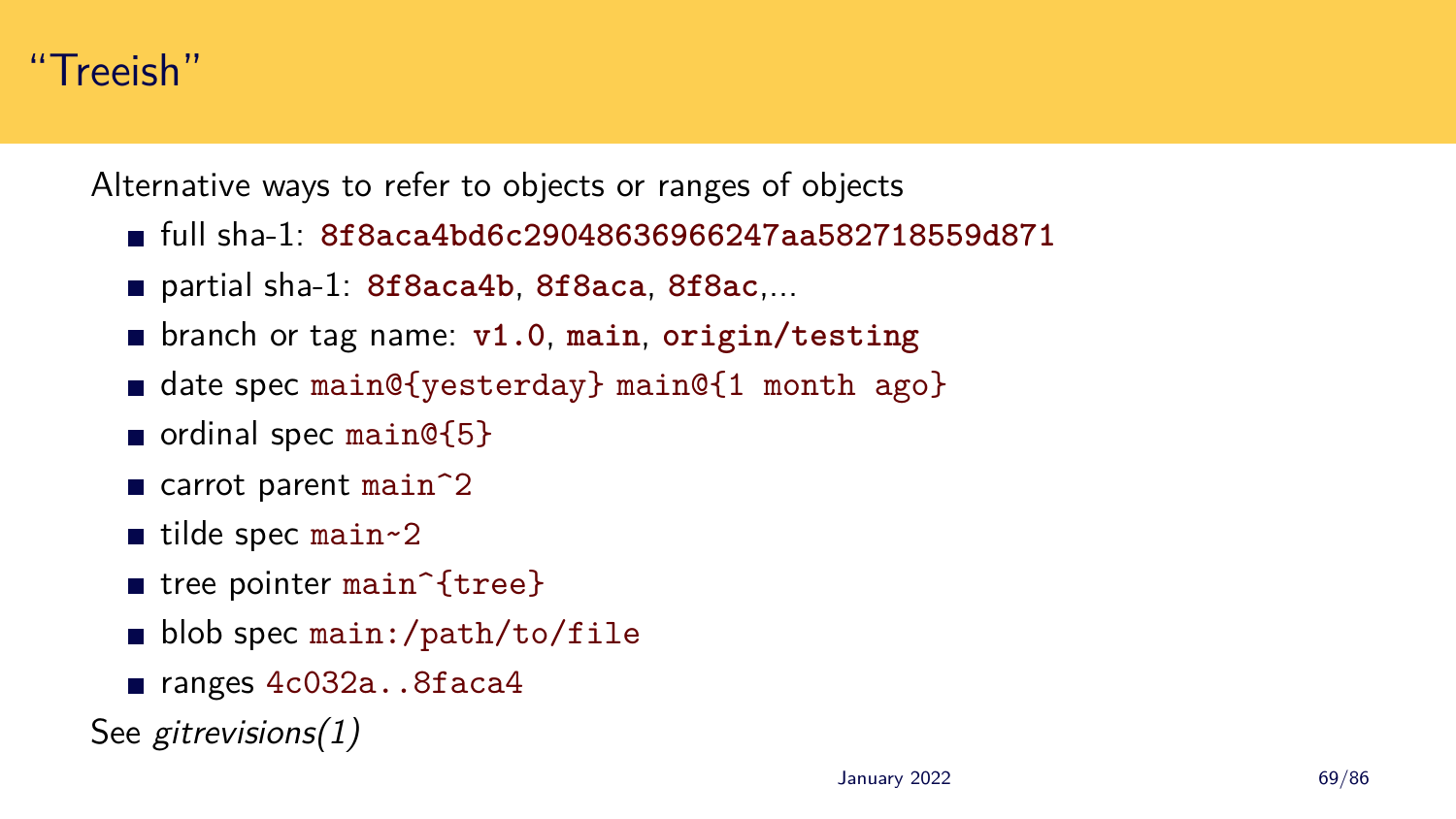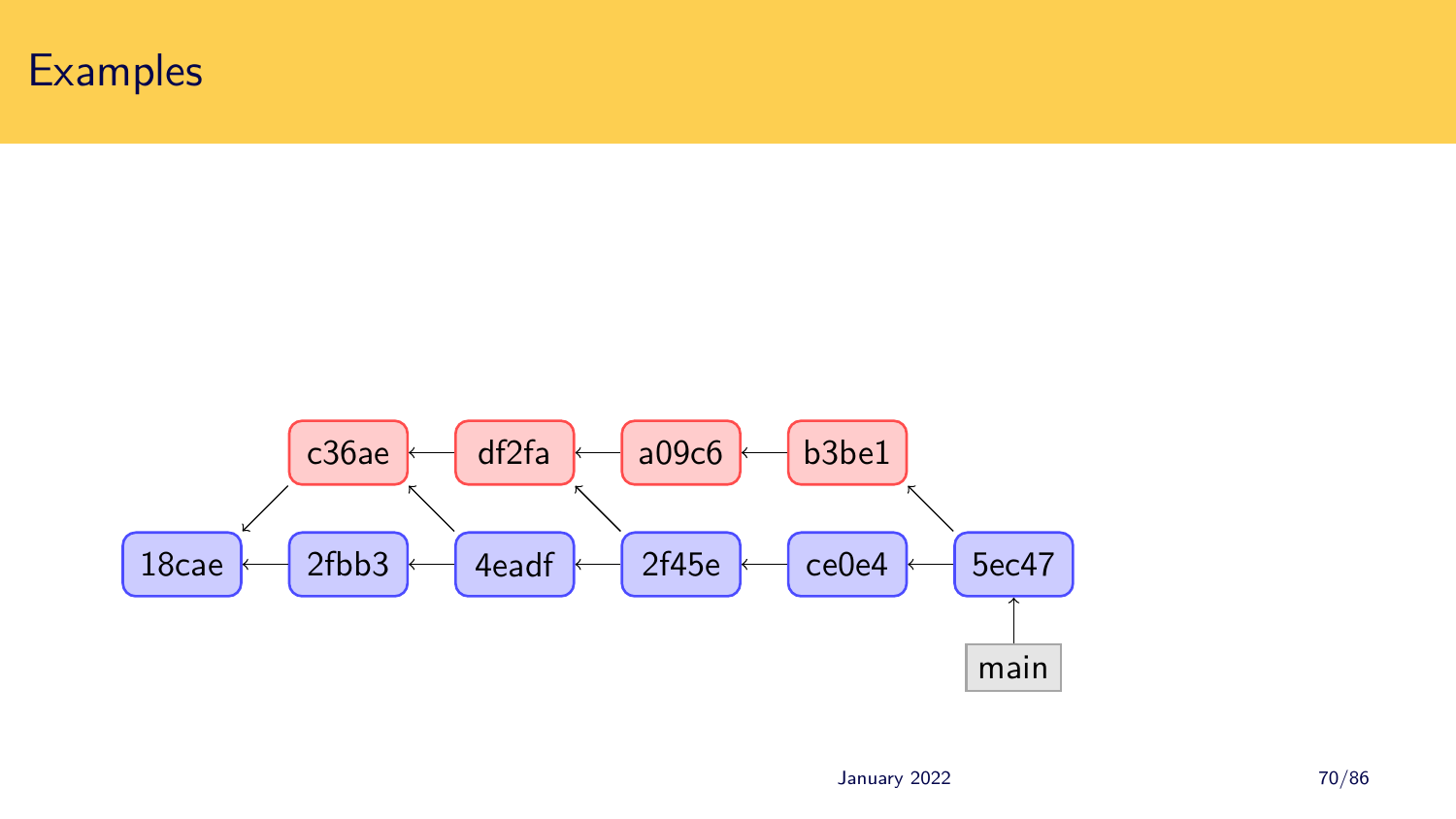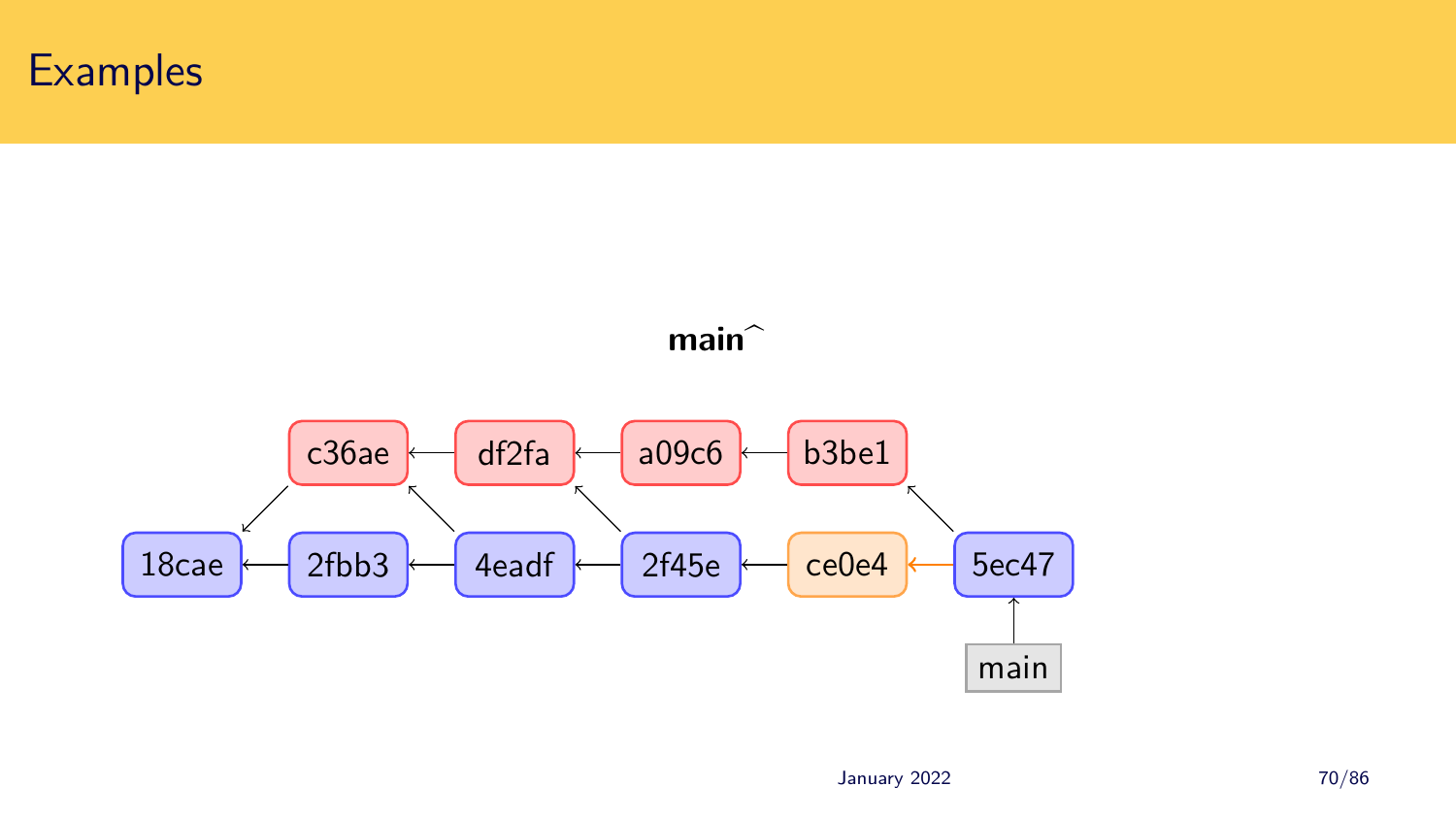

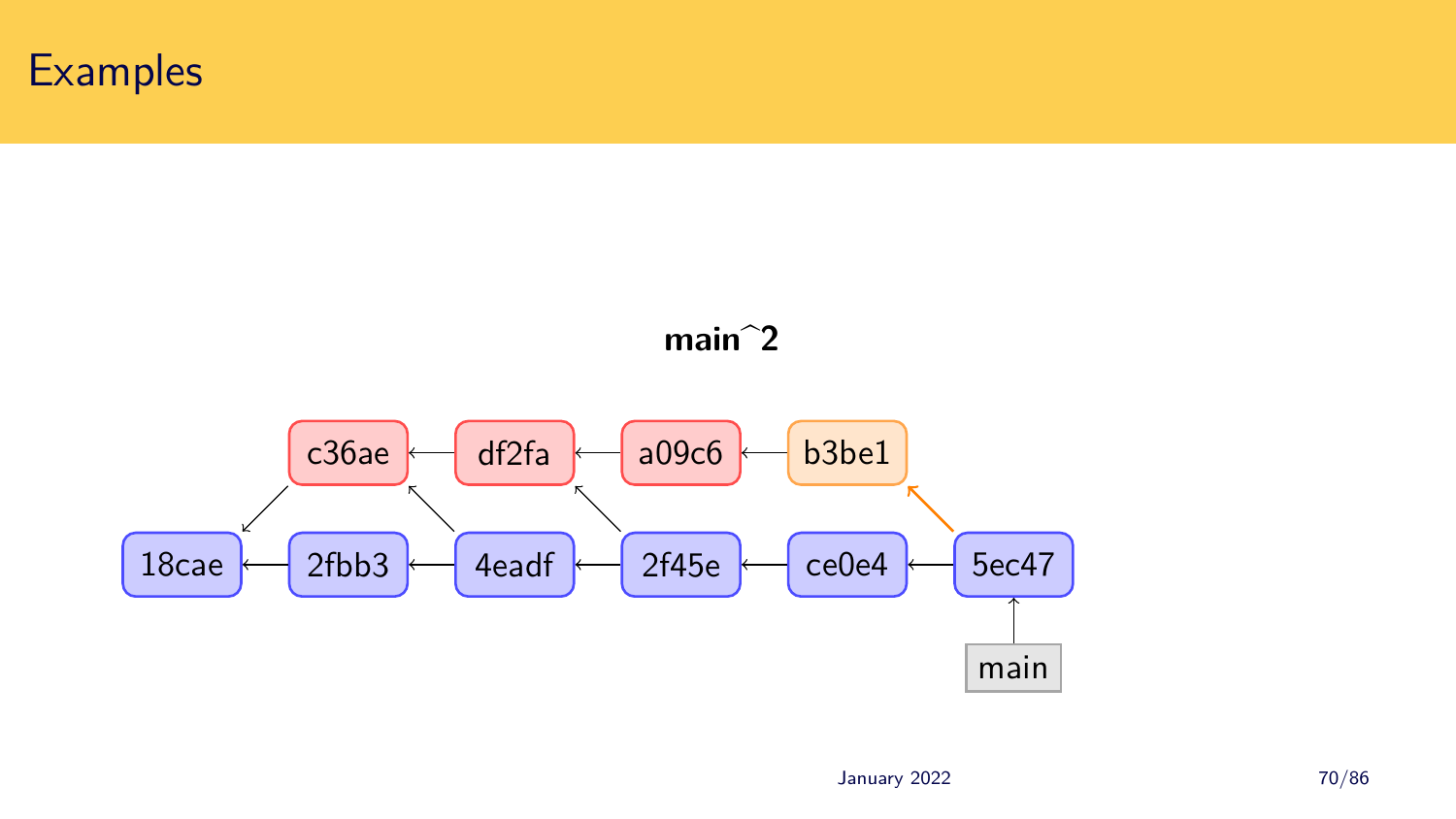

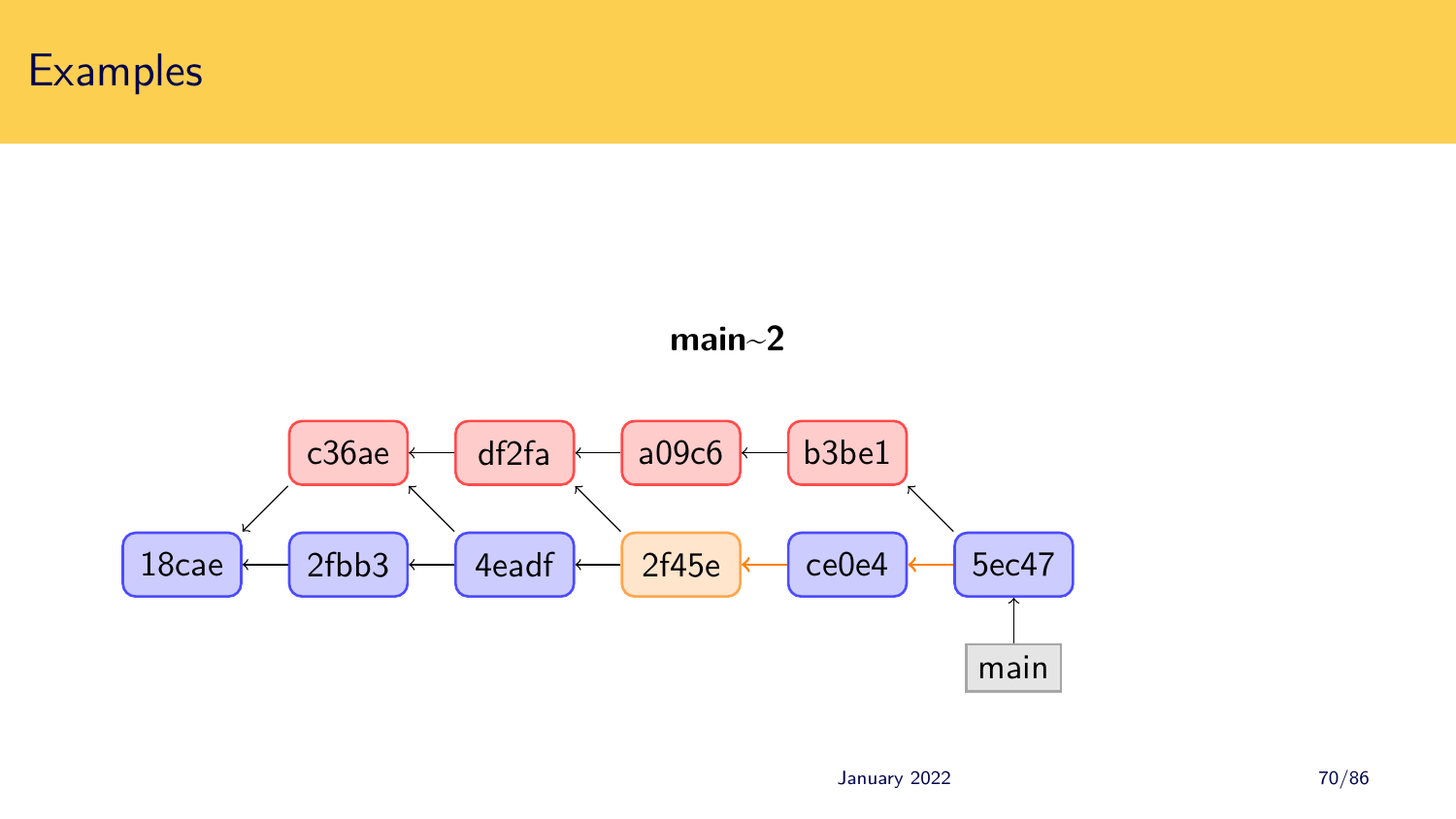



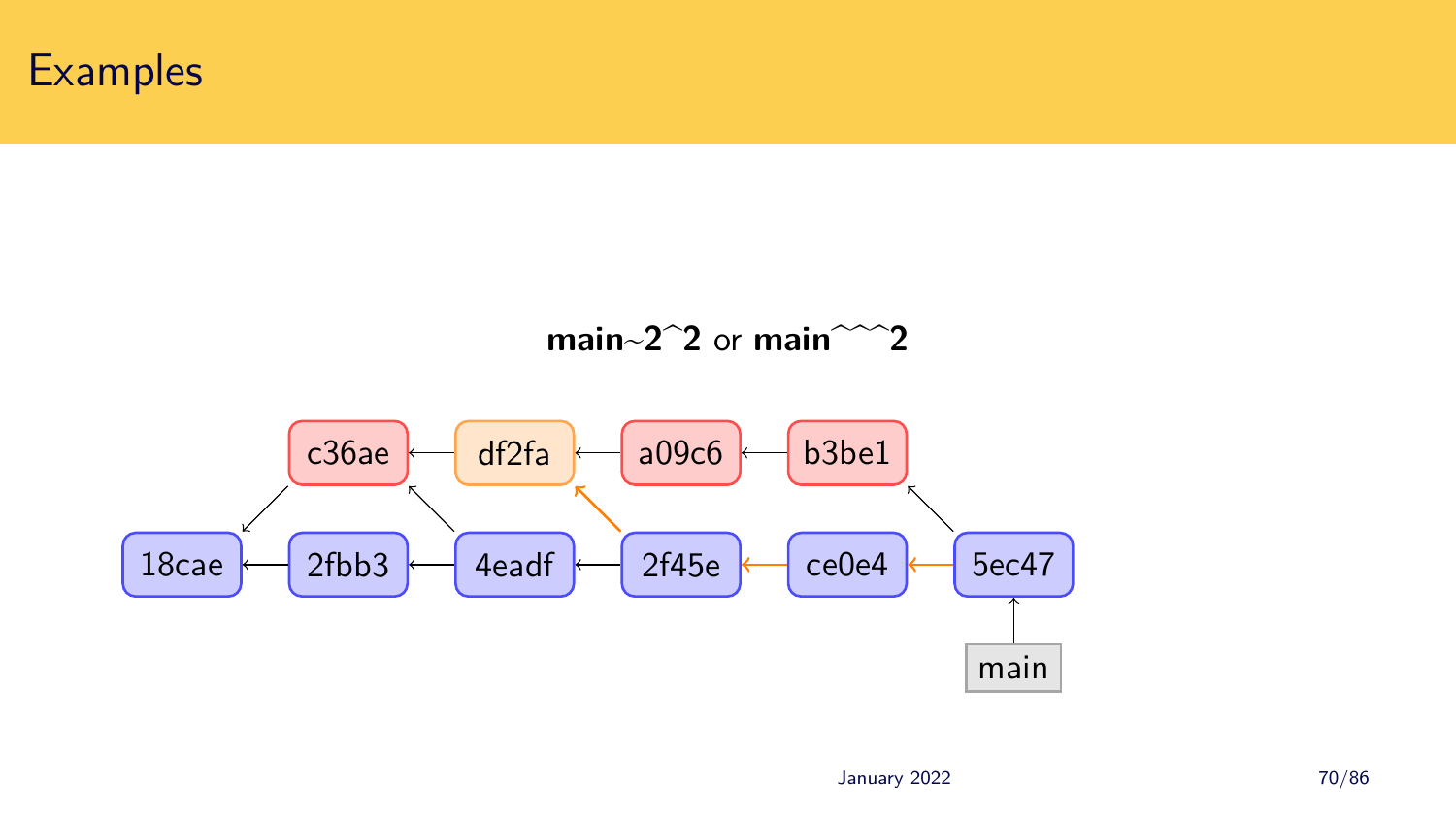# Agenda

- 1 Introduction
- 2 Git concepts
- 3 Individual developer
- 4 Using branches
- **5** Working in teams
- 6 Git work flows
- 7 Advanced branching
- 8 Good Practices
- 9 Other goodies
- 10 Webography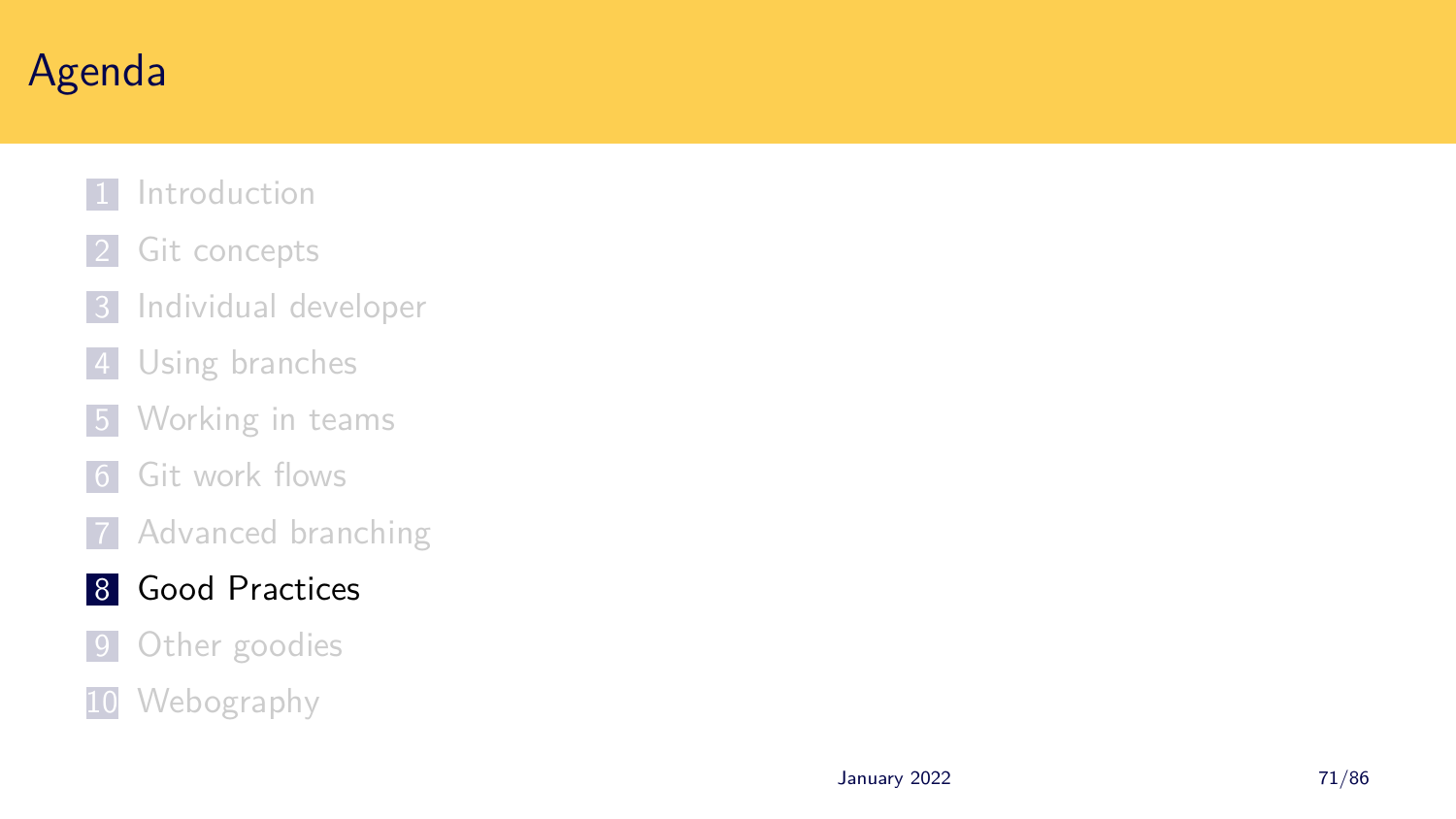### Good practices - repositories

■ Do not abuse git as a generic cloud storage

- Git is good with text format files (source code, Markdown/LaTeX doccuments, ...)
- Git is not useful on images, PDF or Office documents
- **E** Large binary files are wasting resources in a git repository
- Keep repositories on topic
	- One repository per project
	- Do not store un-related files
- Keep repository clean and minimal
	- o do not add editor backup files
	- o do not add files that can be generated automatically
	- do not add alternative versions as separate files. Use branches.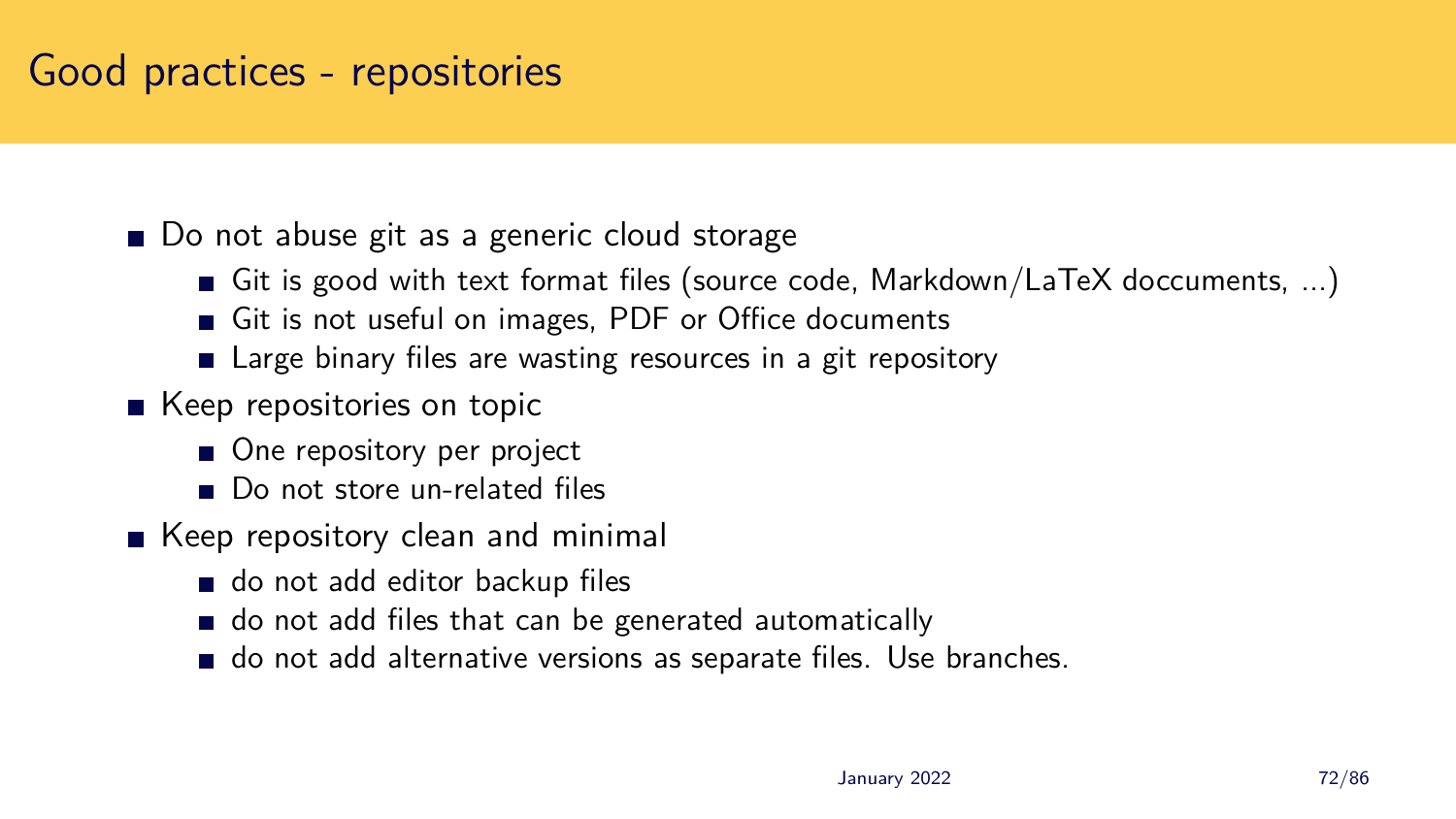#### Good practices - commits

Good commits are hard, but add a lot of value to the project

- Always provide informative commit messages
- Follow the git commit convention :
	- one line summary
	- one empty line
	- detailled information below (multiple lines)
- Keep commits small and focused
	- Don't blindly add changes. Use **git status** and **git diff** to review them
	- Use **git add -p** to break-up large uncommited changes
- Commit early and commit often
- Use **amend** or **rebase** to fix broken commits before pushing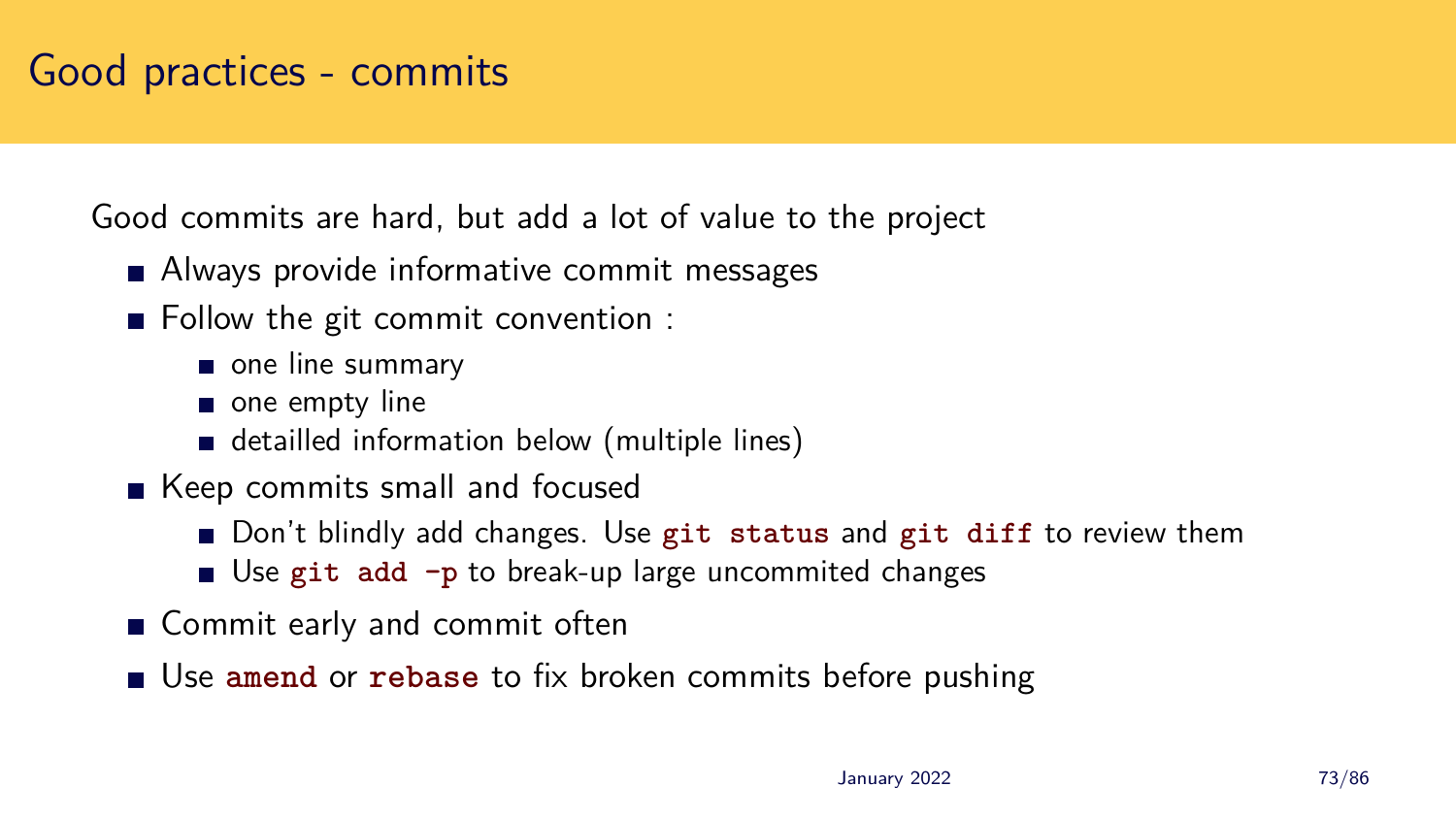#### Good practices - branches

- Keep the number of active branches small
- **Use self-documenting branches names**
- Prefer **rebase** to **merge** whenever possible
- Try to keep a linear history on the main branch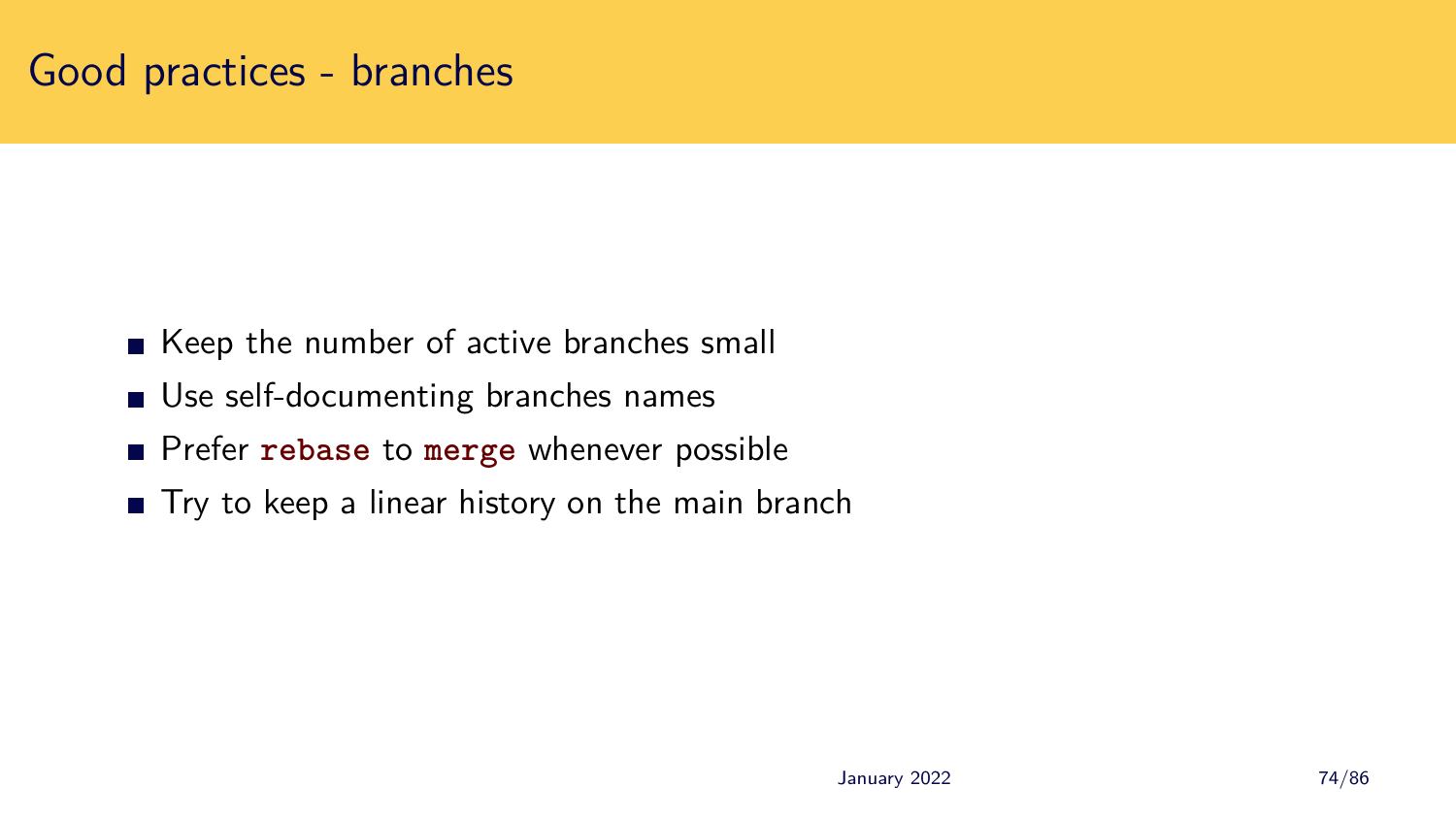### Good practices - distributed development

- Ask for reviews
- Review the patches that are sent to you
- Always use **pull --rebase** when possible before pushing
- Do not push experimental/test branches if not needed
- Be careful to push to the correct branch
- In case of a mistake, **communicate** with other developers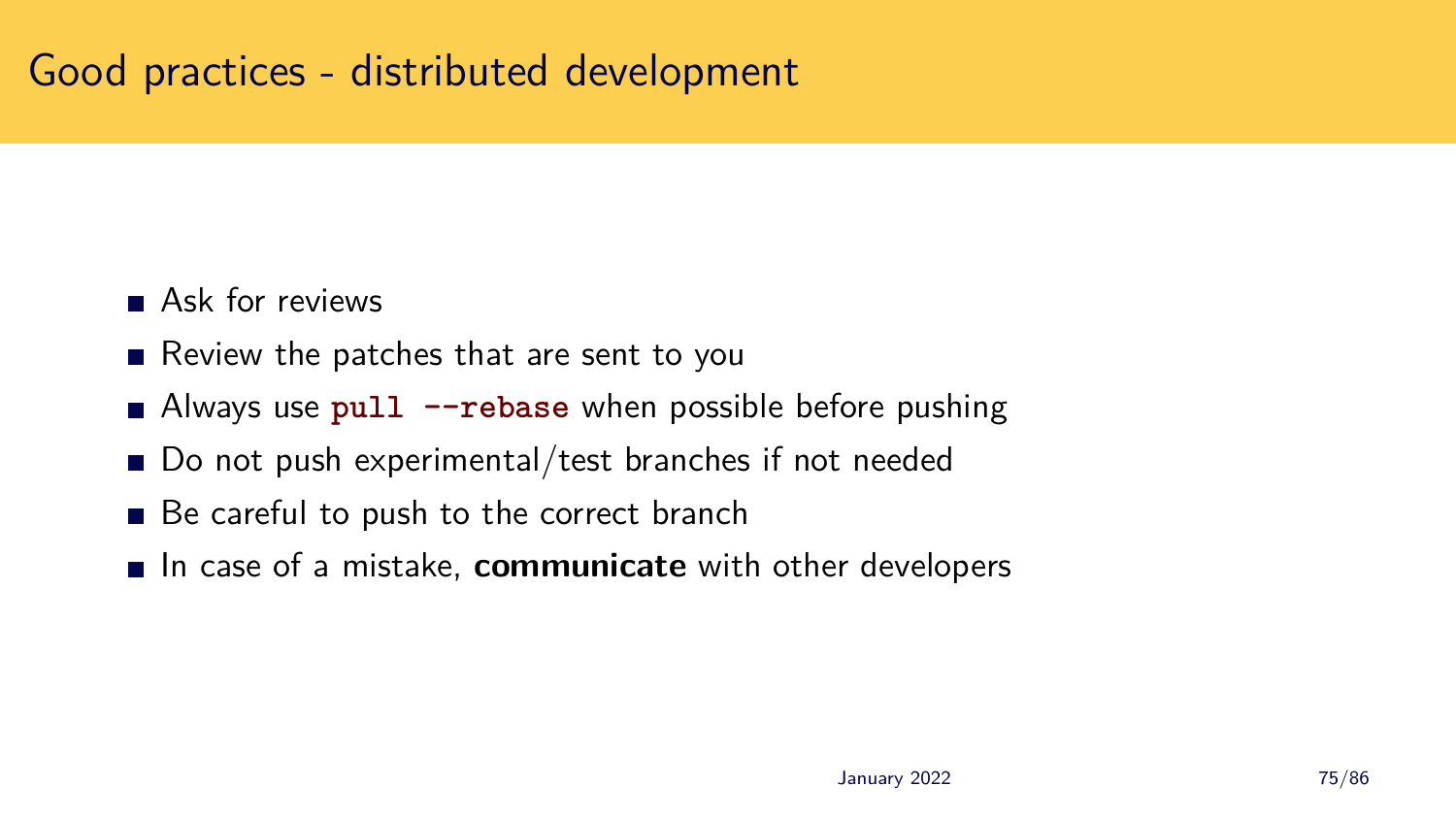# Agenda

- 1 Introduction
- 2 Git concepts
- 3 Individual developer
- 4 Using branches
- **5** Working in teams
- 6 Git work flows
- 7 Advanced branching
- 8 Good Practices
- 9 Other goodies
- 10 Webography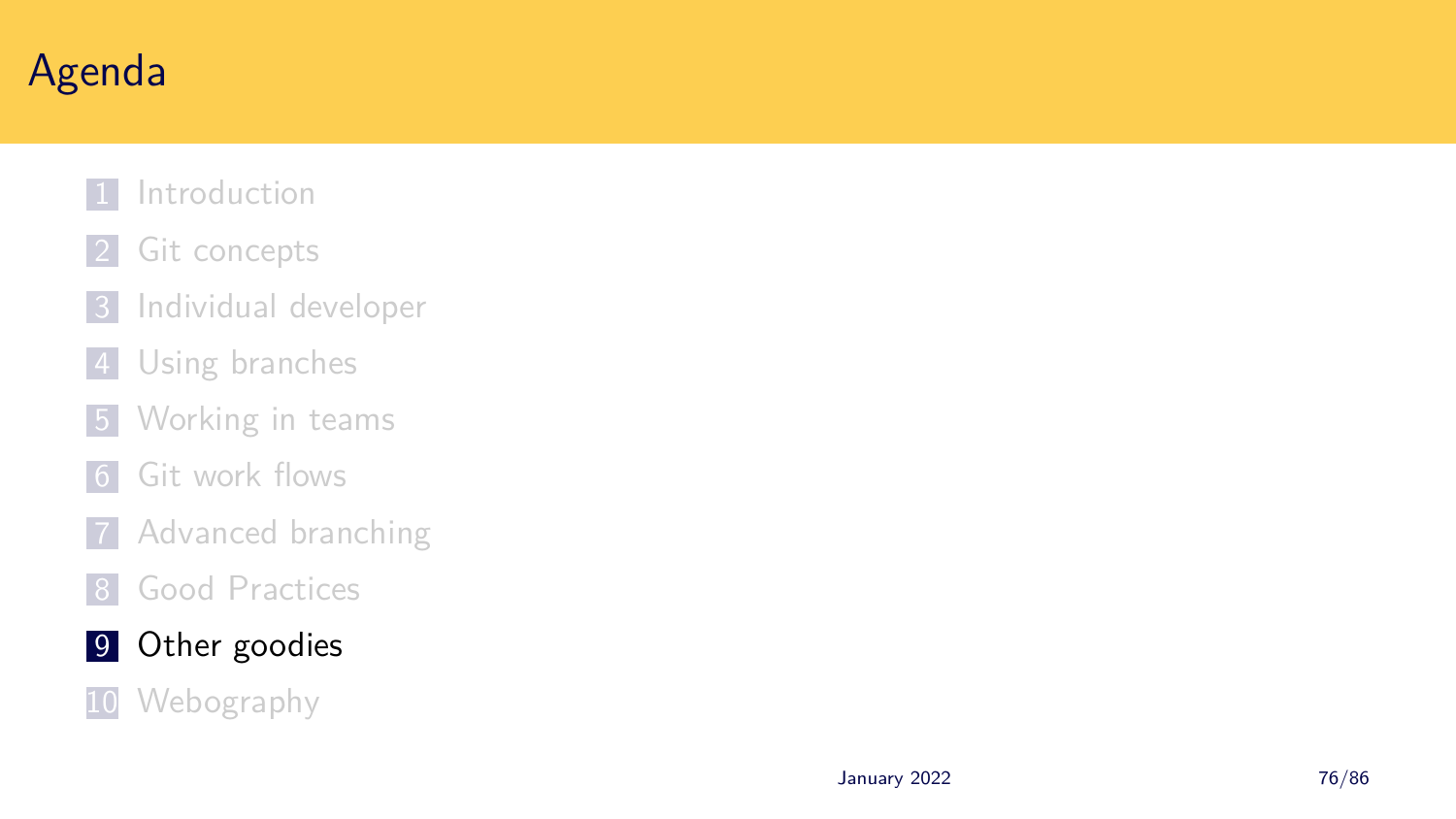#### Identifying authors

\$ git blame -- file.txt

for each line of the file, shows the id and author of the last modification.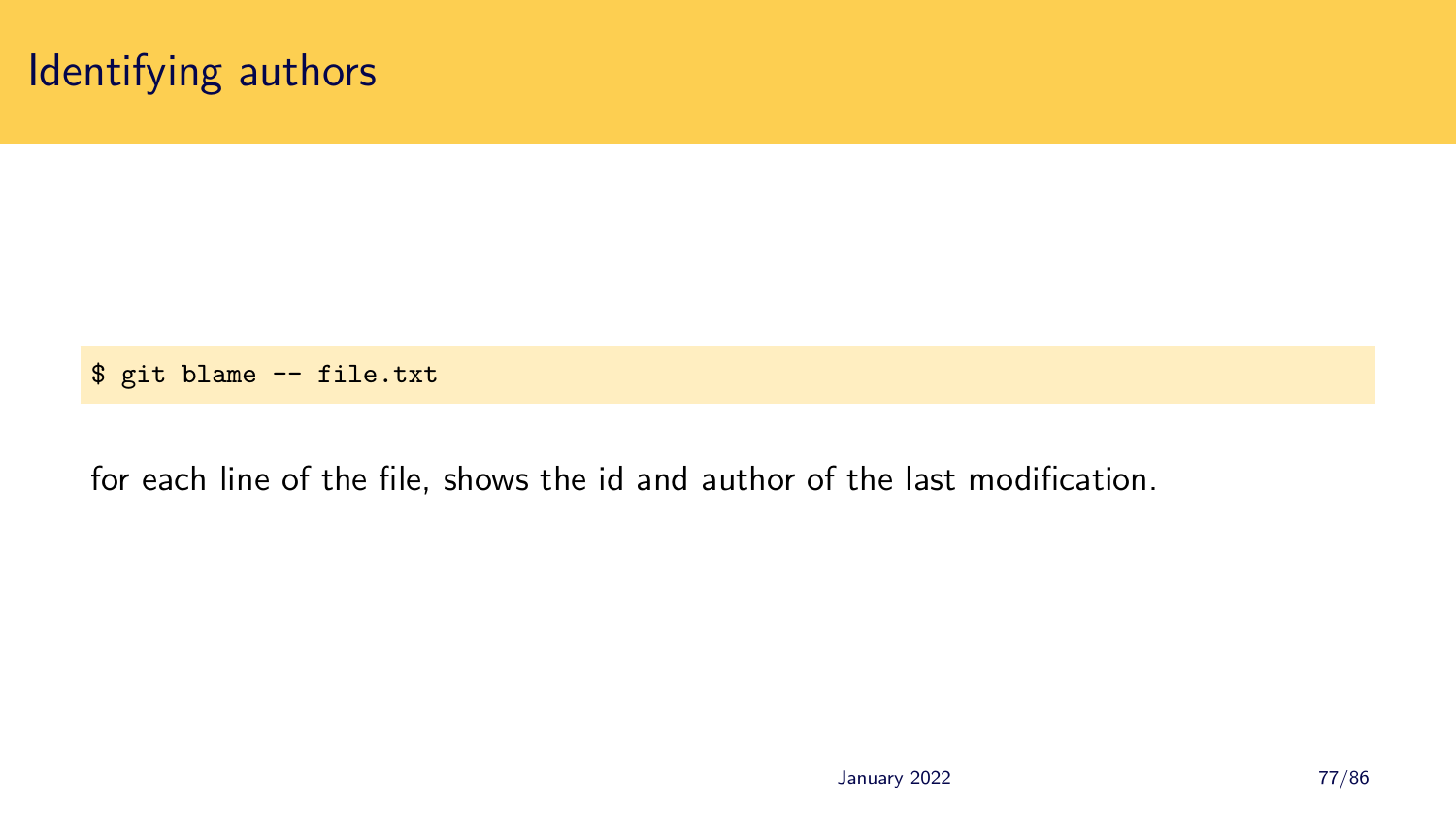(Alternative to automake's make dist)

- **EX** Commit all changes, including the new macro revision number.
- Tag the result
- **Use archive** to produce a release.

```
$ git tag -a foo-1.3
$ git archive --prefix=foo-1.3/ foo-1.3 \
 | gzip -c - > foo-1.3.tar.gz
```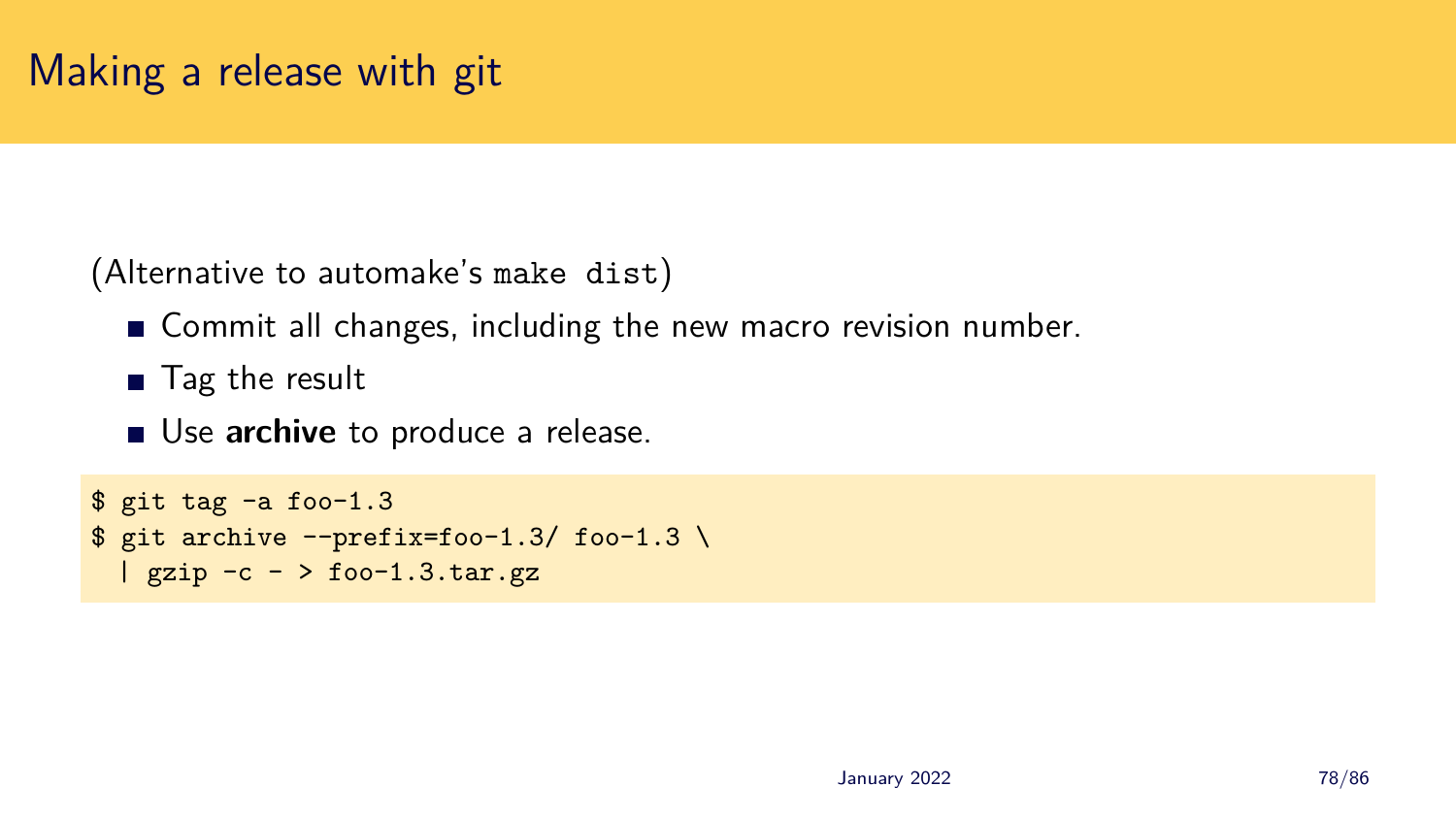#### Binary search of bugs

```
$ git bisect start
$ git bisect bad # Current version is bad
$ git bisect good v2.6-rc2 # v2.6-rc2 was the last version
                        # tested that was good
...
$ git bisect reset # back to initial state
```
With a script that can tell if the current code is good or bad:

\$ git bisect run my\_script arguments

- my script returns 0  $\rightarrow$  good
- my\_script returns 1..124 *→* bad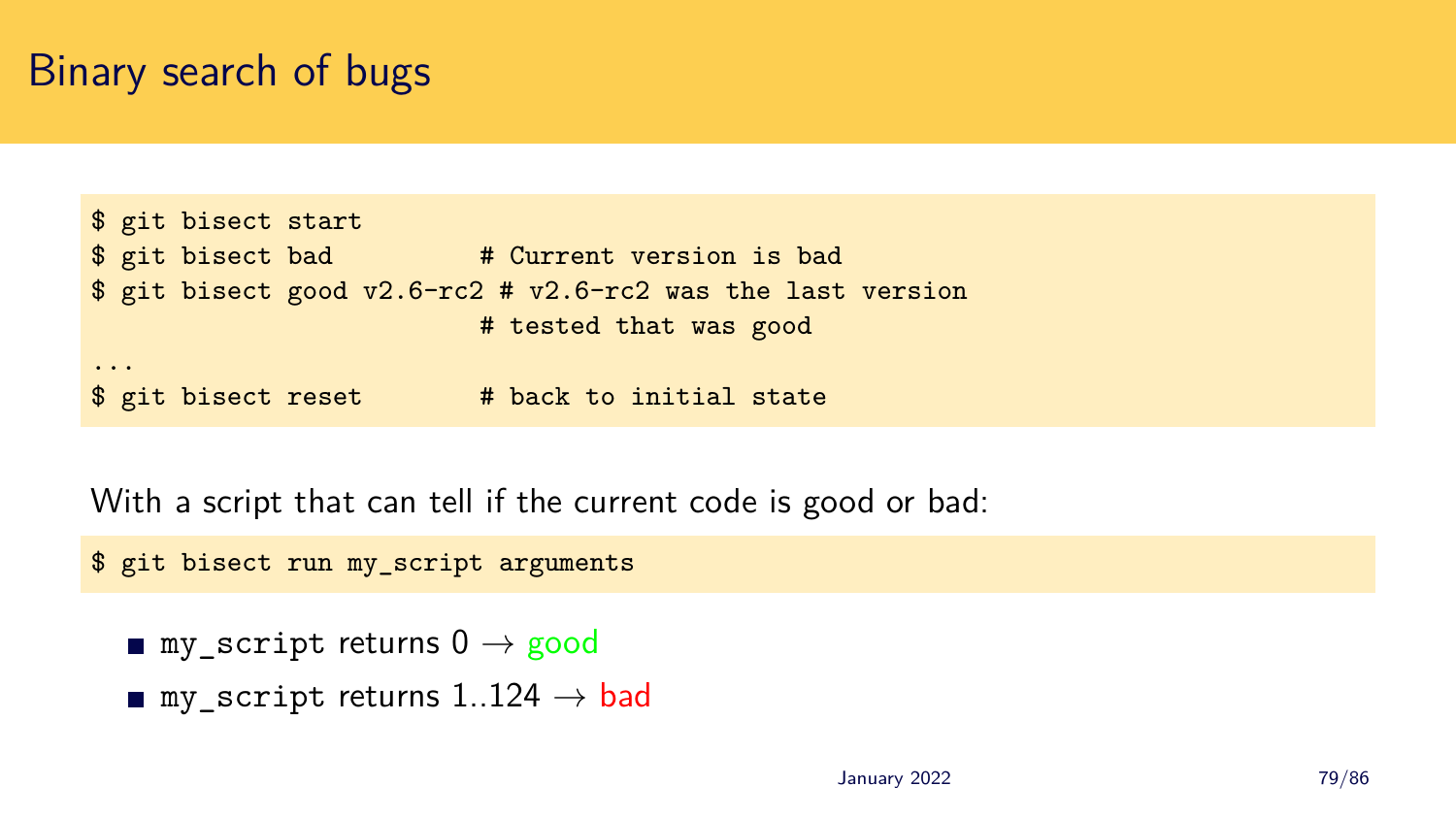### Reflog

reflog is the safety net of git.

- $\blacksquare$  records all changes done in the repository
- $\blacksquare$  keeps track of commits not otherwise accessible anymore
- allows to recover from some mistakes
- or local only and expires after 90 days

Example:

```
$ git add foo.txt
$ git commit
$ git reset --hard <older version> # OOPS !
$ git reflog
$ git checkout HEAD@{n}
```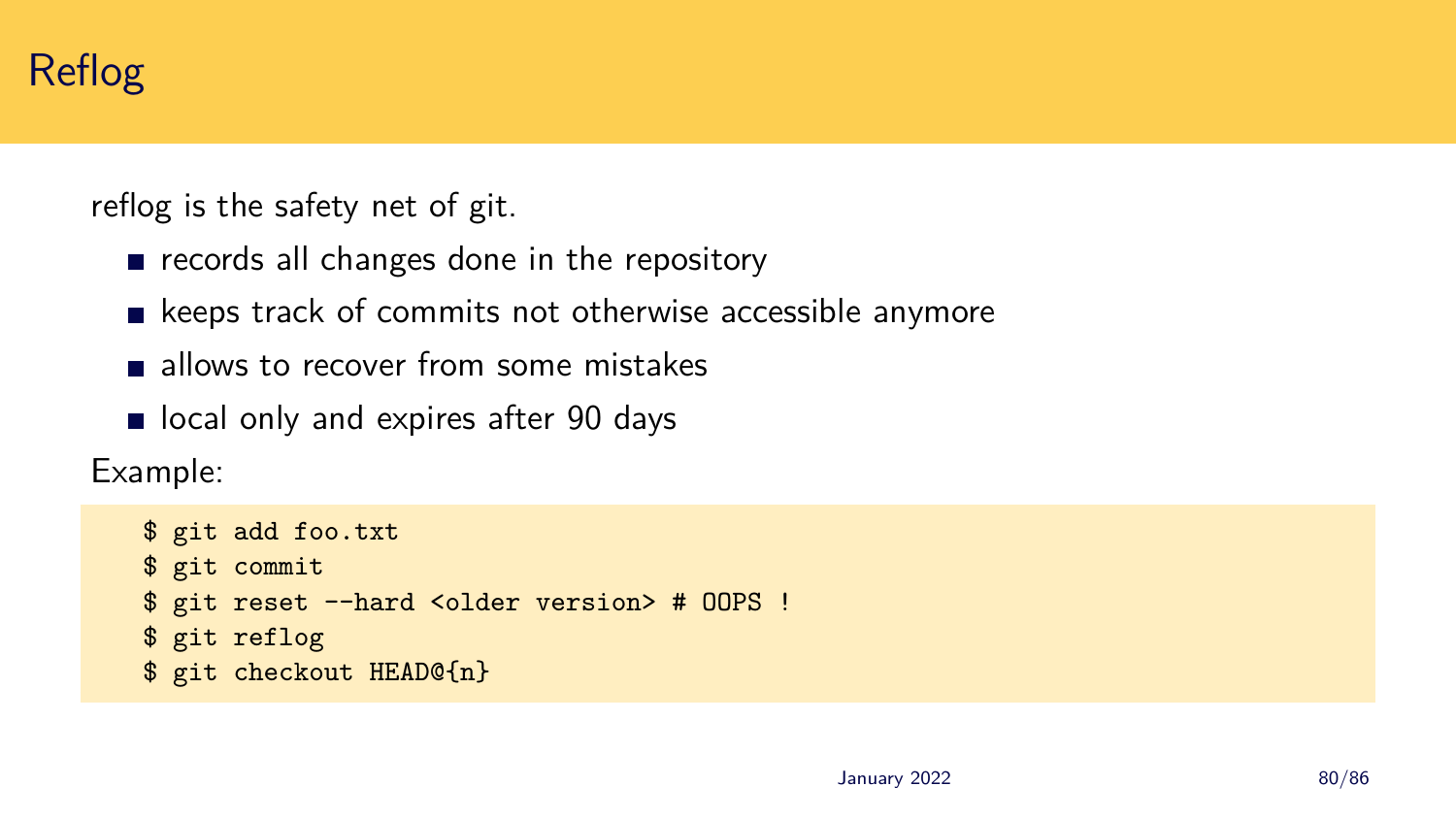Sub-modules provide a way to glue several existing repositories into a bigger project.

- **git submodule add** *url path* adds a submodule, at *path*
- **git submodule init** init the sub-modules
- **git submodule update** clone or pull the submodules
- **git submodule status**

display information about submodule status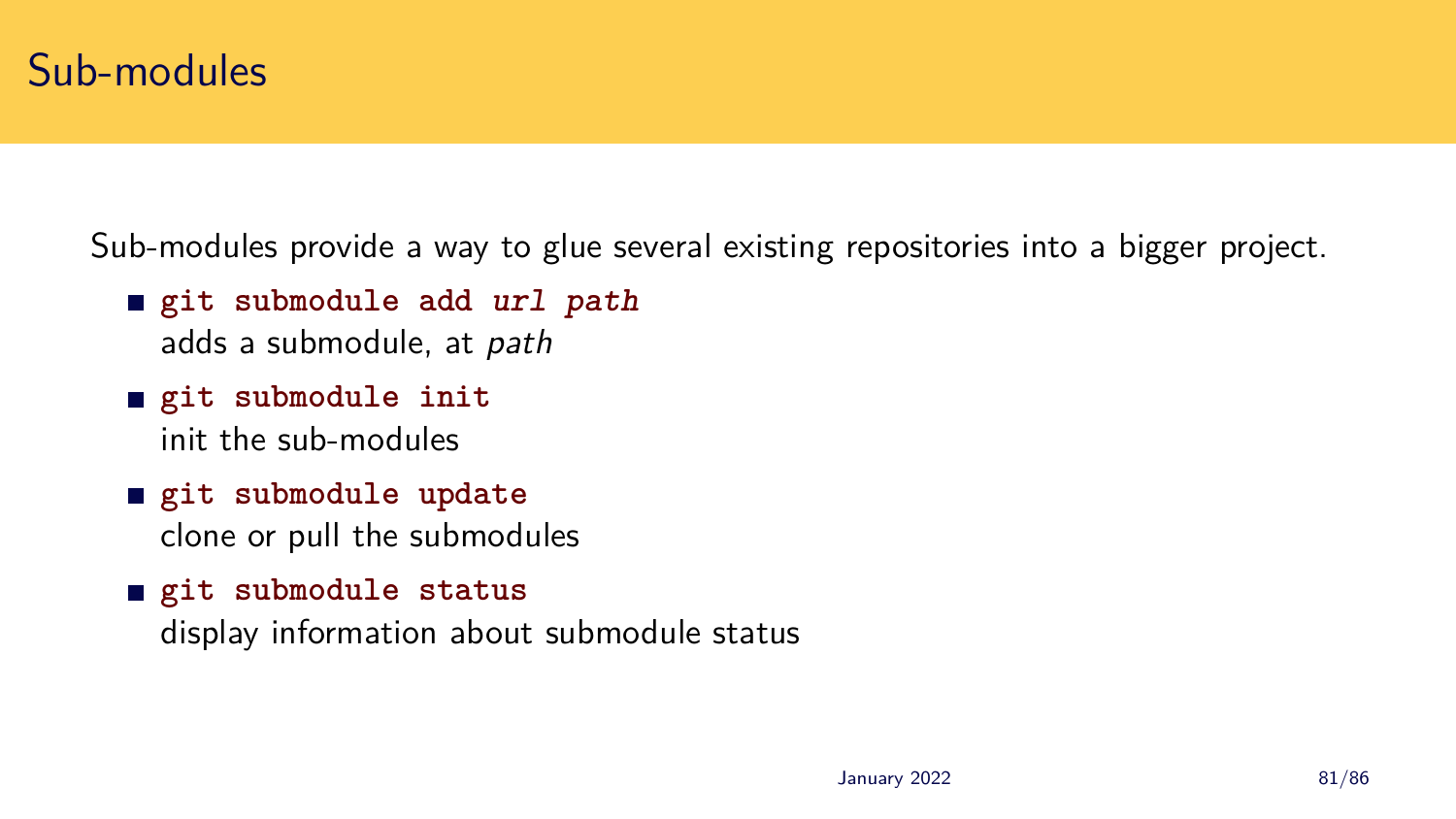## git-lfs Large Files

Extension to support large binary files in git repositories

- uses external storage (cloud)
- $\blacksquare$  replaces actual files with a link
- on checkout, fetch the real file from the external storage
- saves space in the repository
- **but adds a dependency to an external service**

https://git-lfs.github.com/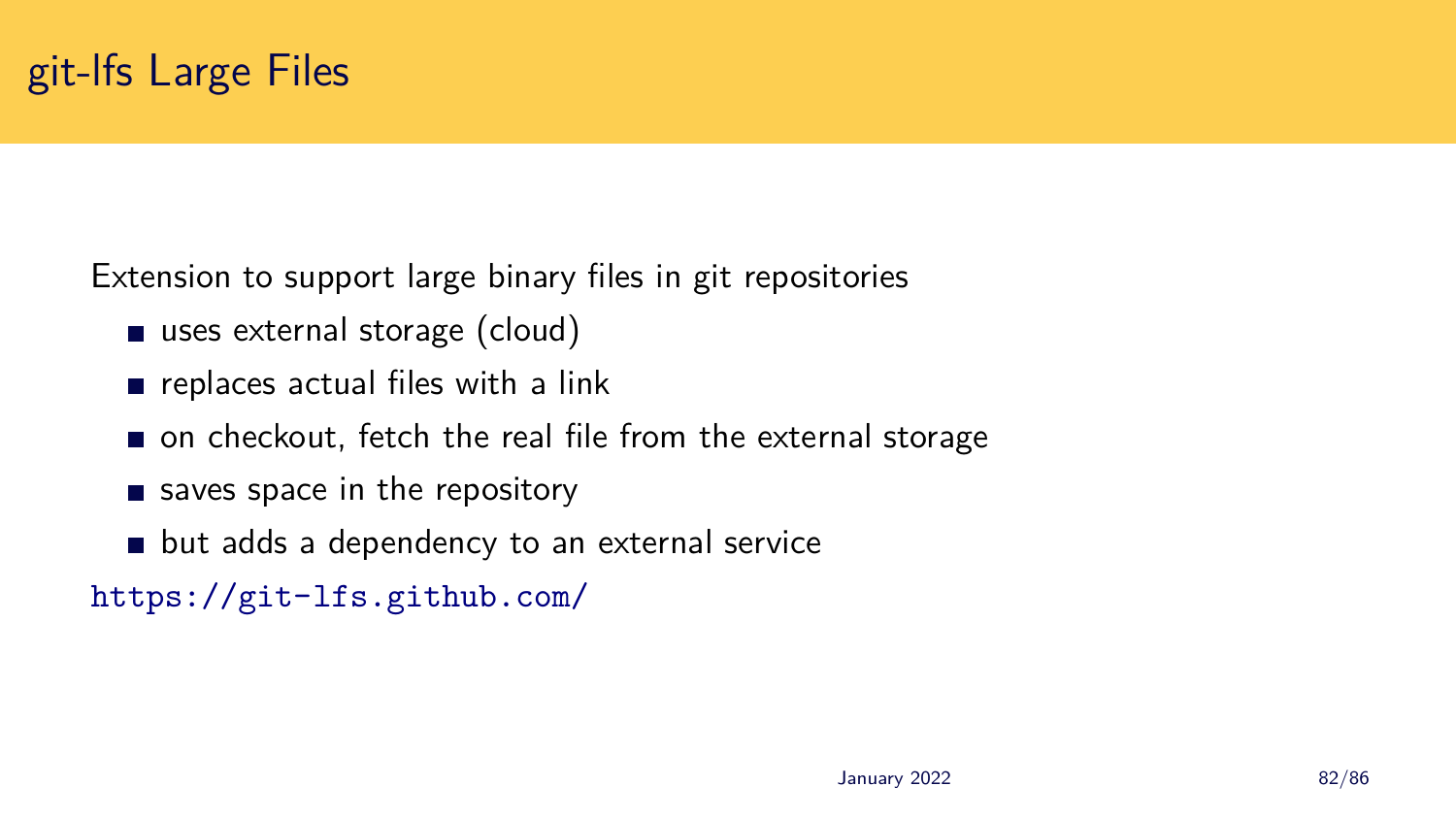#### git-crypt - encrypt contents

Secrets (passwords, application keys,...) should not be stored in (public) git repositories git-crypt provides a way to store encrypted contents with GPG or with simple shared keys

Create **.gitattributes**:

```
secretfile filter=git-crypt diff=git-crypt
*.key filter=git-crypt diff=git-crypt
```
Use:

- \$ git-crypt init
- \$ git-crypt add-gpg-user USER\_ID
- \$ git-crypt unlock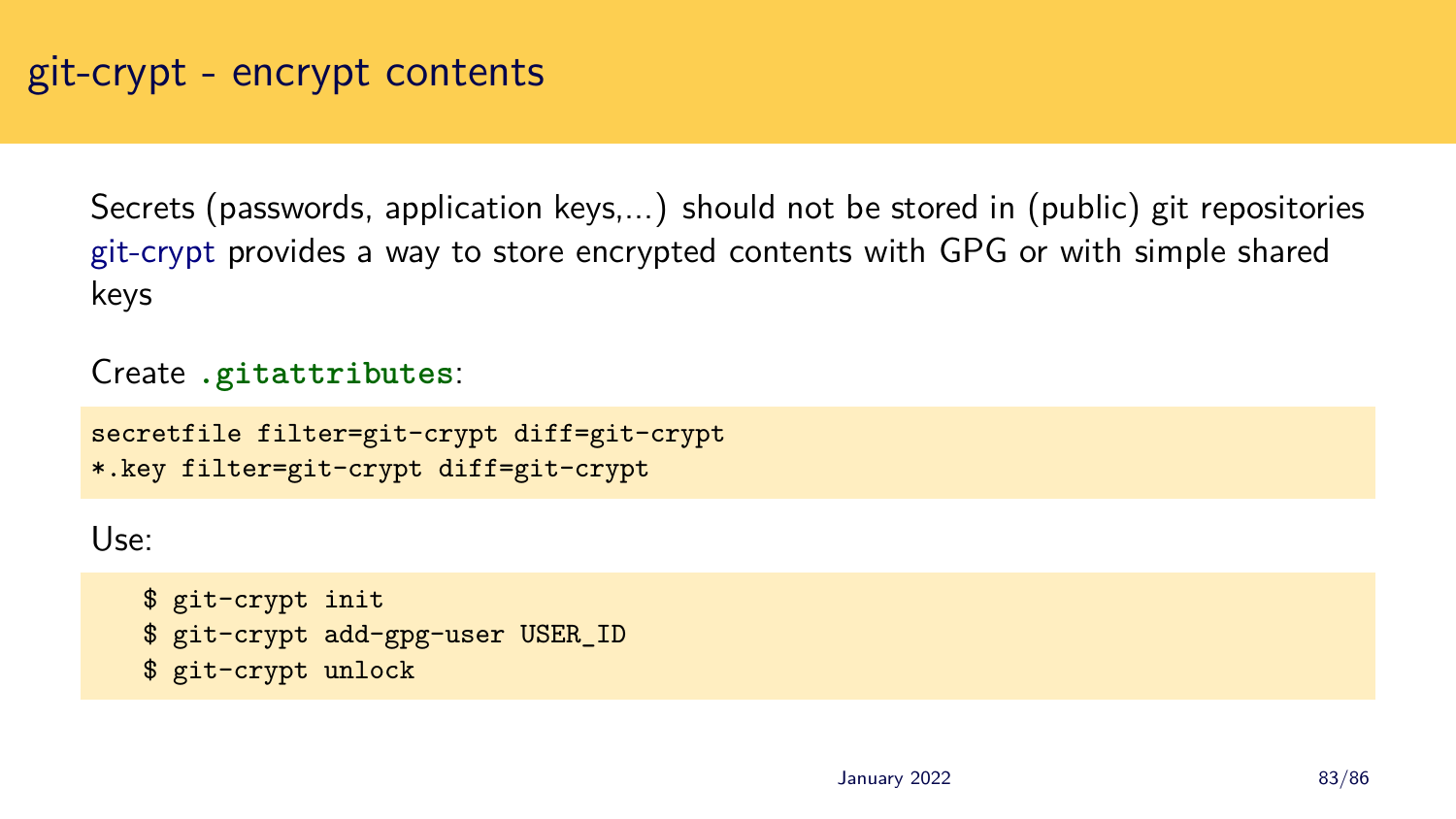## BFG Repo-Cleaner

Tool to clean up mistakes commited in a repository :

- remove Huge binary files (executables, images, video)
	- $\blacksquare$  either commited by mistake
	- or removed voluntarly by **git rm** but still occupying space for nothing in the repository
- remove passwords or other kind of confidential data commited by mistake

**Warning:** this modifies the repository; need to inform all users before pushing

https://rtyley.github.io/bfg-repo-cleaner/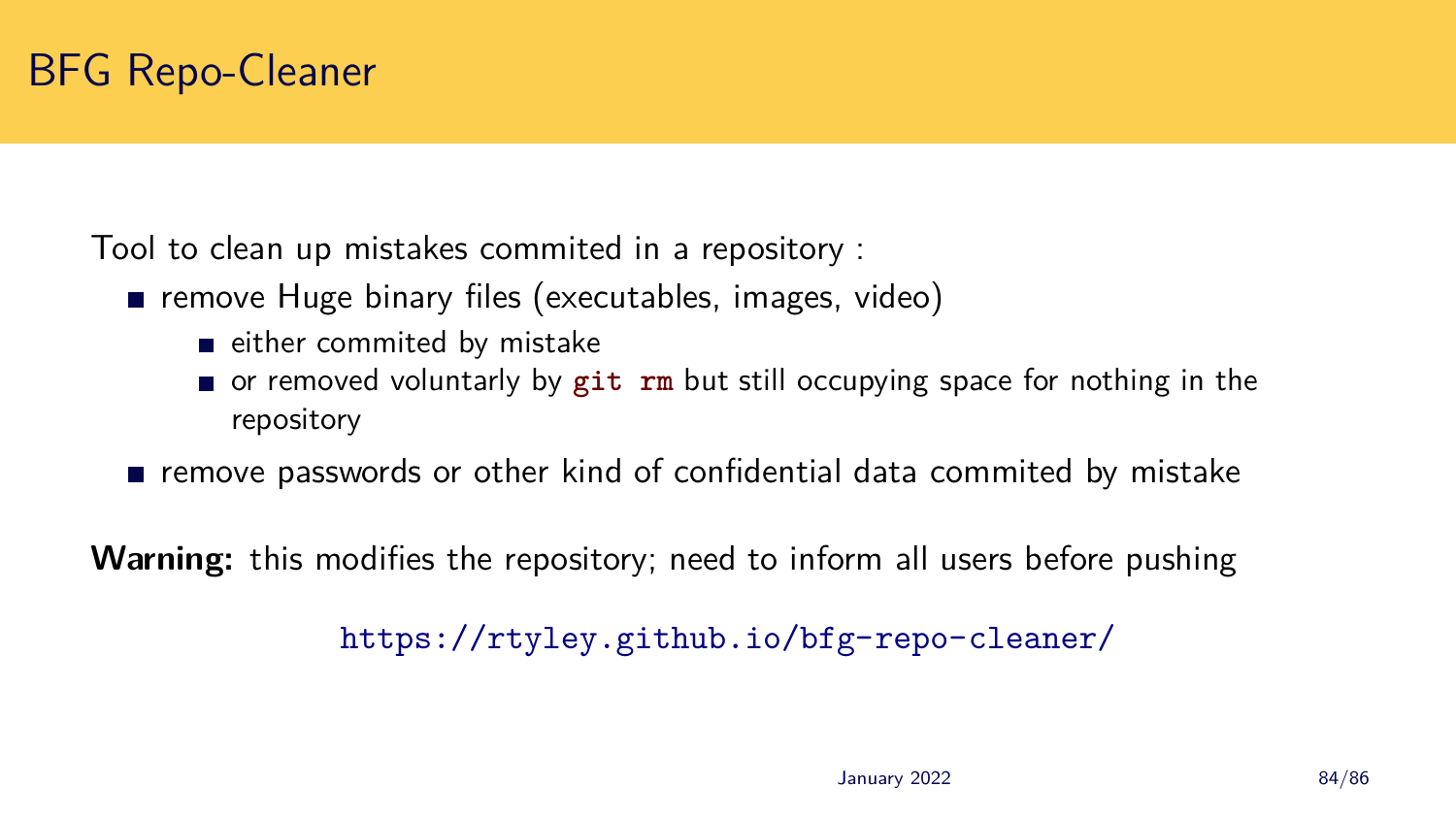# Agenda

- 1 Introduction
- 2 Git concepts
- 3 Individual developer
- 4 Using branches
- **5** Working in teams
- 6 Git work flows
- 7 Advanced branching
- 8 Good Practices
- 9 Other goodies
- 10 Webography